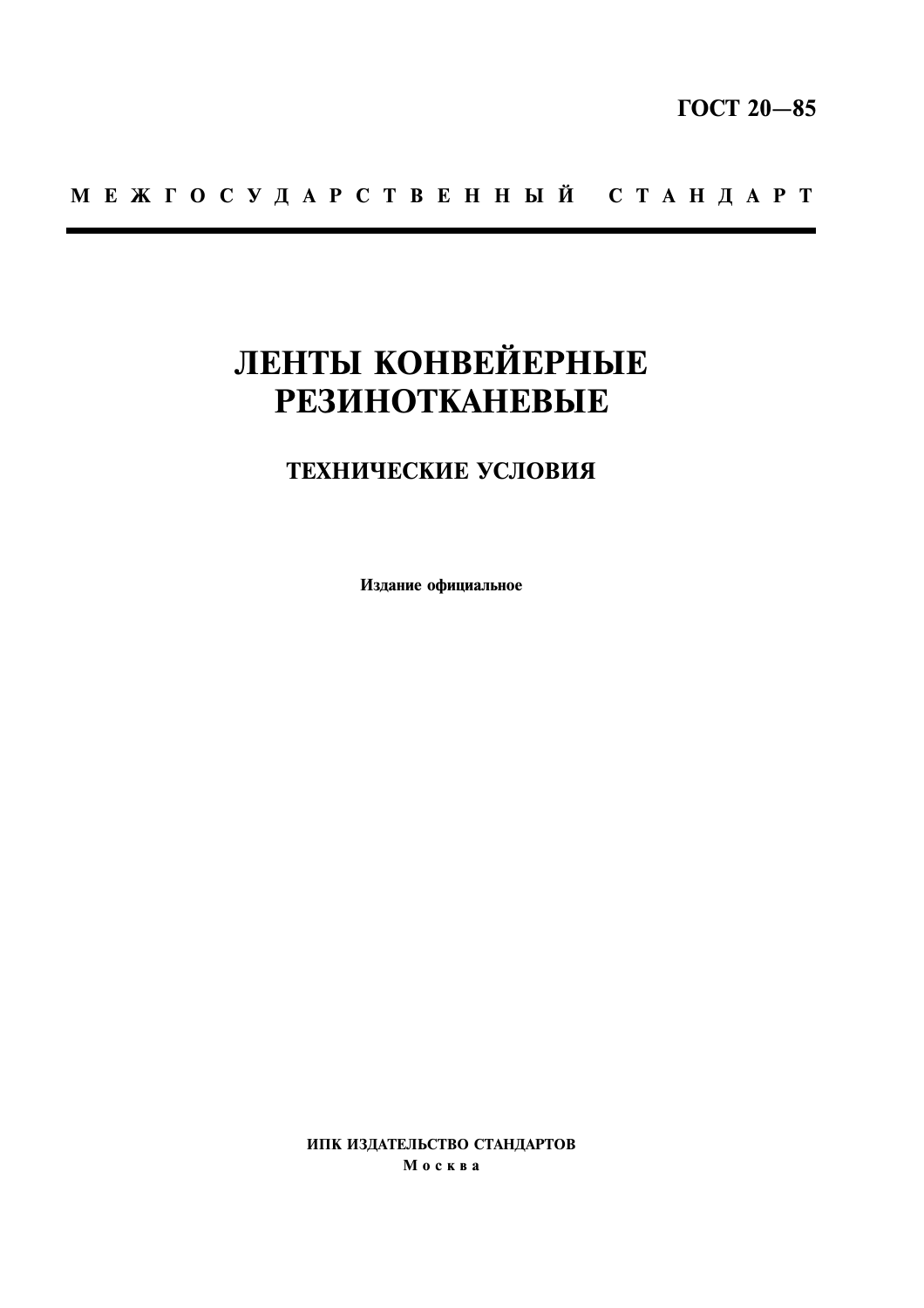#### МЕЖГОСУДАРСТВЕННЫЙ C T A H I A P T

# ЛЕНТЫ КОНВЕЙЕРНЫЕ РЕЗИНОТКАНЕВЫЕ

#### Технические условия

Rubber conveyer belts. **Specifications** 

MKC 53.040.20 OKΠ 25 6100

#### Лата ввеления 01.01.87

**TOCT** 

 $20 - 85$ 

Настоящий стандарт распространяется на конечные конвейерные ленты с резинотканевым послойным тяговым каркасом и наружными резиновыми обкладками с плоскими поверхностями, применяемые для транспортирования сыпучих, кусковых и штучных грузов на ленточных конвейерах с плоскими или желобчатыми роликоопорами.

Стандарт не распространяется на конвейерные ленты с каркасом и обкладками из других материалов.

Требования настоящего стандарта являются обязательными.

# 1. ОСНОВНЫЕ ПАРАМЕТРЫ

1.1. В зависимости от условий эксплуатации и назначения ленты изготовляют четырех типов: 1, 2, 3, 4 и следующих видов: общего назначения, морозостойкие, теплостойкие, трудновоспламеняющиеся (для угольных и сланцевых шахт), трудновоспламеняющиеся морозостойкие и пищевые. Типы и виды лент приведены в табл. 1.

(Измененная редакция, Изм. № 1, 2, 4).

1.2. Ленты всех типов должны иметь резинотканевый послойный тяговый каркас из тканей, указанных в табл. 1.

В каркасе лент из синтетических тканей между тканевыми прокладками должны быть резиновые прослойки.

#### (Измененная редакция, Изм. № 1).

1.3. Ленты типа 1 изготовляют с резиновыми обкладками рабочей и нерабочей поверхностей и резиновыми бортами.

В зависимости от условий эксплуатации ленты типа 1 подразделяются на два подтипа:

1.1 - для очень тяжелых условий эксплуатации. Ленты должны иметь под рабочей резиновой обкладкой защитную прокладку из ткани, обеспечивающую номинальную прочность по основе и **VTKV 200 ИЛИ 300 Н/мм;** 

1.2 — для тяжелых условий эксплуатации. Ленты должны иметь защитную прокладку из ткани с номинальной прочностью по основе и утку 200 Н/мм или брекерную прокладку с номинальной прочностью по основе 40 Н/мм и по утку 100 Н/мм.

Трудновоспламеняющиеся ленты 1.2Ш и 1.2ШМ должны иметь под рабочей резиновой обкладкой брекерную прокладку с номинальной прочностью по основе 40 Н/мм и по утку  $100$  H/ $_{M_M}$ .

1.4. Ленты типа 2 изготовляют с резиновыми обкладками рабочей и нерабочей поверхности.

Ленты видов трудновоспламеняющиеся и трудновоспламеняющиеся морозостойкие всех ширин, пищевые шириной от 300 до 800 мм включительно и ленты видов общего назначения и морозостойкие шириной свыше 1000 мм изготовляют с резиновыми бортами. Ленты видов общего назначения и морозостойкие из синтетических тканей шириной до 1000 мм включительно

Излание официальное

Перепечатка воспрешена

© Издательство стандартов, 1986 © ИПК Издательство стандартов, 2004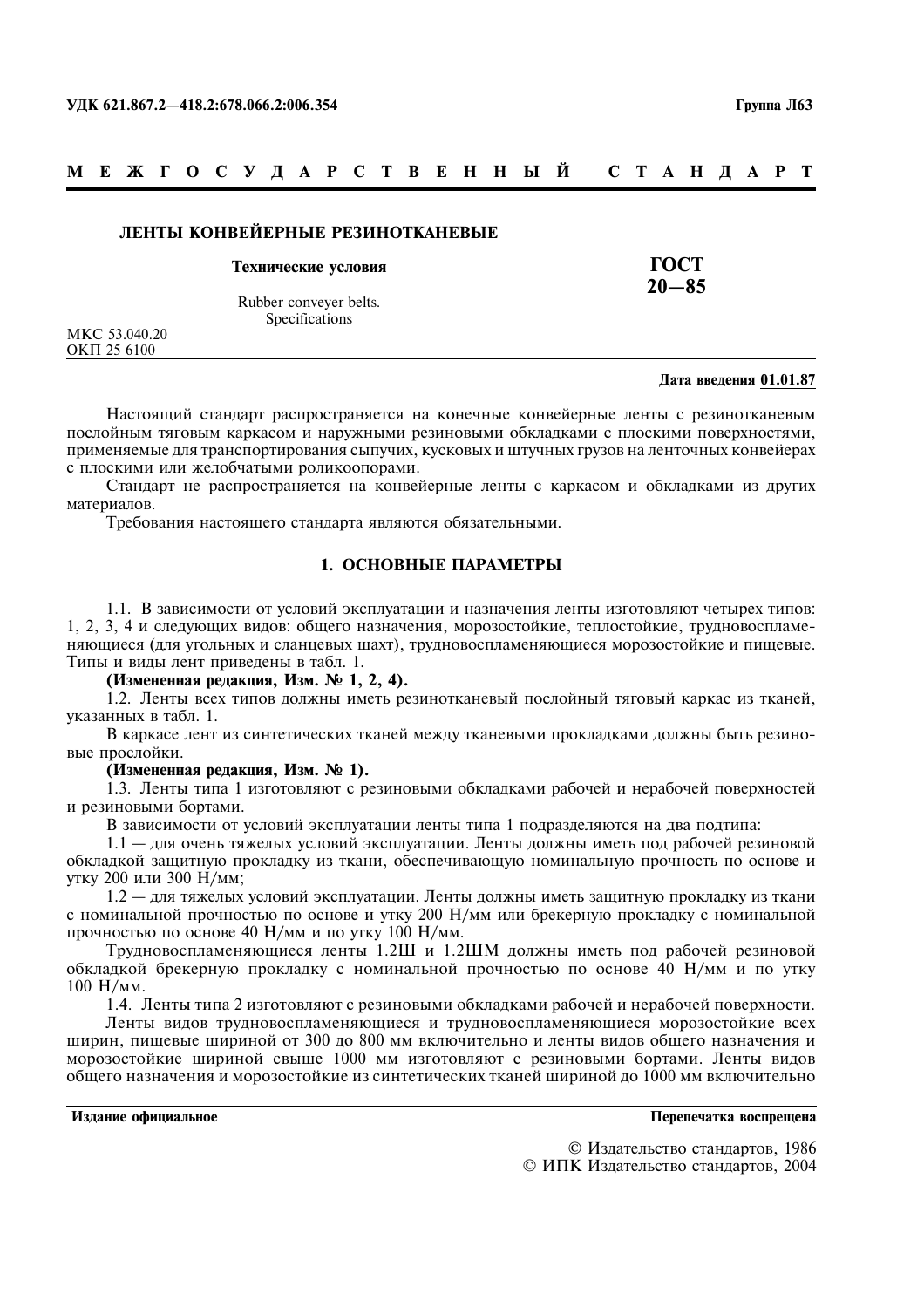# С. 2 ГОСТ 20-85

Таблица 1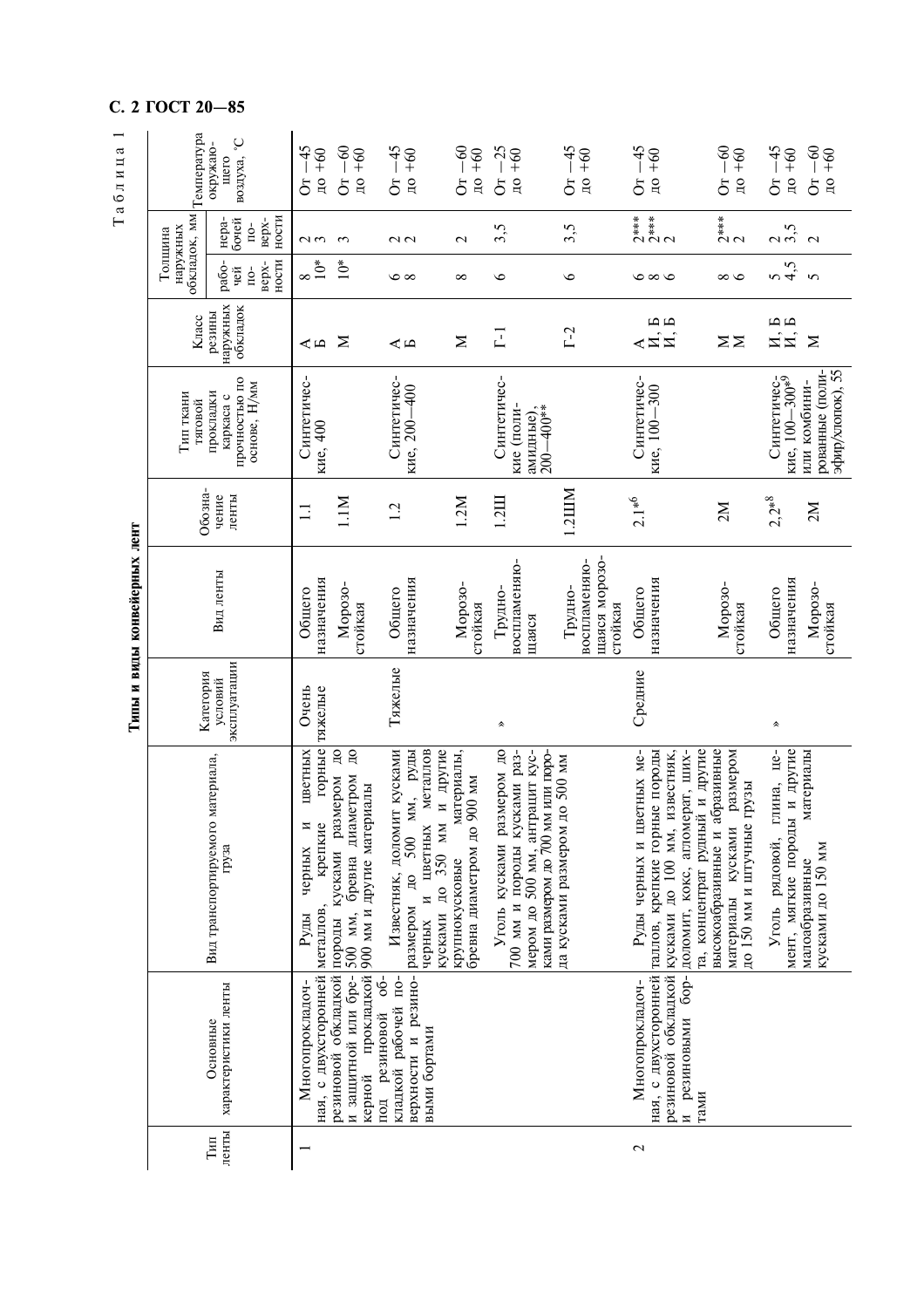| <b>IIpoonmenue</b> nuum. 1 | Температура                         | воздуха, °С<br>окружаю-<br>щего                           | $O_T - 25$<br>$\mu$ o +60                                                                                         | $O_T - 45$<br>$\text{d}$ +60                                                          | $O_T - 25$<br>$\mu$ or $\mu$                           |                                          |                                          | $Or-10$<br>$\text{d} + 60$               |                                          |                                                                 | $Or-10$<br>$\text{no} + 60$                                                 |                                          |                                                                 | $O_T - 25$<br>$\mu$ o +60 |               |                                                                |
|----------------------------|-------------------------------------|-----------------------------------------------------------|-------------------------------------------------------------------------------------------------------------------|---------------------------------------------------------------------------------------|--------------------------------------------------------|------------------------------------------|------------------------------------------|------------------------------------------|------------------------------------------|-----------------------------------------------------------------|-----------------------------------------------------------------------------|------------------------------------------|-----------------------------------------------------------------|---------------------------|---------------|----------------------------------------------------------------|
|                            |                                     | HOCTM<br>нера-<br>бочей<br>Bepx-<br>$10-$                 | 3,5                                                                                                               | 3,5                                                                                   | $\sim$                                                 |                                          | $\mathbf 2$                              | $\mathbf 2$                              | $\mathbf 2$                              |                                                                 | 222                                                                         |                                          |                                                                 | 3                         | $\sim$ $\sim$ |                                                                |
|                            | обкладок, мм<br>наружных<br>Голщина | ности<br>рабо-<br>Bepx-<br>чей<br>$\overline{\mathsf{D}}$ | 4,5                                                                                                               | 4,5                                                                                   | $\infty$                                               |                                          | $\circ$                                  | ৩                                        | 5                                        |                                                                 | $\infty \infty$                                                             |                                          |                                                                 | $\overline{10}$           | ${}^{\circ}$  | $\circ$                                                        |
|                            | Класс                               | наружных<br>обкладок<br>резины                            | $\overline{L}$                                                                                                    | $\Gamma$ -2                                                                           | F1                                                     |                                          | $\overline{L}$                           | $T-2$                                    | $T-2$                                    |                                                                 | $\begin{array}{c} \mathbf{T-2} \\ \mathbf{T-2} \\ \mathbf{T-2} \end{array}$ |                                          |                                                                 | $T-3$                     | $T-3$         | $T-3$                                                          |
|                            | Тип ткани<br>тяговой                | прочностью по<br>основе, Н/мм<br>прокладки<br>каркаса с   | Синтетичес-<br>кие (поли-<br>амидные),<br>$100 - 300$                                                             | Синтетичес-<br>кие (поли-<br>амидные),<br>$100 - 300$                                 | Синтетичес-<br>кие (поли-                              | амидные),<br>$100 - 300$                 |                                          | Синтетичес-<br>кие (поли-                | амидные),<br>$100 - 200$                 |                                                                 | Синтетичес-<br>кие (поли-                                                   | амидные),<br>$100 - 200$                 |                                                                 | Синтетичес-               | кие, 100-300  |                                                                |
|                            | Обозна-                             | чение<br>ленты                                            | $2III^*$                                                                                                          | $2IIIM*$                                                                              | 2T1                                                    |                                          |                                          | 2T <sub>2</sub>                          |                                          |                                                                 | 2T <sub>2</sub>                                                             |                                          |                                                                 | 2T3                       |               |                                                                |
|                            |                                     | Вид ленты                                                 | Трудновос-<br>пламеняю-<br>щаяся                                                                                  | шаяся морозо-<br>Трудновос-<br>пламеняю-<br>стойкая                                   | Тепло-<br>стойкая                                      |                                          |                                          |                                          |                                          |                                                                 | Тепло-<br>стойкая                                                           |                                          |                                                                 |                           |               |                                                                |
|                            | Категория                           | эксплуатации<br>условий                                   | Средние                                                                                                           | 《                                                                                     |                                                        | 《                                        | à                                        | 《                                        | à                                        |                                                                 | ≪                                                                           |                                          |                                                                 | 《                         |               |                                                                |
|                            |                                     | материала,<br>Вид транспортируемого<br>груза              | ок модэмером до<br>(куски<br>и породы<br>Уголь                                                                    | размером<br>Антрацит кусками размером<br>до 500 мм или породы разме-<br>ром до 300 мм | с температурой<br>Материалы<br>до 100 °C* <sup>4</sup> | абра-<br>N<br>высокоабразивные<br>зивные | неабра-<br>N<br>малоабразивные<br>зивные | aбра-<br>И<br>высокоабразивные<br>зивные | неабра-<br>Z<br>малоабразивные<br>зивные | температурой<br>$\circ$<br>Материалы<br>до 150 °C* <sup>4</sup> | абра-<br>И<br>высокоабразивные<br>зивные                                    | неабра-<br>N<br>малоабразивные<br>зивные | температурой<br>$\circ$<br>Материалы<br>до 200 °C* <sup>4</sup> | высокоабразивные          | абразивные    | неабра-<br>$\overline{\mathbf{M}}$<br>малоабразивные<br>зивные |
|                            |                                     | характеристики ленты<br>Основные                          | резиновой обкладкой размером до 300 мм)<br>ная, с двухсторонней 500 мм)<br>и резиновыми борта-<br>Многопрокладоч- | ИИ                                                                                    |                                                        |                                          |                                          |                                          |                                          |                                                                 |                                                                             |                                          |                                                                 |                           |               |                                                                |
|                            |                                     | ленты<br>$TMT$                                            | $\mathbf 2$                                                                                                       |                                                                                       |                                                        |                                          |                                          |                                          |                                          |                                                                 |                                                                             |                                          |                                                                 |                           |               |                                                                |

Продолжение табл.  $I$ 

ГОСТ 20-85 С. 3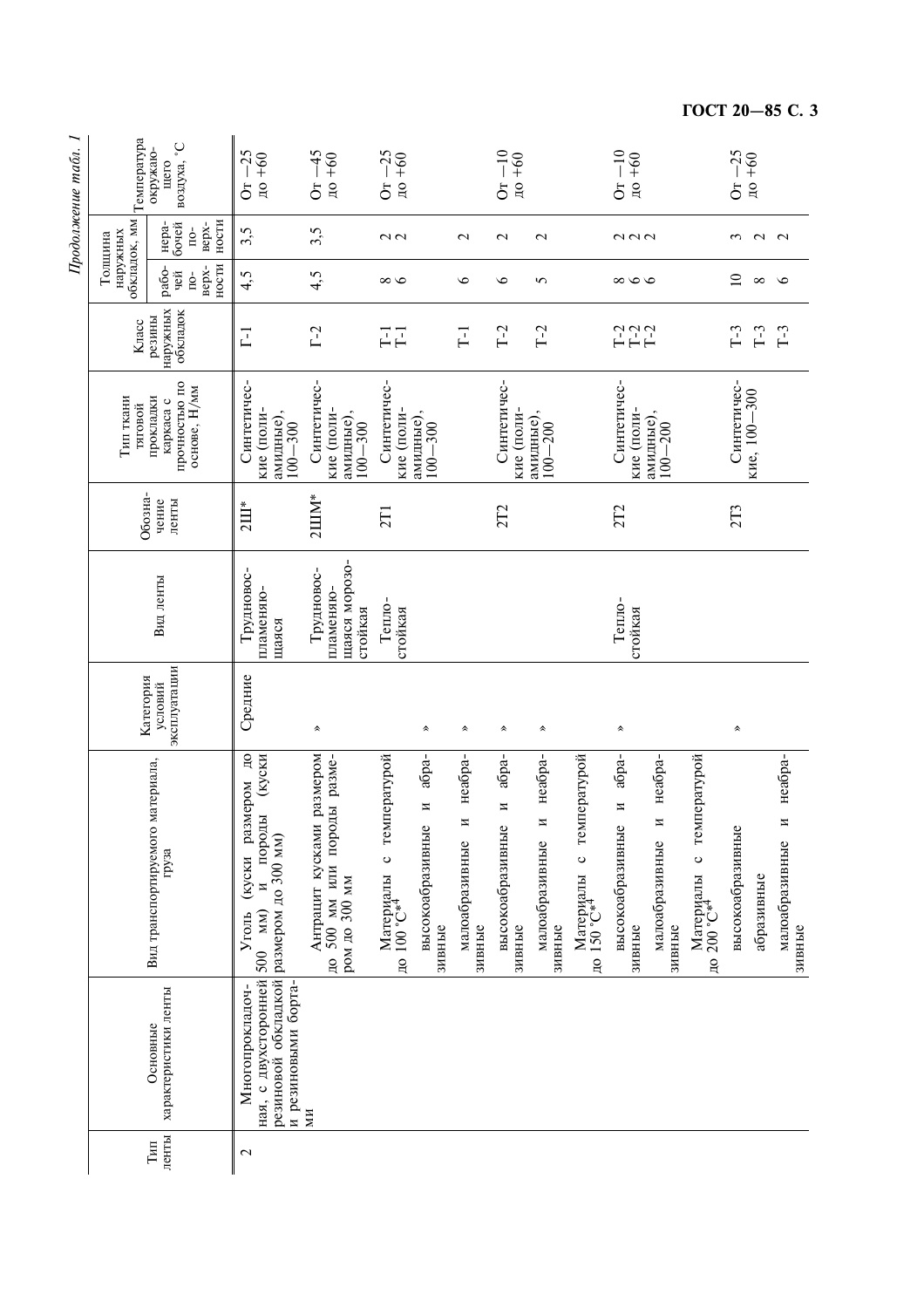| C.                  | 4 ГОСТ 20-85         |                                                         |                                                                                  |                                                                                                   |                                              |                                                                                |                                                                           |                                                                              |                                                                                                                                         |                                  |                                       |                                  |                                              |                                              |                                          |
|---------------------|----------------------|---------------------------------------------------------|----------------------------------------------------------------------------------|---------------------------------------------------------------------------------------------------|----------------------------------------------|--------------------------------------------------------------------------------|---------------------------------------------------------------------------|------------------------------------------------------------------------------|-----------------------------------------------------------------------------------------------------------------------------------------|----------------------------------|---------------------------------------|----------------------------------|----------------------------------------------|----------------------------------------------|------------------------------------------|
| Продолжение табл. 1 | Температура          | воздуха, $^{\circ} \mathbb{C}$<br>окружаю-<br>щего      | $\div$<br>$+60$<br>$\frac{1}{10}$<br>ð                                           | $-60$<br>$+60$<br>$\overline{A}$<br>$\delta$                                                      | $-25$<br>$+60$<br>$\overline{a}$<br>$\delta$ | $-45$<br>$+60$<br>$\overline{a}$<br>$\delta$                                   | $-25$<br>$\text{LO} + 60$<br>$\overline{5}$                               | $-45$<br>$+60$<br>$\overline{a}$<br>$\delta$                                 | $-25$<br>$+60$<br>$\overline{a}$<br>$\delta$                                                                                            | $-25$<br>$\mu$ o +60<br>$\delta$ | $-25$<br>$\text{LO} + 60$<br>$\delta$ | $-45$<br>$\mu$ o +60<br>$\delta$ | $-25$<br>$+60$<br>$\overline{a}$<br>$\delta$ | $-25$<br>$+60$<br>$\overline{a}$<br>$\delta$ | $-25$<br>$\text{LO}$ +60<br>$\delta$     |
|                     | обкладок, мм         | HOCTM<br>нера-<br>бочей<br>верх-<br>$\overline{10}$     | $2\frac{1}{2}$                                                                   | $\frac{2}{5}$                                                                                     | $\mathbf{\sim}$                              | 00                                                                             | $\circ$                                                                   |                                                                              |                                                                                                                                         |                                  |                                       |                                  |                                              |                                              |                                          |
|                     | наружных<br>Толщина  | ности<br>рабо-<br>верх-<br>чей<br>$10-$                 | 4 w                                                                              | 4 w                                                                                               | 4                                            | $\omega$ $\omega$                                                              | $\omega$                                                                  | $\mathbf{\sim}$                                                              | $\mathbf{\sim}$                                                                                                                         | $\mathfrak{c}$                   | 3                                     |                                  | $\sim$                                       | $\mathbf{\sim}$                              |                                          |
|                     | Класс                | наружных<br>обкладок<br>резины                          | Ю<br>$\overline{M}, \overline{B}$<br>И,                                          | $\Sigma \Sigma$                                                                                   | $\Box$                                       | И, Б<br>H, B                                                                   | $\square$ $\square$                                                       | H, B                                                                         | $C^{*7}$                                                                                                                                | $\cup$                           | $\Box$                                | И, Б                             | $\cup$                                       | $\Box$                                       | ᄃ                                        |
|                     | Тип ткани<br>тяговой | прочностью по<br>основе, Н/мм<br>прокладки<br>каркаса с | Синтетичес<br>кие, 100-200                                                       | или комбини-<br>(дифеицоц)<br>рованные                                                            | хлопок), 55                                  | Синтетичес-<br>кие, 100 или                                                    | ванные (поли-<br>эфир/хлопок),<br>55<br>комбиниро-                        | Синтетичес-<br>кие, 100 или                                                  | ванные (поли-<br>комбиниро-<br>⁄фифе                                                                                                    | хлопок), 55                      |                                       |                                  |                                              |                                              |                                          |
|                     | Обозна-              | чение<br>ленты                                          | $2JI^{*10}$                                                                      | $2JIM^{*10}$                                                                                      | $2\Pi$                                       | S                                                                              | $\overline{51}$                                                           | 4                                                                            |                                                                                                                                         |                                  | $\Xi$                                 | 4                                |                                              | $\overline{4}$                               | $\overline{4}$                           |
|                     |                      | Вид ленты                                               | назначения<br>Общего                                                             | морозостойкая                                                                                     | Пищевая                                      | назначения<br>Общего                                                           | Пищевая                                                                   | назначения<br>Общего                                                         |                                                                                                                                         |                                  | Пищевая                               | назначения<br>Общего             |                                              | Пищевая                                      | Пищевая                                  |
|                     | Категория            | эксплуатации<br>условий                                 | Легкие                                                                           |                                                                                                   |                                              | 《                                                                              |                                                                           | à                                                                            |                                                                                                                                         |                                  |                                       |                                  |                                              |                                              |                                          |
|                     |                      | ₫,<br>Вид транспортируемого материал<br>груза           | Малоабразивные материалы,<br>ная, с двухсторонней в том числе продукты сельского | мел-<br>кой, резиновыми или кие, сыпучие и пакетированные<br>хозяйства, неабразивные<br>материалы |                                              | Малоабразивные и неабра-<br>ная, с односторонней зивные материалы, в том числе | хозяйства,<br>пакети-<br>N<br>рованные материалы<br>сыпучие               | неабра-<br>сыпучие<br>Малоабразивные и<br>$\overline{M}$<br>мелкие<br>зивные | числе<br>хозяйства<br>$\mathbf{c}$<br>конвейерах<br>TOM<br>сельского<br>$\mathbf{r}$<br>$H\ddot{a}$<br>материалы,<br>продукты<br>ТОЛЬКО | сплошным опорным настилом        |                                       | Пакетированные материалы         |                                              |                                              | Мелкие упакованные пище-<br>вые продукты |
|                     |                      | характеристики ленты<br>Основные                        | Многопрокладоч-                                                                  | обклад-<br>нарезными бортами<br>резиновой                                                         |                                              | Многопрокладоч-                                                                | резиновой обкладкой продукты сельского<br>и нарезными борта- мелкие<br>ΜИ | $\mathbf{H}$<br>Одно- и двухпро-<br>$\circ$<br>кладочные                     | сторонней резиновой<br>нарез-<br>ными бортами<br>$\overline{M}$<br>обкладкой                                                            |                                  |                                       |                                  |                                              |                                              |                                          |
|                     |                      | ленты<br>Тип                                            | $\mathbf{\sim}$                                                                  |                                                                                                   |                                              | ξ                                                                              |                                                                           | 4                                                                            |                                                                                                                                         |                                  |                                       |                                  |                                              |                                              |                                          |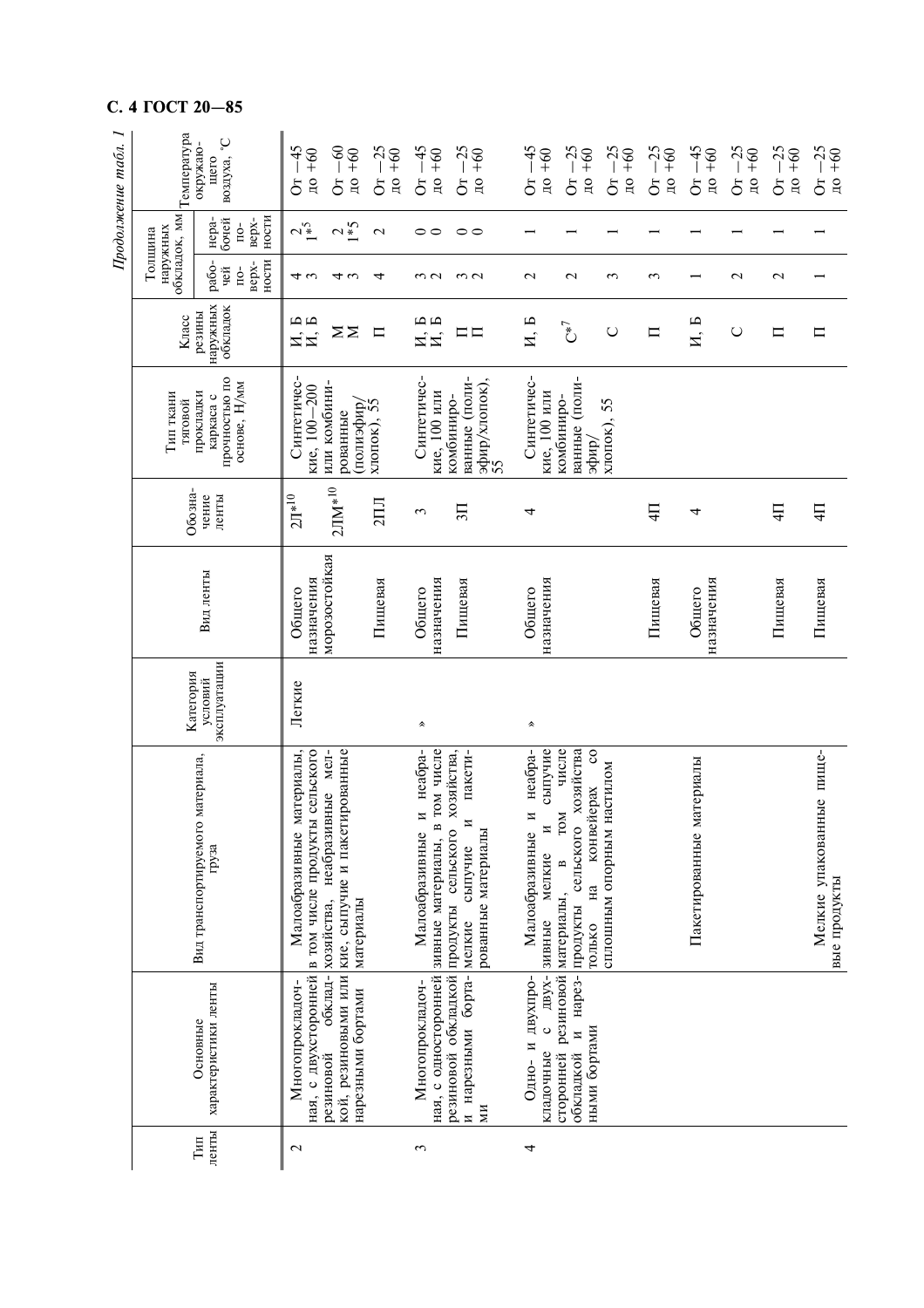Изготовление лент с 01.07.90.  $\ast$ 

Для изготовления лент 1.2Ш, 1.2ШМ с прочностью одной тяговой прокладки 400.  $*$ 

Для лент шириной 1600 мм и более.  $**\n$ 

 $\overline{\phantom{a}}$  $^{*4}$  Температура рабочей обкладки теплостойких лент в месте разгрузки не должна превышать для лент видов 2T1 - 80 °C, 2T2 - 100 °C, 2T3<br>150 °C. Для теплостойких лент условия эксплуатации определяют температурой груза.<br>

 $\mathcal{S}^*$ 

 $\overline{\zeta}$ 

Для лент шириной 1200 мм и менее.<br>Для лент шириной 1200 мм и менее.<br>Для БПО «Беларусьрезинотехника».<br>По согласованию изготовителя с потребителем допускается применять ленты типа 2Ш и 2ШМ с наружными обкладками толщиной 4, 3,5 мм из резин классов Г-1, Г-2 как ленты типа 2.2 вида общего назначения с температурным интервалом, соответствующим резинам Г-1 и Г-2.<br><sup>\*9</sup> Для изготовления лент типов 2.2 и 2M шириной свыше 1600 мм допускается применя  $\frac{8}{3}$ 

ГОСТ 20-85 С. 5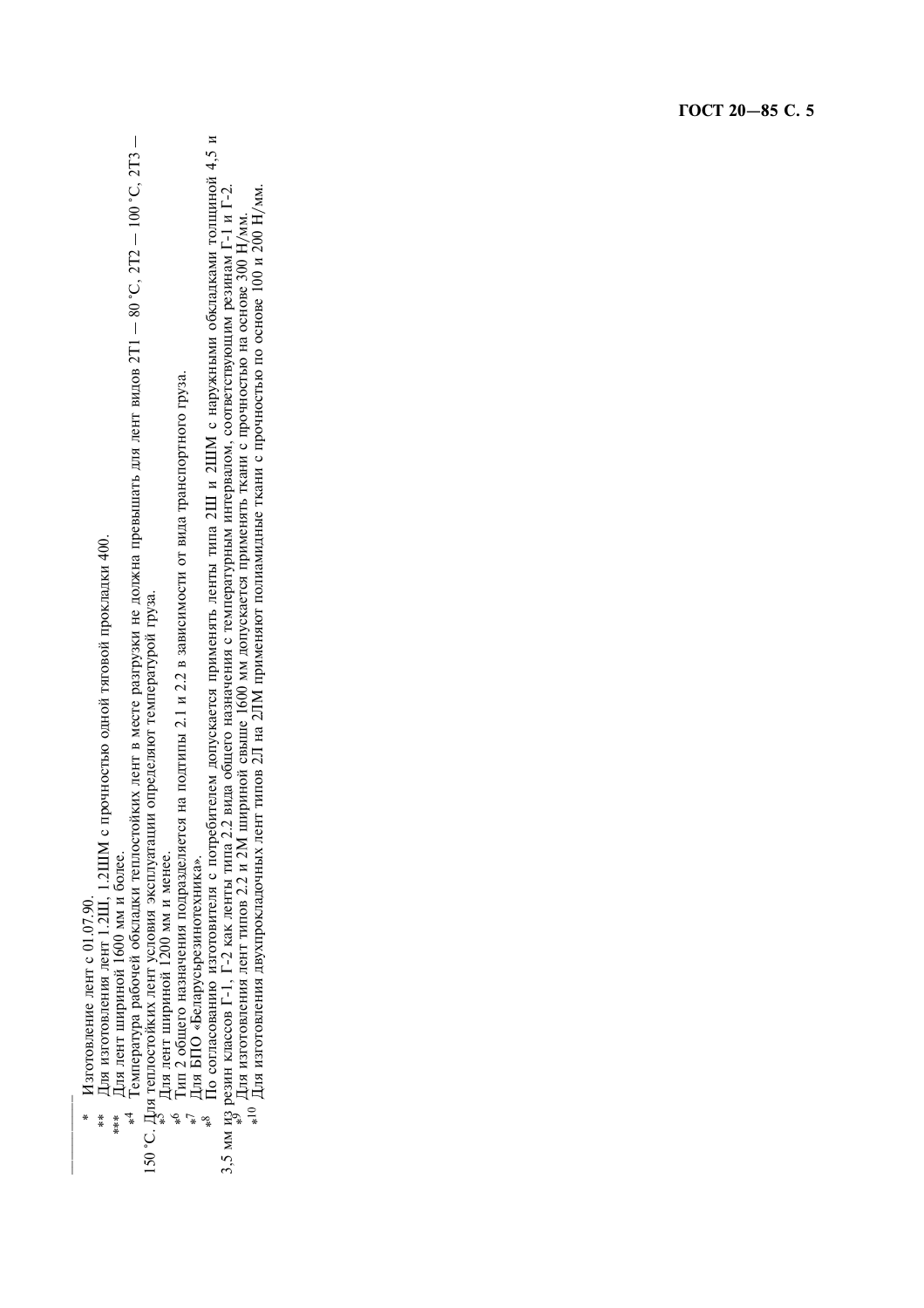# С. 6 ГОСТ 20-85

и ленты вида теплостойкие (2Т1, 2Т2, 2Т3) всех ширин изготовляют с резиновыми или нарезными бортами.

Ленты общего назначения шириной до 650 мм включительно на основе тканей из комбинированных нитей (нити из комбинации полиэфирного и хлопчатобумажного волокна) и пищевые шириной более 800 мм по согласованию изготовителя с потребителем изготовляют с нарезными бортами. Ленты общего назначения на основе тканей из комбинированных нитей шириной свыше 650 мм изготовляют с резиновыми бортами.

По согласованию изготовителя с потребителем лопускается ленты типа 2 общего назначения и морозостойкие шириной до 1400 мм включительно и трудновоспламеняющиеся (2Ш и 2ШМ) шириной до 750 мм включительно на основе синтетических тканей изготовлять с нарезными бортами.

# (Измененная редакция, Изм. № 1, 2).

1.5. Ленты типа 3 изготовляют с резиновой обкладкой рабочей поверхности и нарезными бортами. Допускается изготовлять ленты типа 3 с нижней тканевой прокладкой, завернутой вокруг борта каркаса на рабочую поверхность ленты.

Ленты типа 4 изготовляют с резиновыми обкладками рабочей и нерабочей поверхности и нарезными бортами.

1.6. В каркасе лент типов 1, 2, 3, а также двухпрокладочных типа 4 поперечные стыки тяговых (тканевых) прокладок должны быть расположены под углом от 45° до 70° к продольной оси ленты. В лентах длиной 80 м и более допускается не более одного стыка на одной из внешних прокладок и не более двух стыков на каждой из внутренних прокладок каркаса. В одной и той же прокладке поперечные стыки должны быть удалены друг от друга не менее чем на 5000 мм, в соседних - на расстояние не менее двойной ширины ленты, причем это расстояние должно быть не менее 1500 мм.

Лопускается ленты типов 1 (полтип 1.2), 2 и 3 шириной 1600 мм и более изготовлять с продольными стыками прокладок каркаса. При этом внешние прокладки этих лент должны иметь не более олного пролольного стыка, а кажлая внутренняя проклалка — не более лвух пролольных стыков. Продольные стыки соседних прокладок должны отстоять друг от друга и от наружной кромки каркаса не менее чем на 100 мм, а в одной и той же прокладке — не менее чем на 200 мм.

Расположение и количество стыков проверяют при операционном контроле в процессе изготовления лент.

1.7. Для изготовления конвейерных лент применяют технические ткани, обеспечивающие соответствие лент требованиям настоящего стандарта. Наименования тканей указаны в приложении 1.

1.8. Условное обозначение ленты должно содержать буквенные и цифровые индексы, обозначающие тип и вил ленты, ее ширину в миллиметрах, число тканевых проклалок каркаса, сокращенное наименование ткани, толщину резиновых обкладок на рабочей и нерабочей сторонах ленты в миллиметрах, класс обкладочной резины и обозначение настоящего стандарта.

Для лент типа 2 после класса обкладочной резины следует указывать вид борта: «PБ» резиновый борт; «НБ» — нарезной борт.

Примеры условных обозначений:

Лента конвейерная типа 1, полтипа 1.1 общего назначения, шириной 1600 мм, с четырьмя прокладками из ткани МК-400/120-3, с рабочей обкладкой 8 мм и нерабочей 2 мм из резины класса А:

# Лента 1.1-1600-4-МК-400/120-3-8-2-А ГОСТ 20-85

То же, типа 1, подтипа 1.2Ш трудновоспламеняющаяся для угольных шахт, шириной 1000 мм, с пятью прокладками из ткани ТК-200-2, с рабочей обкладкой толщиной 6 мм и нерабочей 3,5 мм из резины класса Г-1:

Лента 1.2Ш-1000-5-ТК-200-2-6-3.5-Г-1

То же, типа 2, теплостойкая, шириной 800 мм с шестью прокладками из ткани ТК-100, с рабочей обкладкой толщиной 8 мм и нерабочей 2 мм из резины класса Т-1 с нарезным бортом:

Лента 2Т1-800-6-ТК-100-8-2-Т-1-НБ ГОСТ 20-85

То же, типа 2, морозостойкая, шириной 1200 мм с четырьмя прокладками из ткани ТК-200-2, с рабочей обкладкой толщиной 5 мм и нерабочей 2 мм из резины класса М с резиновым бортом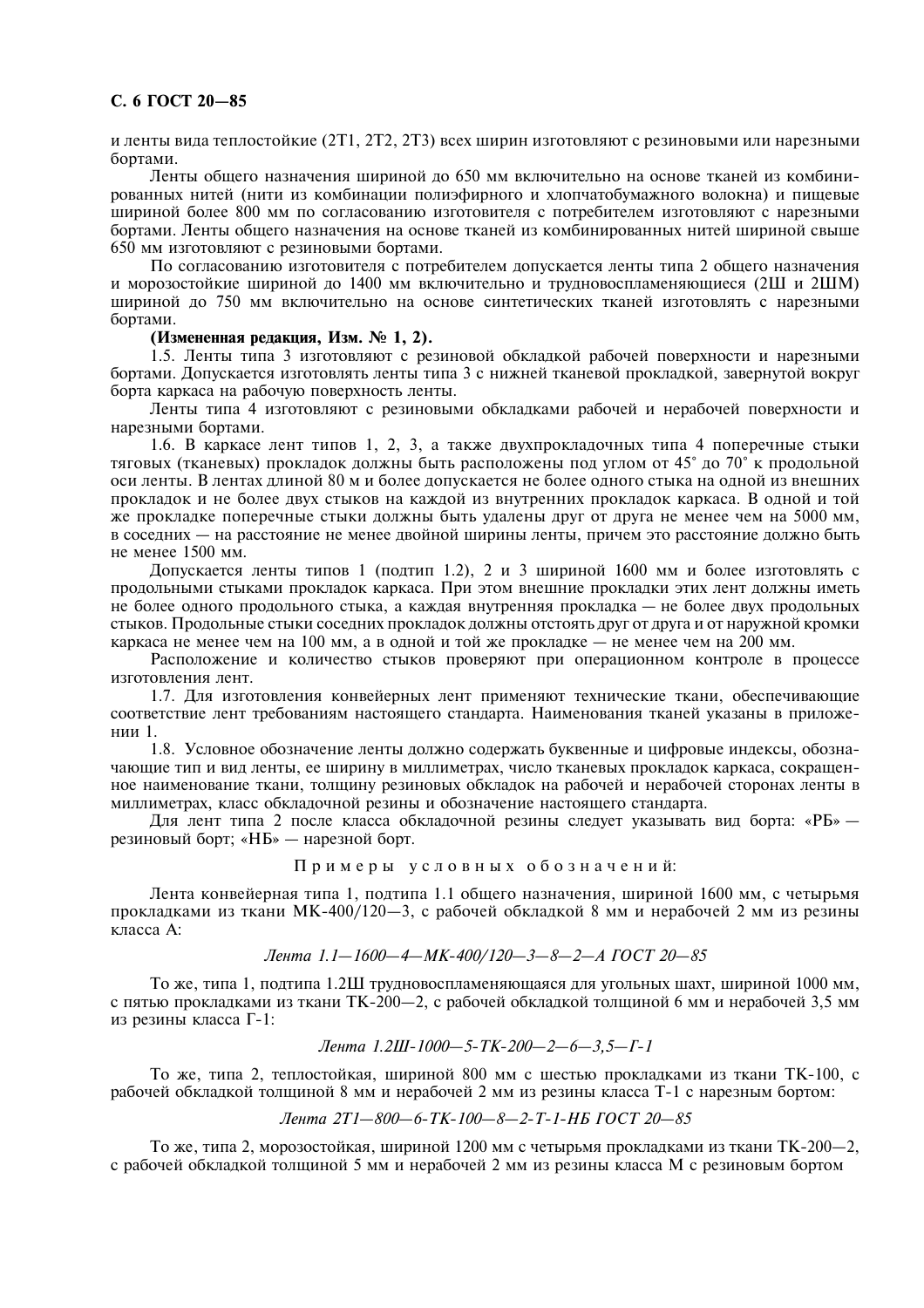Таблина 2

То же, типа 3, общего назначения, шириной 800 мм с тремя прокладками из ткани ТК-100, с рабочей обкладкой толщиной 3 м из резины класса Б:

*Лента* 
$$
3 \times 800 \times 3 \times TK-100 \times 3 \times 5
$$
 ГОСТ 20—85

То же, типа 4, пищевая, шириной 500 мм с двумя прокладками из ткани БКНЛ-65, с рабочей обкладкой толщиной 2 мм и нерабочей 1 мм из резины класса П:

Лента 4П-500-2-Б КНЛ-65-2-1-П ГОСТ 20-85

# (Измененная редакция, Изм. № 1).

# 2. ТЕХНИЧЕСКИЕ ТРЕБОВАНИЯ

2.1. Ленты должны быть изготовлены в соответствии с требованиями настоящего стандарта по технологическому регламенту, утвержденному в установленном порядке.

2.2. По числу тяговых прокладок и ширине ленты должны соответствовать требованиям. привеленным в табл. 2.

|                                                                                                                               |                                                     | Количество тяговых прокладок для лент типа                     |                                                                |                                                                |                                                                                                 |                                                                                                 |                                                                                                 |                                                                                                            |                                                                                                            |                                                                                      |                                                                                      |  |  |  |
|-------------------------------------------------------------------------------------------------------------------------------|-----------------------------------------------------|----------------------------------------------------------------|----------------------------------------------------------------|----------------------------------------------------------------|-------------------------------------------------------------------------------------------------|-------------------------------------------------------------------------------------------------|-------------------------------------------------------------------------------------------------|------------------------------------------------------------------------------------------------------------|------------------------------------------------------------------------------------------------------------|--------------------------------------------------------------------------------------|--------------------------------------------------------------------------------------|--|--|--|
| Ширина ленты,                                                                                                                 |                                                     |                                                                |                                                                |                                                                | 2<br>3                                                                                          |                                                                                                 |                                                                                                 |                                                                                                            |                                                                                                            |                                                                                      | 4                                                                                    |  |  |  |
| MM                                                                                                                            | Номинальная прочность тяговых прокладок, Н/мм       |                                                                |                                                                |                                                                |                                                                                                 |                                                                                                 |                                                                                                 |                                                                                                            |                                                                                                            |                                                                                      |                                                                                      |  |  |  |
|                                                                                                                               | 400                                                 | 300                                                            | 200                                                            | 300                                                            | 200                                                                                             | 100                                                                                             | 55                                                                                              | 100                                                                                                        | 55                                                                                                         | 100                                                                                  | 55                                                                                   |  |  |  |
| 100, 200<br>300, 400<br>500, (600)<br>650, (700)<br>(750), 800<br>(900), 1000<br>(1100), 1200<br>1400<br>1600<br>(1800), 2000 | $3 - 6$<br>$3 - 6$<br>$3 - 6$<br>$3 - 8$<br>$4 - 8$ | $3 - 6$<br>$3 - 6$<br>$4 - 6$<br>$4 - 6$<br>$4 - 8$<br>$4 - 8$ | $3 - 6$<br>$3 - 6$<br>$4 - 6$<br>$4 - 6$<br>$5 - 6$<br>$5 - 6$ | $3 - 6$<br>$3 - 6$<br>$3 - 6$<br>$4 - 6$<br>$3 - 8$<br>$3 - 8$ | $2 - 5$<br>$2 - 5$<br>$2 - 6$<br>$2 - 6$<br>$3 - 6$<br>$3 - 6$<br>$4 - 6$<br>$3 - 6$<br>$5 - 6$ | $2 - 5$<br>$2 - 5$<br>$2 - 5$<br>$2 - 6$<br>$3 - 6$<br>$3 - 6$<br>$4 - 6$<br>$4 - 6$<br>$4 - 6$ | $2 - 5$<br>$2 - 5$<br>$2 - 6$<br>$3 - 6$<br>$3 - 6$<br>$3 - 6$<br>$3 - 6$<br>$3 - 6$<br>$3 - 6$ | $2 - 5$<br>$2 - 5$<br>$2 - 5$<br>$2 - 5$<br>$3 - 5$<br>$3 - 5$<br>$3 - 5$<br>$3 - 5$<br>$3 - 5$<br>$3 - 5$ | $2 - 4$<br>$2 - 4$<br>$2 - 4$<br>$3 - 5$<br>$3 - 5$<br>$3 - 5$<br>$3 - 5$<br>$3 - 5$<br>$3 - 5$<br>$3 - 5$ | $1 - 2$<br>$1 - 2$<br>$1 - 2$<br>$1 - 2$<br>$1 - 2$<br>$1 - 2$<br>$1 - 2$<br>$1 - 2$ | $1 - 2$<br>$1 - 2$<br>$1 - 2$<br>$1 - 2$<br>$1 - 2$<br>$1 - 2$<br>$1 - 2$<br>$1 - 2$ |  |  |  |
| (2250), 2500,<br>2750, 3000                                                                                                   | $5 - 6$                                             | $5 - 6$                                                        | $5 - 6$                                                        | $4 - 6$                                                        | $5 - 6$                                                                                         | $4 - 6$                                                                                         | $3 - 6$                                                                                         |                                                                                                            |                                                                                                            |                                                                                      |                                                                                      |  |  |  |

Примечания:

1. Ленты, ширина которых указана в скобках, не должны применяться при проектировании новых конвейеров.

2. Для лент вида 2Ш, 2ШМ не допускается применять ткань прочностью 65 Н/мм.

3. Ленты двухпрокладочные с номинальной прочностью тяговых прокладок 200 и 100 Н/мм следует применять только для легких условий эксплуатации, соответствующих лентам типа 2Л и 2ЛМ (табл. 1).

# (Измененная редакция, Изм. № 2).

2.3. Предельные отклонения по ширине лент не должны превышать:

 $\pm$  1,0 % — для лент шириной до 650 мм включительно с открытыми нарезными бортами;

 $\pm$  2,0 % — для лент шириной до 650 мм включительно с резиновыми бортами;

 $\pm$  1.5 % — лля лент шириной более 650 мм.

По согласованию изготовителя с потребителем допускается устанавливать другие предельные отклонения, но не превышающие указанных на  $\pm$  0,5 %.

# (Измененная релакция, Изм. № 1).

2.4. Длина лент подтипа 1.1 должна быть не менее 220 м, подтипа 1.2 и лент типов 2 и 3 — не менее 80 м, лент типа 4 — не менее 30 м.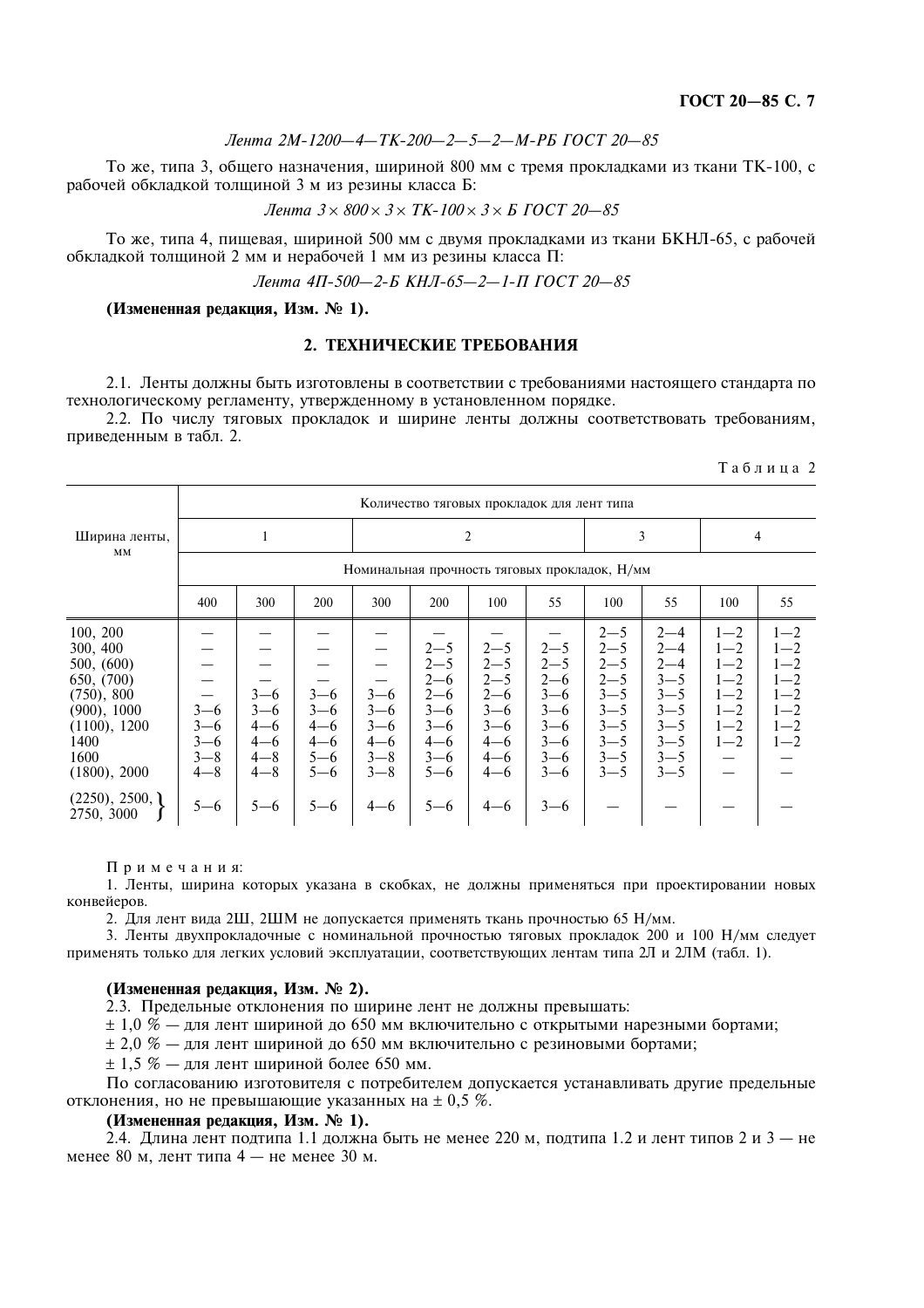# С. 8 ГОСТ 20-85

По требованию потребителя допускается изготовление лент типов 1, 2, 3 длиной не менее 40 м и лент типа 4 — длиной не менее 20 м.

# (Измененная редакция, Изм. № 2).

2.5. Предельные отклонения по длине лент не должны превышать  $^{+2,0}_{-0.5}$  %.

2.6. Толщина наружных резиновых обкладок в зависимости от типа и вида лент должна соответствовать указанной в табл. 1.

Предельные отклонения по толщине наружных резиновых обкладок приведены в табл. 3.

 $MM$ 

Таблина 3

| Вид ленты                                    | Номинальная толщина наружных<br>резиновых обкладок | Предельные отклонения |
|----------------------------------------------|----------------------------------------------------|-----------------------|
| Все виды (кроме трудновоспла-<br>меняющихся) | 1,0; 2,0                                           | $+1,5$<br>$-0,3$      |
|                                              | 3,0; 3,5; 4,0; 4,5;<br>5,0; 6,0; 8,0; 10,0         | $+2,0$<br>$-0,5$      |
| Трудновоспламеняющиеся                       | 3,5; 4,5; 6,0                                      | $+2,0$<br>$-0,4$      |

# (Измененная редакция, Изм. № 1, 4).

2.7. Ленты типов 1 и 2 изготовляют шириной (расчетной) резинового борта не менее толщины нерабочей обкладки и не более общей толщины ленты. Ширина борта обеспечивается толщиной обкладочной резины, проверяемой при операционном контроле в процессе изготовления лент.

# (Измененная редакция, Изм. № 1).

2.8. Расчетная толщина тягового каркаса для всех типов и видов лент на основе различных тканей приведена в приложении 2.

2.9. Толшина (расчетная) ленты должна быть равна сумме толшин наружных резиновых обкладок и толщины (расчетной) тягового каркаса.

2.10. Колебания по фактической толщине ленты не должны превышать:

 $\pm$  1.0 мм – для лент толщиной до 10 мм.

 $± 10.0 %$ более 10 мм.  $\mathbf{x} = \mathbf{x}$  $\mathbf{w}$ 

2.11. Разнотолщинность на противоположных сторонах ленты в точках, отстоящих от борта не более 50 мм для лент шириной 800 мм и более, не должна превышать:

1 мм - для лент с количеством прокладок до пяти;

пять и более.  $2 \mu M$  $\rightarrow$  $\rightarrow$  $\rightarrow$  $\rightarrow$ 

Для лент шириной менее 800 мм разнотолшинность не нормируют.

# (Измененная редакция, Изм. № 2).

2.12. Ленты должны быть прямыми. Предельные отклонения борта ленты от прямой линии на длине 20 м не должны превышать  $\pm$  5 % ширины ленты.

# (Измененная редакция, Изм. № 4, 5).

2.13. Ленты не должны иметь повреждений и расслоений каркаса или отслоения резиновых обкладок и бортов от каркаса. На поверхности лент не должно быть складок, трещин, нарушающих монолитность резинового массива, углублений глубиной более 30 % от толщины резиновой обкладки при толщине до 3,5 мм включительно и более 20 % — при толщине свыше 3,5 мм, пузырей диаметром более 20 мм в количестве более двух на 1 м<sup>2</sup> ленты, торчащих нитей, металлических повреждений и посторонних включений.

Суммарная длина выпрессовки ткани по резиновому борту ленты с каждой стороны не должна превышать 4,0 м на длине 25 м для лент с каркасом из тканей с нитями основы и утка из синтетических волокон и 1,0 м на длине 25 м - для лент с каркасом из тканей с комбинированными нитями основы и утка. Допускаются следы выпрессовки ткани по резиновому борту на всей длине ленты.

Для лент 2Т1, 2Т2, 2Т3 с нарезным бортом допускается равномерное затекание резины по борту на всей ллине ленты.

Общая площадь продольных и поперечных гофров резиновой обкладки не должна быть более 4 % на площади 10 м<sup>2</sup>. На поверхности ленты допускаются отпечатки от плит вулканизационного пресса, а также неровности поверхности от заделки борта и вулканизационного оборудования в виде утолщения резиновой обкладки общей площадью, не превышающей 10 % на площади 10 м<sup>2</sup>.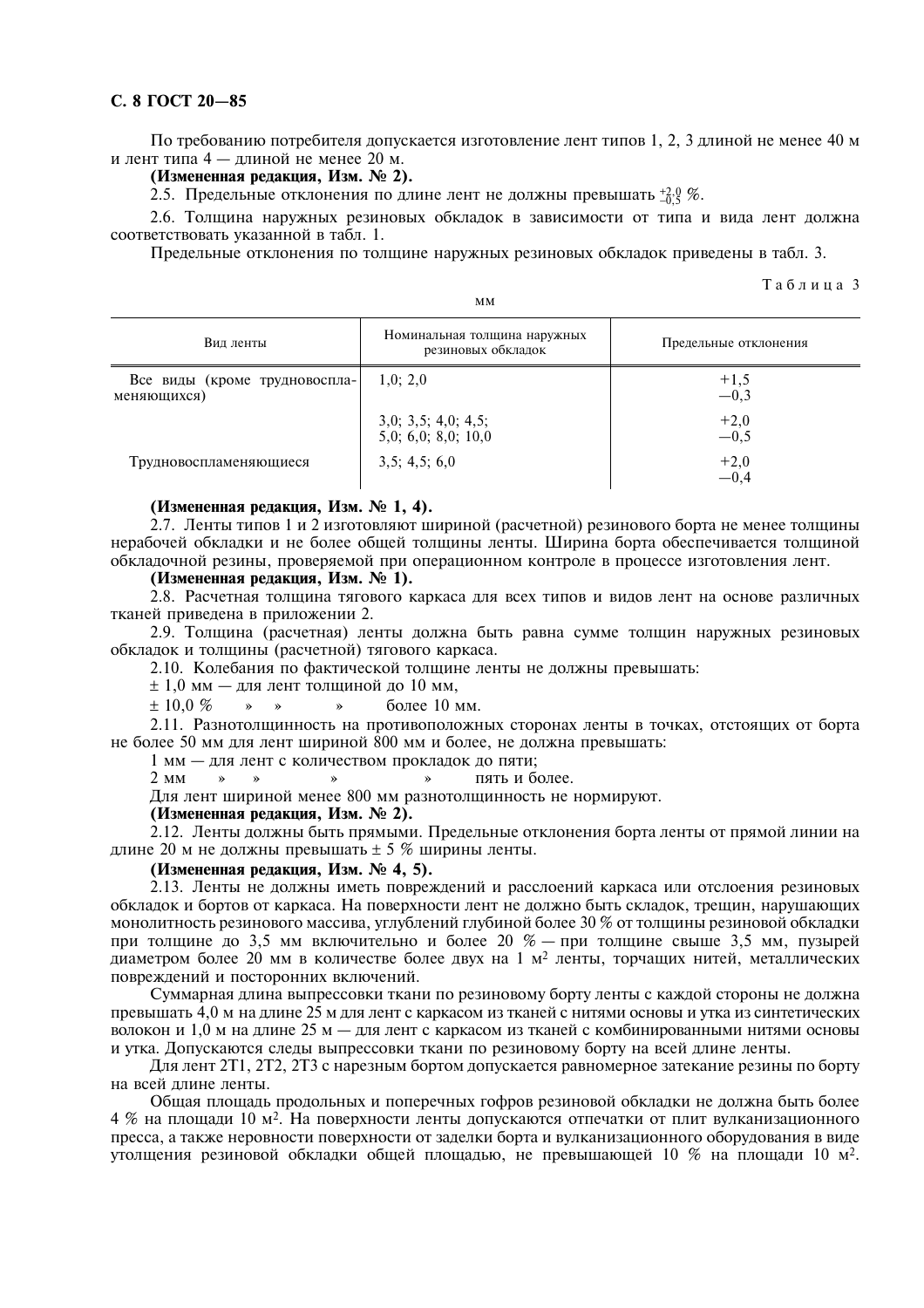# ГОСТ 20-85 С. 9

Допускаются следы от чистки плит пресса, от ремонта лент, от антиадгезива (талька и эмульсионной смазки).

Допускается определять внешний вид лент по контрольным образцам, утвержденным в установленном порядке.

# (Измененная редакция, Изм. № 1, 2, 4, 5).

2.14. Номинальная прочность при разрыве тяговой прокладки по основе и по утку в зависимости от типа ткани каркаса должна соответствовать приведенной в табл. 4.

|  |  |  |  |  |  |  | Таблица 4 |
|--|--|--|--|--|--|--|-----------|
|--|--|--|--|--|--|--|-----------|

| Тип ткани                                                             | Номинальная прочность при разрыве тяговой<br>прокладки, Н/мм |                             |
|-----------------------------------------------------------------------|--------------------------------------------------------------|-----------------------------|
|                                                                       | по основе                                                    | по утку                     |
| Ткань с основой и утком из полиамидных нитей                          | 400<br>400<br>300<br>200<br>100                              | 100<br>75<br>50<br>65<br>60 |
| Ткань с основой из полиэфирных нитей с утком из<br>полиамидных нитей  | <b>300</b><br><b>200</b>                                     | 60<br>55                    |
| Ткань с основой и утком из комбинированных нитей<br>(полиэфир/хлопок) | 55                                                           | 20                          |

Примечания:

1. Условные обозначения тканей привелены в рекоменлуемом приложении 1.

2. Прочность по утку 100 Н/мм соответствует ткани МК-400/120, прочность по утку 75 Н/мм - для тканей ТК-400, ТА-400.

2.15. Показатели максимально допустимой (расчетной) рабочей нагрузки тяговой прокладки в зависимости от среднего угла установки конвейера, вида ленты и числа тяговых прокладок каркаса должны соответствовать приведенным в табл. 5.

| Таблица |  |  |  | - 5 |
|---------|--|--|--|-----|
|         |  |  |  |     |

| Вид ленты                                                                                                                                                          | Угол установки<br>конвейера (по<br>оси концевых | Число тяговых<br>прокладок   | Максимально допустимая рабочая (расчетная)<br>нагрузка тяговой прокладки при номинальной<br>прочности, Н/мм |                      |                      |                      |                              |  |  |  |
|--------------------------------------------------------------------------------------------------------------------------------------------------------------------|-------------------------------------------------|------------------------------|-------------------------------------------------------------------------------------------------------------|----------------------|----------------------|----------------------|------------------------------|--|--|--|
|                                                                                                                                                                    | барабанов), град                                |                              | 400                                                                                                         | 300                  | 200                  | 100                  | 55                           |  |  |  |
| Общего назначения, морозо- От 0 до 10<br>стойкая, пищевая, трудновос-<br>пламеняющаяся для угольных и<br>сланцевых шахт, трудновос-<br>пламеняющаяся морозостойкая | От 10 до 18                                     | До 5<br>CB.5<br>До 5<br>CB.5 | 50<br>45<br>45<br>40                                                                                        | 36<br>32<br>32<br>30 | 25<br>22<br>22<br>20 | 12<br>11<br>11<br>10 | 7,0<br>6,0<br>$^{6,0}_{5,5}$ |  |  |  |
| Теплостойкая:<br>2T1<br>2T2<br>2T <sub>3</sub>                                                                                                                     | От 0 ло 18                                      | От 3 до 6                    |                                                                                                             | 20<br>20<br>15       | 13<br>13<br>10       | 10<br>10             |                              |  |  |  |

# (Измененная редакция, Изм. № 1).

2.16. Максимально допустимую (расчетную) рабочую нагрузку ленты по основе  $(P_n)$ , H, вычисляют по формуле

$$
P_{\scriptscriptstyle \rm T} = P.b.n,
$$

где  $P$  — максимально допустимая рабочая нагрузка одной тяговой прокладки,  $H/mm$ ;

 $b$  — ширина ленты, мм;

 $n -$ число тяговых прокладок каркаса.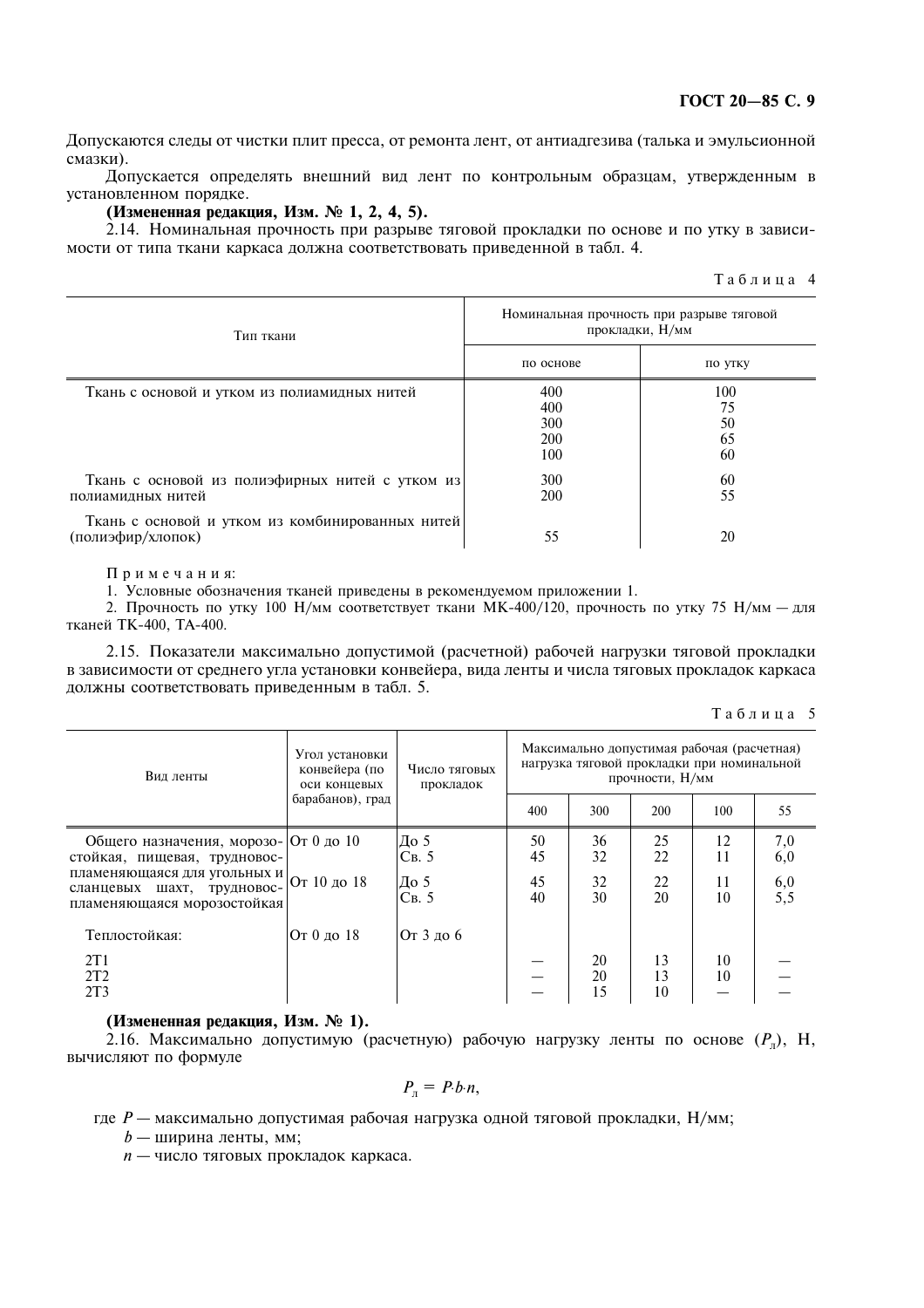# С. 10 ГОСТ 20-85

2.17. По физико-механическим показателям резины, применяемые для изготовления наружных обкладок конвейерных лент, должны соответствовать нормам, указанным в табл. 6.

| Наименование показателя                                                                                                   |              |       |                                         |              |       | Норма для резины класса   |       |       |             |             |         |
|---------------------------------------------------------------------------------------------------------------------------|--------------|-------|-----------------------------------------|--------------|-------|---------------------------|-------|-------|-------------|-------------|---------|
|                                                                                                                           | $\mathbf{A}$ | Б     | И                                       | $\mathsf{C}$ | M     | $T-1$                     | $T-2$ | $T-3$ | $\Gamma$ -1 | $\Gamma$ -2 | $\prod$ |
| 1. Условная<br>проч-<br>ность при растяжении,<br>МПа, не менее                                                            | 24,5         | 19,6  | 15,0                                    | 10,0         | 14,7  | 11,0                      | 10,0  | 11,0  | 14,7        | 14,7        | 9,8     |
| 2. Относительное уд-<br>линение при разрыве, %,<br>не менее                                                               | 450          | 400   | 400                                     | 150          | 350   | 400                       | 300   | 400   | 350         | 300         | 300     |
| 3. Потери объема при<br>истирании, мм <sup>3</sup> , не более                                                             | 160          | 160   | 100                                     | 200          | 150   | 160                       | 200   | 200   | 200         | $200*$      |         |
| 4. Сопротивление ис-<br>тиранию, Дж/мм <sup>3</sup> ,<br>He<br>менее                                                      |              |       |                                         |              |       |                           |       |       |             | 7,15        |         |
| 5. Коэффициент мо-<br>розостойкости при рас-<br>тяжении, не менее, при<br>температуре:                                    |              |       |                                         |              |       |                           |       |       |             |             |         |
| минус 45 °С<br>минус 50 °С                                                                                                |              |       |                                         |              | 0,2   |                           |       |       |             | 0,3         |         |
| 6. Твердость, единицы<br>по Шору А                                                                                        |              |       | $40 - 60$   50 - 70   55 - 75   55 - 75 |              |       | $50-70$ 45-65 55-75 60-75 |       |       | $55 - 75$   | $55 - 75$   |         |
| 7. Изменение нормы<br>условной прочности при<br>растяжении после старе-<br>ния в воздухе, %, не<br>менее:                 |              |       |                                         |              |       |                           |       |       |             |             |         |
| при температуре<br>$(100 \pm 1)$ °С в течение 72 ч                                                                        |              |       |                                         |              |       | $-40$                     |       |       |             |             |         |
| при температуре<br>$(125 \pm 1)$ °С в течение 72 ч                                                                        |              |       |                                         |              |       |                           | 45    |       |             |             |         |
| 8. Изменение<br>нормы<br>относительного<br><b>VДЛИ-</b><br>нения при разрыве после<br>старения в воздухе, %, не<br>менее: |              |       |                                         |              |       |                           |       |       |             |             |         |
| при температуре<br>$(100 \pm 1)$ °С в течение 24 ч                                                                        | $-50$        | $-50$ | $-60$                                   |              | $-50$ |                           |       |       |             |             |         |
| при температуре<br>$(100 \pm 1)$ °С в течение 72 ч                                                                        |              |       |                                         |              |       | $-60$                     |       |       |             |             |         |
| при температуре<br>$(125 \pm 1)$ °С в течение 72 ч                                                                        |              |       |                                         |              |       |                           | -65   |       |             |             |         |

Физико-механические показатели резин для наружных обкладок лент

Таблица 6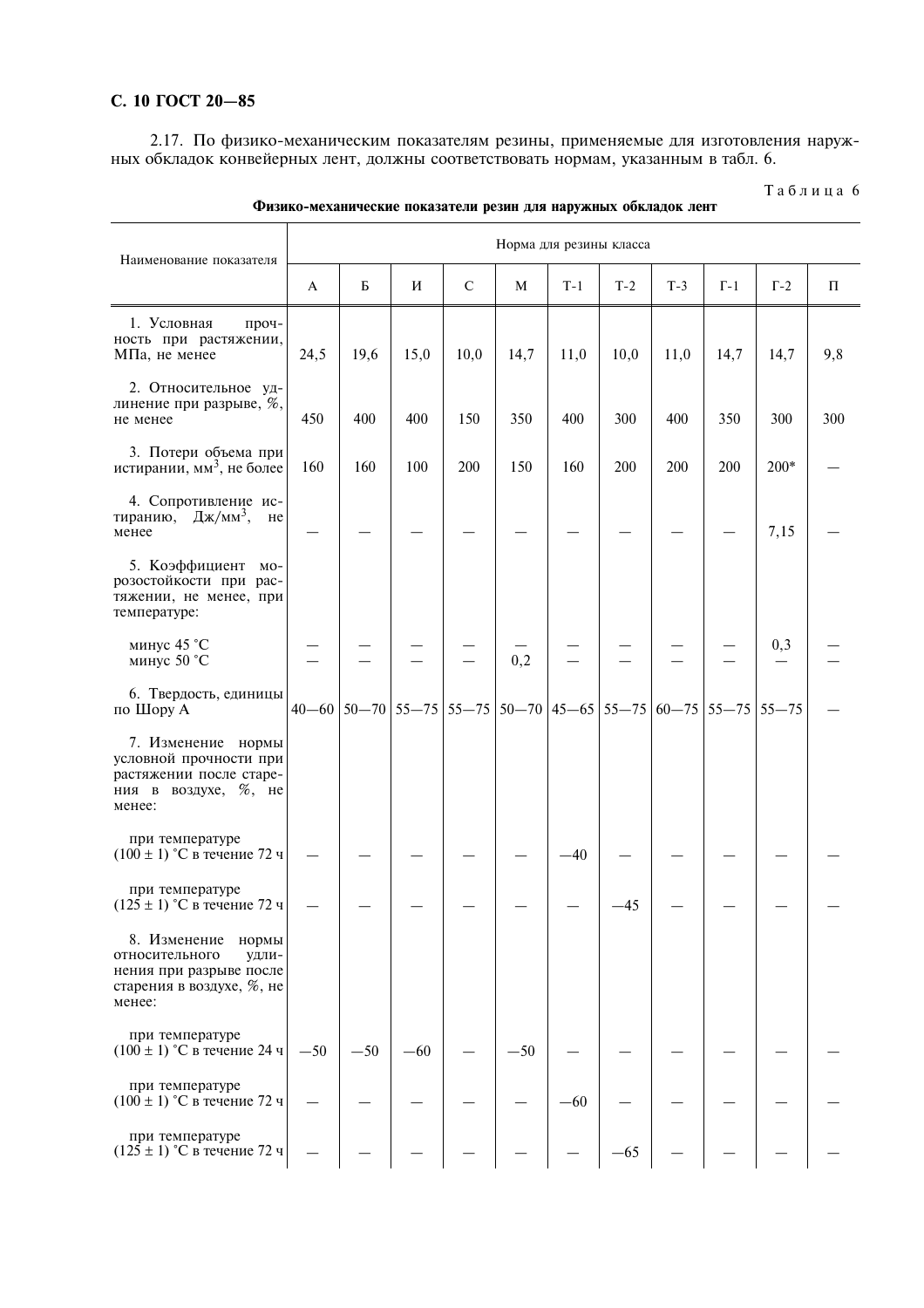# TOCT 20-85 C. 11

Продолжение таблицы 6

| Наименование показателя                                                                                                                                                                                                                                                                                    | Норма для резины класса |   |   |   |   |       |       |             |             |             |   |  |
|------------------------------------------------------------------------------------------------------------------------------------------------------------------------------------------------------------------------------------------------------------------------------------------------------------|-------------------------|---|---|---|---|-------|-------|-------------|-------------|-------------|---|--|
|                                                                                                                                                                                                                                                                                                            | A                       | Б | И | C | M | $T-1$ | $T-2$ | $T-3$       | $\Gamma$ -1 | $\Gamma$ -2 | П |  |
| 9. Условная<br>проч-<br>ность при растяжении<br>после старения в воздухе<br>при температуре<br>$(125 \pm 1)$ °C в течение<br>168 ч, МПа, не менее<br>10. Относительное уд-<br>при<br>разрыве<br>линение<br>после старения в воздухе<br>при температуре<br>$(125 \pm 1)$ °C в течение<br>168 ч, %, не менее |                         |   |   |   |   |       |       | 10,0<br>300 |             |             |   |  |
|                                                                                                                                                                                                                                                                                                            |                         |   |   |   |   |       |       |             |             |             |   |  |

V H:./">>:@%6?3? ,

# (Измененная редакция, Изм. № 1, 2, 3, 4).

2.18. Наружные обкладки пищевых лент должны быть изготовлены из резиновых смесей в соответствии с технической документацией, разрешенной Министерством здравоохранения СССР. По согласованию изготовителя с потребителем пищевые ленты изготовляют с наружными резиновыми обкладками светлых тонов.

2.19. По физико-механическим показателям ленты должны соответствовать нормам, указанным в табл. 7.

|                                                                                                                                                     |                                                                               |     |     |            |             | Норма для лент с номинальной прочностью тяговых прокладок                                                                  |                                                                        |             |     |                                                                        |            |             |                                                                                                               |  |  |  |  |  |
|-----------------------------------------------------------------------------------------------------------------------------------------------------|-------------------------------------------------------------------------------|-----|-----|------------|-------------|----------------------------------------------------------------------------------------------------------------------------|------------------------------------------------------------------------|-------------|-----|------------------------------------------------------------------------|------------|-------------|---------------------------------------------------------------------------------------------------------------|--|--|--|--|--|
|                                                                                                                                                     | из ткани основой и утком из<br>утком<br>полиамидных нитей<br>прочностью, Н/мм |     |     |            |             |                                                                                                                            |                                                                        |             |     | из ткани с основой и утком<br>из полиамилных нитей<br>прочностью, Н/мм |            |             |                                                                                                               |  |  |  |  |  |
| Наименование показателя                                                                                                                             | 100                                                                           | 200 | 300 | 400/<br>75 | 400/<br>100 | основой из поли-<br>амидных нитей прочностью<br>-ипоп ки мохту и хинеифе<br>300<br>200,<br>$\circ$<br>ткани<br>Н/мм,<br>И3 | из комбинированных нитей<br>основой и<br>(попизфир/алоп)<br>из ткани с | 100         | 200 | 300                                                                    | 400/<br>75 | 400/<br>100 | ткани с основой из поли-<br>амидных нитей прочностью<br>Н/мм, 200, 300<br>-ипоп ки можгу и хынфифе<br>$_{13}$ |  |  |  |  |  |
|                                                                                                                                                     | Категории В                                                                   |     |     |            |             |                                                                                                                            |                                                                        | Категории К |     |                                                                        |            |             |                                                                                                               |  |  |  |  |  |
| 1. Относительное<br>$VII -$<br>линение по основе при<br>нагрузке, составляющей<br>10 % номинальной проч-<br>образца,<br>$\%$ , не<br>ности<br>более | 3,5                                                                           | 3,5 | 3,5 | 3,5        | 3,5         | 2,0                                                                                                                        | 3,5                                                                    | 3,5         | 3,5 | 4,0                                                                    | 4,0        | 3,5         | 2,0                                                                                                           |  |  |  |  |  |
| 2. Прочность<br>связи,<br>Н/мм, не менее:                                                                                                           |                                                                               |     |     |            |             |                                                                                                                            |                                                                        |             |     |                                                                        |            |             |                                                                                                               |  |  |  |  |  |
| рабочей<br>а) между<br>обкладкой и<br>защитной<br>или брекерной проклад-<br>кой в лентах типа 1                                                     |                                                                               | 4,0 | 4,0 | 4,0        | 4,5         | 4,0                                                                                                                        |                                                                        |             | 3,5 | 3,5                                                                    | 3,5        | 4,0         | 3,5                                                                                                           |  |  |  |  |  |

.<br>Таблица *7*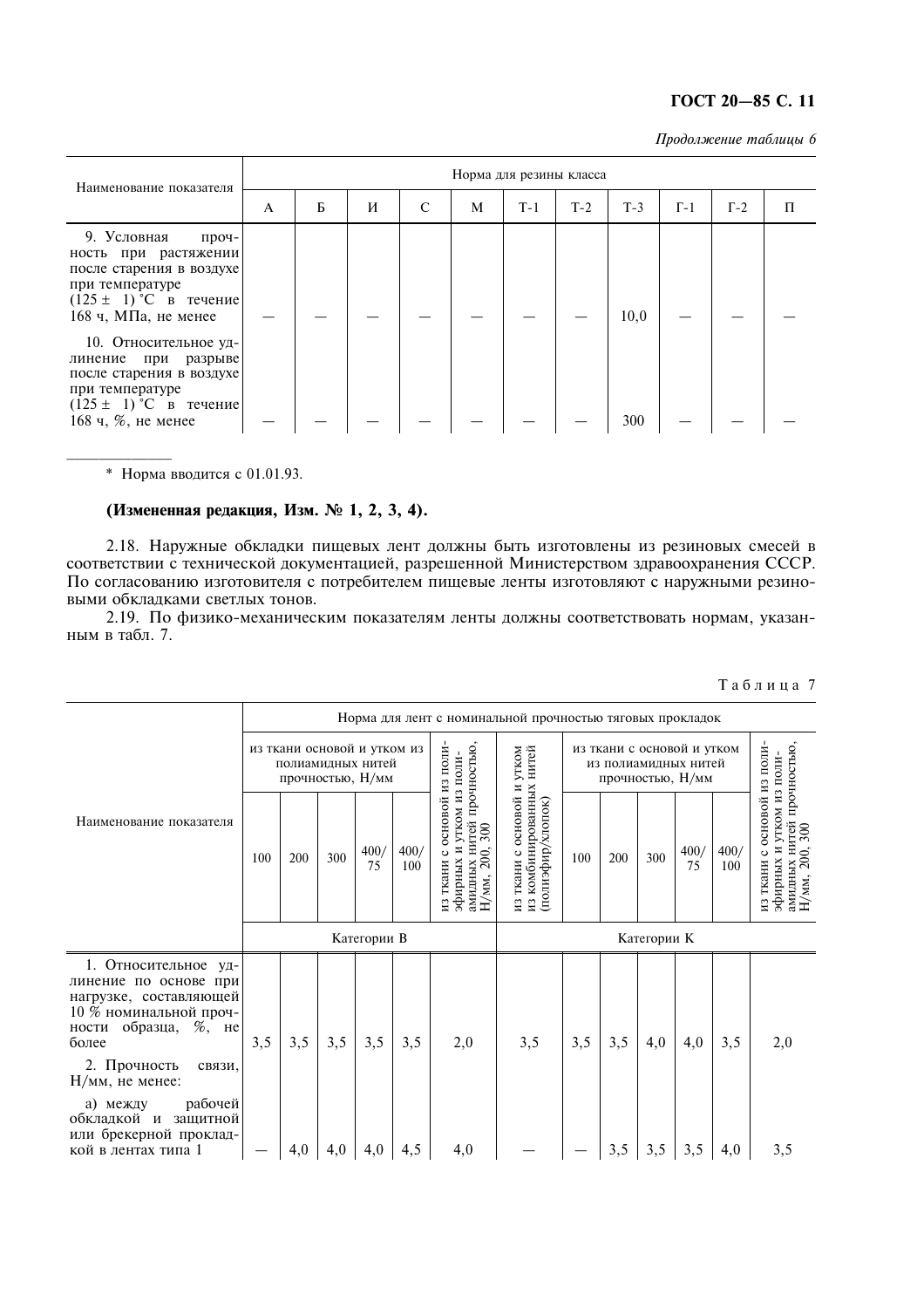# С. 12 ГОСТ 20-85

# Продолжение табл. 7

|                                                                                                                                                     |                                                                        |       |       |             |             | Норма для лент с номинальной прочностью тяговых прокладок                                                |                                                                             |       |       |             |            |             | Продолжение табл. /                                                                                    |
|-----------------------------------------------------------------------------------------------------------------------------------------------------|------------------------------------------------------------------------|-------|-------|-------------|-------------|----------------------------------------------------------------------------------------------------------|-----------------------------------------------------------------------------|-------|-------|-------------|------------|-------------|--------------------------------------------------------------------------------------------------------|
|                                                                                                                                                     | из ткани с основой и утком<br>из полиамидных нитей<br>прочностью, Н/мм |       |       |             |             | из ткани с основой и утком<br>из полиамидных нитей<br>прочностью, Н/мм                                   |                                                                             |       |       |             |            |             |                                                                                                        |
| Наименование показателя                                                                                                                             | 100                                                                    | 200   | 300   | 400/<br>75  | 400/<br>100 | из ткани с основой из поли-<br>амидных нитей прочностью<br>-мпоп ви можгу и хынфифе<br>300<br>Н/мм, 200, | из ткани с основой и утком<br>из комбинированных нитей<br>(полиэфир/хлопок) | 100   | 200   | 300         | 400/<br>75 | 400/<br>100 | из ткани с основой из поли-<br>амидных нитей прочностью.<br>-мпоп ви можгу и хынсифе<br>H/MM, 200, 300 |
|                                                                                                                                                     |                                                                        |       |       | Категории В |             |                                                                                                          |                                                                             |       |       | Категории К |            |             |                                                                                                        |
| б) между рабочей об-<br>кладкой толщиной более<br>3 мм и каркасом в лентах:                                                                         |                                                                        |       |       |             |             |                                                                                                          |                                                                             |       |       |             |            |             |                                                                                                        |
| тип 2 и тип 3<br>тип 2 вида 2Т3                                                                                                                     | 4,0                                                                    | 4,0   | 4,0   |             |             | 3,7                                                                                                      | 3,0                                                                         | 3,5   | 3,5   | 3,5         |            |             | 3,5                                                                                                    |
| в) между рабочей об-<br>кладкой толщиной 2 мм<br>в лентах типов 3 и 4                                                                               | 3,5                                                                    |       |       |             |             |                                                                                                          | 2,8                                                                         | 3,2   |       |             |            |             |                                                                                                        |
| г) между прокладками<br>лент:                                                                                                                       |                                                                        |       |       |             |             |                                                                                                          |                                                                             |       |       |             |            |             |                                                                                                        |
| тип 1, 2 и 3<br>тип 2 вида 2Т3                                                                                                                      | 4,5                                                                    | 4,5   | 4,5   | 4,5         | 5,0         | 4,5<br>3,7                                                                                               | 3,2                                                                         | 4,0   | 4,0   | 4,0         | 4,0        | 4,5         | 4,0<br>3,5                                                                                             |
| д) между прокладками<br>двухпрокладочных лент<br>типа 4                                                                                             | 3,7                                                                    |       |       |             |             |                                                                                                          | 3,0                                                                         | 3,5   |       |             |            |             |                                                                                                        |
| е) между элементами<br>конструкции ленты 2Т3<br>после старения в воздухе<br>при температуре<br>$(125 \pm 1)$ °C в течение<br>168 ч, Н/мм, не менее: |                                                                        |       |       |             |             |                                                                                                          |                                                                             |       |       |             |            |             |                                                                                                        |
| между рабочей обклад-<br>кой и каркасом                                                                                                             |                                                                        |       |       |             |             | 3,0                                                                                                      |                                                                             |       |       |             |            |             | 3,0                                                                                                    |
| между прокладками                                                                                                                                   |                                                                        |       |       |             |             | 3,0                                                                                                      |                                                                             |       |       |             |            |             | 3,0                                                                                                    |
| 3. Изменение<br>норм<br>показателей<br>прочности<br>связи между элементами<br>конструкции<br>ленты<br>после старения в воздухе:                     |                                                                        |       |       |             |             |                                                                                                          |                                                                             |       |       |             |            |             |                                                                                                        |
| а) для лент вида 2Т1 и<br>2T2<br>при<br>температуре<br>$(125 \pm 1)$ °C в течение<br>72 ч, %, не менее:                                             |                                                                        |       |       |             |             |                                                                                                          |                                                                             |       |       |             |            |             |                                                                                                        |
| между рабочей обклад-<br>кой и каркасом                                                                                                             | $-40$                                                                  | $-40$ | $-40$ |             |             |                                                                                                          |                                                                             | $-40$ | $-40$ | $-40$       |            |             |                                                                                                        |
| между прокладками                                                                                                                                   | $-30$                                                                  | $-30$ | $-30$ |             |             |                                                                                                          |                                                                             | $-30$ | $-30$ | $-30$       |            |             |                                                                                                        |
| б) (Исключен, Изм. № 2).                                                                                                                            |                                                                        |       |       |             |             |                                                                                                          |                                                                             |       |       |             |            |             |                                                                                                        |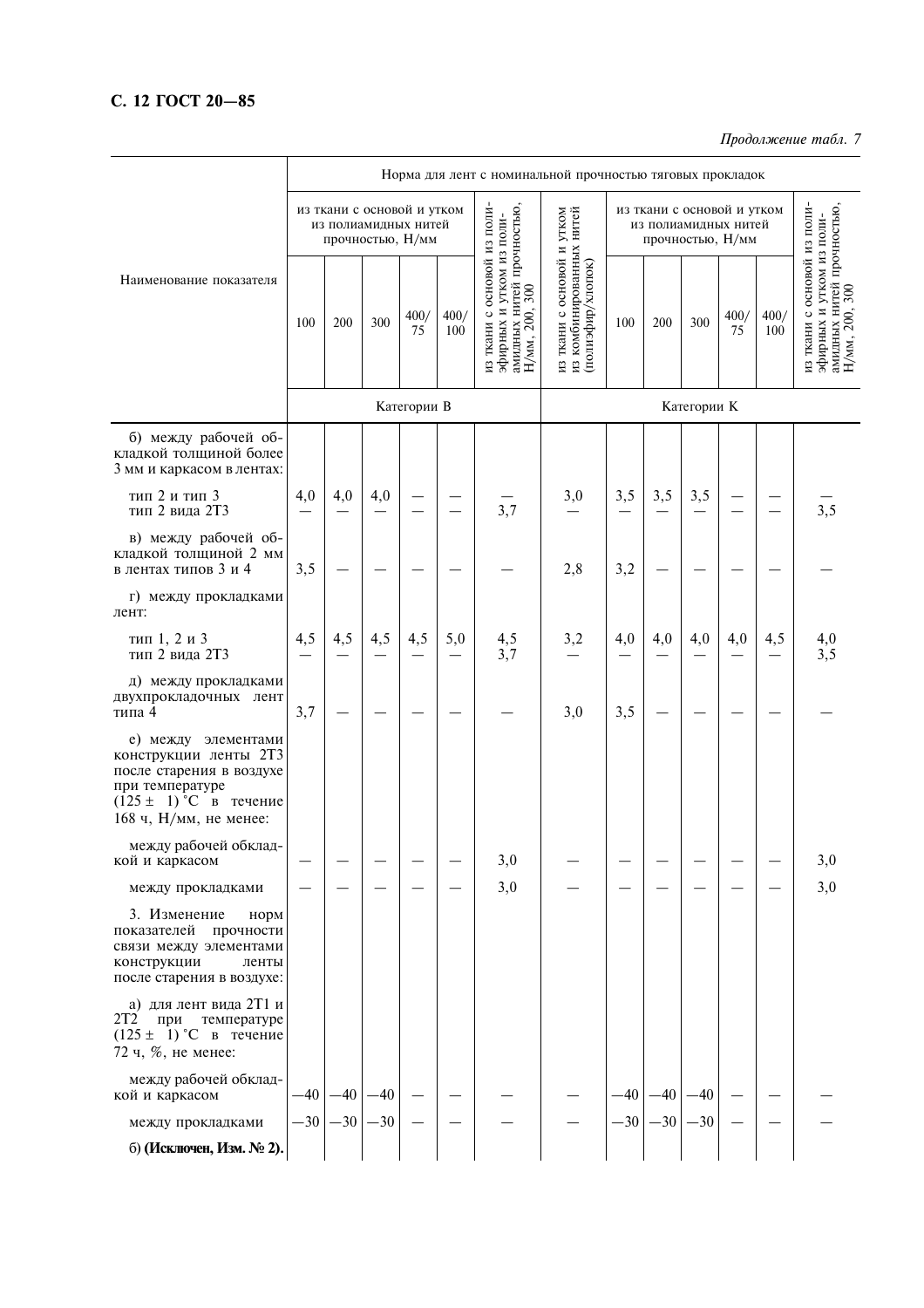# ГОСТ 20-85 С. 13

Продолжение табл. 7

|                                                                                                                                             |                                                                        | Норма для лент с номинальной прочностью тяговых прокладок        |     |             |             |                                                                                                         |                                                                             |     |                                                                  |                                                                        |                               |             |                                                                                                        |
|---------------------------------------------------------------------------------------------------------------------------------------------|------------------------------------------------------------------------|------------------------------------------------------------------|-----|-------------|-------------|---------------------------------------------------------------------------------------------------------|-----------------------------------------------------------------------------|-----|------------------------------------------------------------------|------------------------------------------------------------------------|-------------------------------|-------------|--------------------------------------------------------------------------------------------------------|
|                                                                                                                                             | из ткани с основой и утком<br>из полиамидных нитей<br>прочностью, Н/мм |                                                                  |     |             |             |                                                                                                         |                                                                             |     |                                                                  | из ткани с основой и утком<br>из полиамидных нитей<br>прочностью, Н/мм |                               |             |                                                                                                        |
| Наименование показателя                                                                                                                     | 100                                                                    | <b>200</b>                                                       | 300 | 400/<br>75  | 400/<br>100 | из ткани с основой из поли-<br>амидных нитей прочностью,<br>Н/мм, 200, 300<br>-мпоп ви можгу и хинерифе | из ткани с основой и утком<br>из комбинированных нитей<br>(полиэфир/хлопок) | 100 | <b>200</b>                                                       | 300                                                                    | 400/<br>75                    | 400/<br>100 | из ткани с основой из поли-<br>амидных нитей прочностью,<br>Н/мм, 200, 300<br>-мпоп ви можгу и хынсифе |
|                                                                                                                                             |                                                                        |                                                                  |     | Категории В |             |                                                                                                         |                                                                             |     |                                                                  | Категории К                                                            |                               |             |                                                                                                        |
| в) для лент типов 1, 2,<br>3 общего назначения и<br>морозостойких<br>при<br>температуре $(100 \pm 1)$ °С<br>в течение 24 ч, %, не<br>менее: |                                                                        |                                                                  |     |             |             |                                                                                                         |                                                                             |     |                                                                  |                                                                        |                               |             |                                                                                                        |
| между рабочей обклад-<br>кой и каркасом                                                                                                     |                                                                        | $-30$ $-30$ $-30$ $-30$ $-30$                                    |     |             |             | $-30$                                                                                                   | $-30$                                                                       |     |                                                                  |                                                                        | $-30$ $-30$ $-30$ $-30$ $-30$ |             | $-30$                                                                                                  |
| между прокладками                                                                                                                           |                                                                        | $-30$ $-30$ $-30$ $-30$                                          |     |             | $-30$       | $-30$                                                                                                   | $-30$                                                                       |     | $-30$ $-30$ $-30$ $-30$                                          |                                                                        |                               | $-30$       | $-30$                                                                                                  |
| 4. Время горения<br>трудновоспламеняющихся<br>$1.2$ III.<br>лент<br>видов<br>1.2ШМ, 2Ш, 2ШМ, с, не<br>более:                                |                                                                        |                                                                  |     |             |             |                                                                                                         |                                                                             |     |                                                                  |                                                                        |                               |             |                                                                                                        |
| а) шести образцов с<br>обкладками                                                                                                           | 45                                                                     | 45                                                               | 45  | 45          |             |                                                                                                         |                                                                             | 45  | 45                                                               | 45                                                                     | 45                            |             |                                                                                                        |
| б) одного образца с<br>обкладками                                                                                                           | 15                                                                     | 15                                                               | 15  | 15          |             |                                                                                                         |                                                                             | 15  | 15                                                               | 15                                                                     | 15                            |             |                                                                                                        |
| 5. Поверхностное элек-<br>трическое<br>сопротивле-<br>ние трудновоспламеняю-<br>щихся лент видов 1.2Ш,<br>1.2ШМ, 2Ш, 2ШМ, Ом,<br>не более   |                                                                        | $3.10^{8}$ 3.10 <sup>8</sup> 3.10 <sup>8</sup> 3.10 <sup>8</sup> |     |             |             |                                                                                                         |                                                                             |     | $3.10^{8}$ 3.10 <sup>8</sup> 3.10 <sup>8</sup> 3.10 <sup>8</sup> |                                                                        |                               |             |                                                                                                        |
| 6. Воспламеняемость<br>трудновоспламеняющих-<br>лент видов<br>$1.2$ III.<br>ся<br>1.2ШМ, 2Ш, 2ШМ при<br>трении на барабане                  |                                                                        | Не воспламеняется                                                |     |             |             |                                                                                                         |                                                                             |     | Не воспламеняется                                                |                                                                        |                               |             |                                                                                                        |
|                                                                                                                                             |                                                                        |                                                                  |     |             |             |                                                                                                         |                                                                             |     |                                                                  |                                                                        |                               |             |                                                                                                        |

Примечания:

1. Норма по п. 1 для лент типа 2 вида 2Т3 - не более 2,5 %.

С 01.01.91 для всех типов лент категории В - не более 2,5 %, категории К - не более 3,5 %, кроме лент из ткани с основой из полиэфирных и утком из полиамидных нитей прочностью 200 и 300 Н/мм.

2. (Исключено, Изм. № 5).

3. Для лент типа 2 категории В видов общего назначения, морозостойких шириной более 650 мм и до 1400 мм, кроме 2Л и 2ЛМ, теплостойких 2Т1, 2Т2 всех ширин и трудновоспламеняющихся 2Ш, 2ШМ, шириной до 750 мм включительно, изготавливаемых с нарезными бортами, норма прочности связи между обкладкой и каркасом должна быть не менее 5,0 Н/мм, между прокладками - не менее 6,0 Н/мм.

4, 5. (Исключены, Изм. № 4).

(Измененная редакция, Изм. № 1, 2, 4, 5).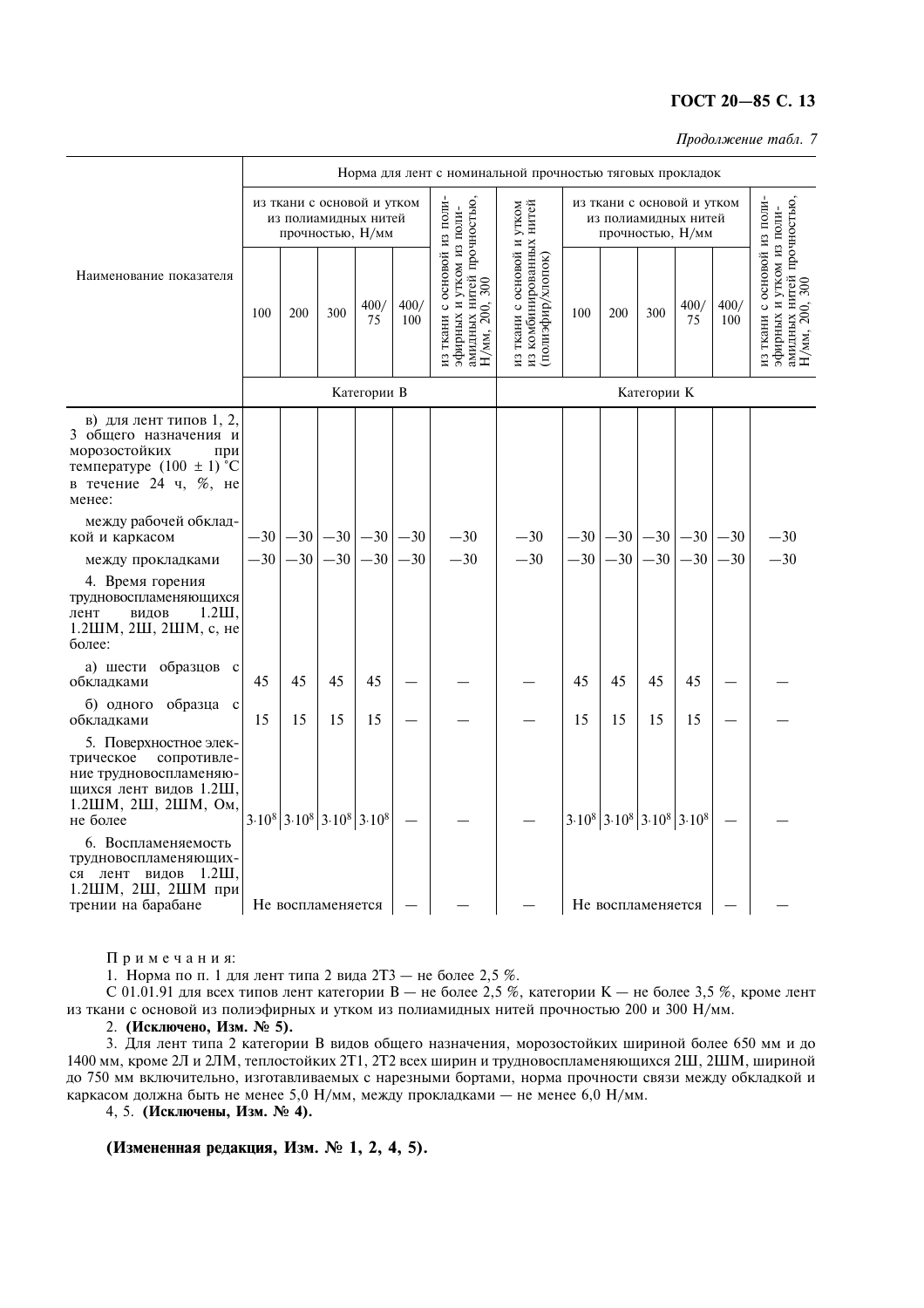# С. 14 ГОСТ 20-85

2.20. Ленты, предназначенные для работы в районах с тропическим климатом, должны соответствовать требованиям ГОСТ 15152.

2.21. Основные правила эксплуатации конвейерных лент установлены в приложении 3.

2.22. Средние сроки службы конвейерных лент без учета вторичного использования при трехсменной работе приведены в табл. 8.

Методика установления категории условий эксплуатации лент приведена в приложении 4.

|                                                                                                                                                                                            |                                      |                                    |                                                                                |                                           | Толщина наружных<br>обкладок, мм | Срок<br>службы<br>лент при    |                                                                               |
|--------------------------------------------------------------------------------------------------------------------------------------------------------------------------------------------|--------------------------------------|------------------------------------|--------------------------------------------------------------------------------|-------------------------------------------|----------------------------------|-------------------------------|-------------------------------------------------------------------------------|
| Вид транспортируемого<br>материала, груза                                                                                                                                                  | Категория<br>условий<br>эксплуатации | Обозна-<br>чение<br>ленты          | Тип ткани тяговой<br>прокладки каркаса<br>с прочностью по<br>основе, Н/мм      | Класс<br>резины<br>наружных<br>обкладок   | рабочей<br>поверх-<br>ности      | нерабочей<br>поверх-<br>ности | трехсмен-<br>ной работе<br>без учета<br>вторичного<br>использо-<br>вания, мес |
| Руды черных и цвет-<br>ных металлов, крепкие<br>горные породы кусками<br>размером до 500<br>MM,<br>бревна диаметром<br>ДО<br>900 мм и другие мате-<br>риалы                                | Очень<br>тяжелые                     | 1.1<br>1.1M                        | Синтетические<br>400                                                           | A<br>Б<br>M                               | 8,0<br>10,0<br>10,0              | 2,0<br>3,0<br>3,0             | 24<br>24<br>24                                                                |
| Известняк,<br>доломит<br>кусками размером<br>ДО<br>500 мм, руды черных и<br>цветных металлов куска-<br>ми до 350 мм, бревна<br>диаметром до 900 мм и<br>другие крупнокусковые<br>материалы | Тяжелые                              | 1.2<br>1.2M                        | Синтетические<br>$200 - 400$                                                   | A<br>Б<br>M                               | 6,0<br>8,0<br>8,0                | 2,0<br>2,0<br>2,0             | 35<br>35<br>35                                                                |
| Уголь (куски размером<br>до 700 мм) и породы<br>размером<br>(куски<br>ДО<br>$500$ MM)                                                                                                      |                                      | $1.2$ III*<br>$1.2$ <i>HIM*</i>    | Синтетические<br>(полиамидные)<br>$200 - 400$                                  | $\Gamma$ -1<br>$\Gamma$ -2                | 6,0<br>6,0                       | 3,5<br>3,5                    | 44<br>44                                                                      |
| Антрацит кусками раз-<br>мером до 700 мм или<br>породы кусками разме-<br>ром до 500 мм                                                                                                     |                                      | $1.2$ III*<br>$1.2$ $HM*$          | То же                                                                          | $\Gamma$ -1<br>$\Gamma$ -2                | 6,0<br>6,0                       | 3,5<br>3,5                    | 40<br>40                                                                      |
| Руды черных и цвет-<br>ных металлов, крепкие<br>горные породы кусками<br>размером до 100 мм                                                                                                | Средние                              | 2.1<br>2M                          | Синтетические<br>$100 - 300$                                                   | $\mathbf{A}$<br>И, Б<br>M                 | 6,0<br>8,0<br>8,0                | 2,0<br>2,0<br>2,0             | 46<br>46<br>46                                                                |
| Известняк,<br>доломит,<br>кокс, агломерат, шихта,<br>концентрат рудный<br>И<br>другие высокоабразив-<br>ные материалы кусками<br>размером до 150 мм                                        | Средние                              | 2.1<br>2M                          | Синтетические<br>$100 - 300$                                                   | И, Б<br>M                                 | 6,0<br>6,0                       | 2,0<br>2,0                    | 46<br>46                                                                      |
| Уголь рядовой, глина,<br>цемент, мягкие породы и<br>другие малоабразивные<br>материалы кусками раз-<br>мером до 150 мм                                                                     | Средние                              | 2.2<br>2M                          | Синтетические<br>$100 - 300$ или<br>комбинированные<br>(полиэфир/хлопок)<br>55 | И, Б<br>И, Б<br>M                         | 5,0<br>4,5<br>5,0                | 2,0<br>3,5<br>2,0             | 40<br>40<br>40                                                                |
| Уголь (куски размером<br>до 500 мм) и породы<br>(куски<br>размером<br>ДО<br>300 MM)                                                                                                        |                                      | $2III*$<br>$2 \text{H} \text{M}^*$ | Синтетические<br>(полиамидные)<br>$100 - 300$                                  | $\Gamma$ -1<br>$\Gamma$ -3<br>$\Gamma$ -2 | 4,5<br>4,5<br>4,5                | 3,5<br>3,5<br>3,5             | 42<br>42<br>42                                                                |

Средние сроки службы конвейерных лент

.<br>Таблица 8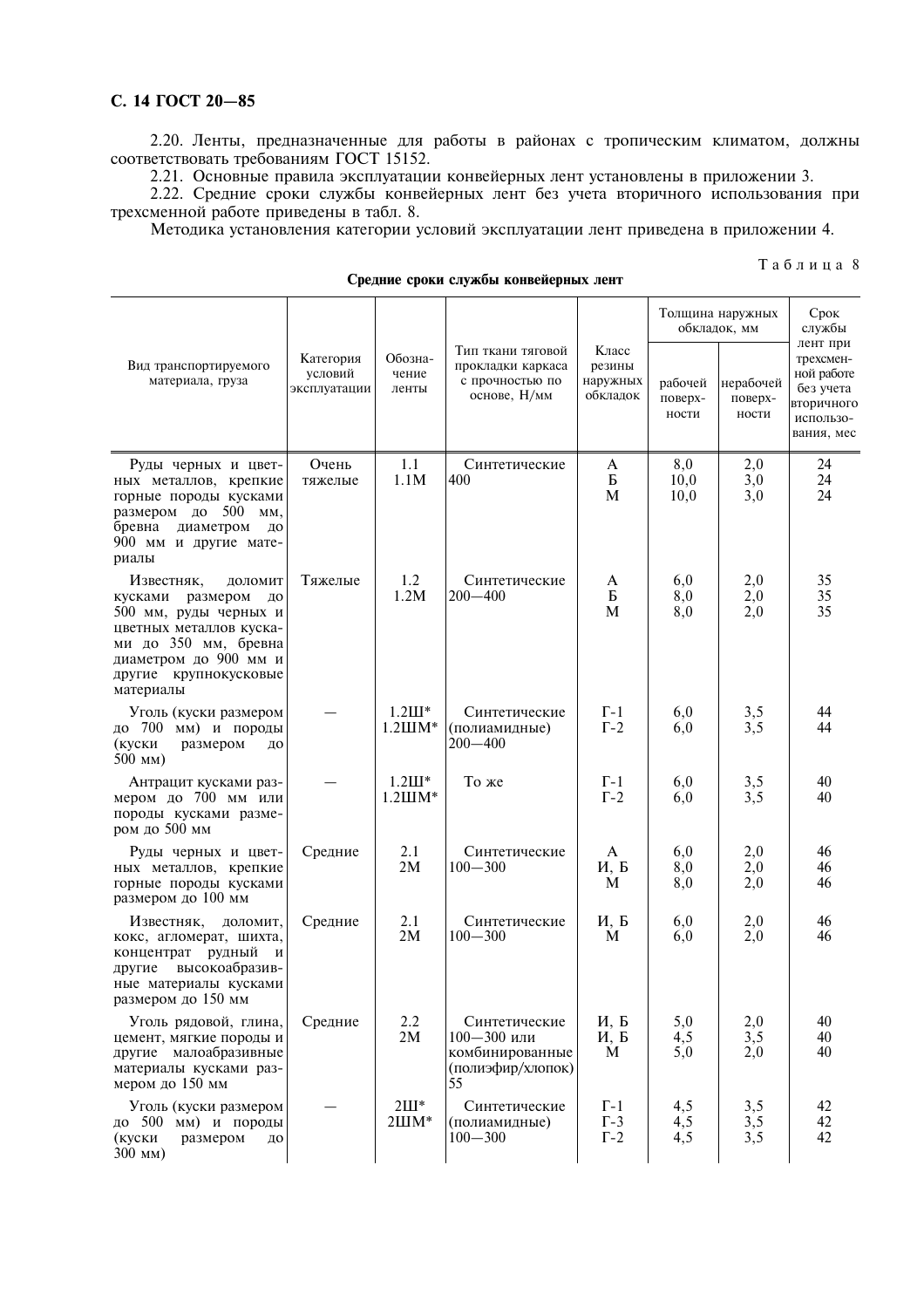# TOCT 20-85 C. 15

#### Продолжение табл. 8

|                                                                                                                                                           |                                      |                                              |                                                                               |                                         | Толщина наружных<br>обкладок, мм | Срок<br>службы<br>лент при      |                                                                               |  |
|-----------------------------------------------------------------------------------------------------------------------------------------------------------|--------------------------------------|----------------------------------------------|-------------------------------------------------------------------------------|-----------------------------------------|----------------------------------|---------------------------------|-------------------------------------------------------------------------------|--|
| Вид транспортируемого<br>материала, груза                                                                                                                 | Категория<br>условий<br>эксплуатации | Обозна-<br>чение<br>ленты                    | Тип ткани тяговой<br>прокладки каркаса<br>с прочностью по<br>основе, Н/мм     | Класс<br>резины<br>наружных<br>обкладок | рабочей<br>поверх-<br>ности      | нерабочей<br>поверх-<br>ности   | трехсмен-<br>ной работе<br>без учета<br>вторичного<br>использо-<br>вания, мес |  |
| Антрацит<br>кусками<br>размером до 500 мм                                                                                                                 |                                      | $2III*$                                      | Синтетические<br>(полиамидные)                                                | $\Gamma$ -1                             | 4,5                              | 3,5                             | 30                                                                            |  |
| Антрацит<br>кусками<br>размером до 500 мм или<br>породы<br>кусками<br>ДО<br>$300$ MM                                                                      |                                      | $2 \text{H} \text{M}^*$                      | $100 - 300$                                                                   | $\Gamma$ -2                             | 4,5                              | 3,5                             | 30                                                                            |  |
| Материалы с темпера-<br>турой до 100 °С:                                                                                                                  |                                      |                                              |                                                                               |                                         |                                  |                                 |                                                                               |  |
| высокоабразивные<br>И<br>абразивные                                                                                                                       |                                      | 2T1                                          | Синтетические<br>(полиамидные)                                                | $T-1$<br>$T-1$                          | 8,0<br>6,0                       | 2,0<br>2,0                      | 24<br>16                                                                      |  |
| малоабразивные<br>И<br>неабразивные                                                                                                                       |                                      | 2T1                                          | $100 - 200$                                                                   | $T-1$                                   | 6,0                              | 2,0                             | 24                                                                            |  |
| высокоабразивные<br>И<br>абразивные                                                                                                                       |                                      | 2T2                                          |                                                                               | $T-2$                                   | 6,0                              | 2,0                             | 24                                                                            |  |
| малоабразивные<br>И<br>неабразивные                                                                                                                       |                                      | 2T2                                          |                                                                               | $T-2$                                   | 5,0                              | 2,0                             | 24                                                                            |  |
| Материалы с темпе-<br>ратурой до 150 °С:                                                                                                                  |                                      |                                              | То же                                                                         |                                         |                                  |                                 |                                                                               |  |
| высокоабразивные и                                                                                                                                        |                                      | 2T2                                          |                                                                               | $T-2$                                   | 8,0                              | 2,0                             | 12                                                                            |  |
| абразивные                                                                                                                                                |                                      | 2T2                                          |                                                                               | $T-2$                                   | 6,0                              | 2,0                             | 10                                                                            |  |
| малоабразивные<br>И<br>неабразивные                                                                                                                       |                                      | 2T2                                          |                                                                               | $T-2$                                   | 6,0                              | 2,0                             | 12                                                                            |  |
| Материалы с темпе-<br>ратурой до 200 °С:                                                                                                                  |                                      |                                              |                                                                               |                                         |                                  |                                 |                                                                               |  |
| высокоабразивные                                                                                                                                          |                                      | 2T3                                          | Синтетические                                                                 | $T-3$                                   | 10,0                             | 3,0                             | 12                                                                            |  |
| абразивные                                                                                                                                                |                                      | 2T <sub>3</sub>                              | $100 - 300$                                                                   | $T-3$                                   | 8,0                              | 2,0                             | 12                                                                            |  |
| малоабразивные<br>И<br>неабразивные                                                                                                                       |                                      | 2T3                                          |                                                                               | $T-3$                                   | 6,0                              | 2,0                             | 12                                                                            |  |
| Малоабразивные<br>Ma-<br>териалы, в том числе<br>продукты сельского хо-<br>неабразивные,<br>зяйства,<br>мелкие, сыпучие и паке-<br>тированные материалы   | Легкие                               | $2\pi$<br>$2\pi$<br>2JIM<br>2JIM<br>$2\Pi$ Л | Синтетические<br>100-200 или ком-<br>бинированные<br>(полиэфир/хлопок),<br>55 | И, Б<br>И, Б<br>M<br>M<br>Π             | 4,0<br>3,0<br>4,0<br>3,0<br>4,0  | 2,0<br>1,0<br>2,0<br>1,0<br>2,0 | 79<br>79<br>79<br>79<br>79                                                    |  |
| Малоабразивные и не-<br>абразивные материалы, в<br>TOM<br>числе<br>продукты<br>хозяйства,<br>сельского<br>мелкие, сыпучие и па-<br>кетированные материалы | Легкие                               | 3<br>$3\Pi$<br>$\mathfrak{Z}$<br>$3\Pi$      | Синтетические<br>100 или комбини-<br>рованные<br>(полиэфир/хлопок),<br>55     | И, Б<br>Π<br>И, Б<br>П                  | 3,0<br>3,0<br>2,0<br>2,0         | 0,0<br>0,0<br>0,0<br>$_{0,0}$   | 70<br>70<br>70<br>70                                                          |  |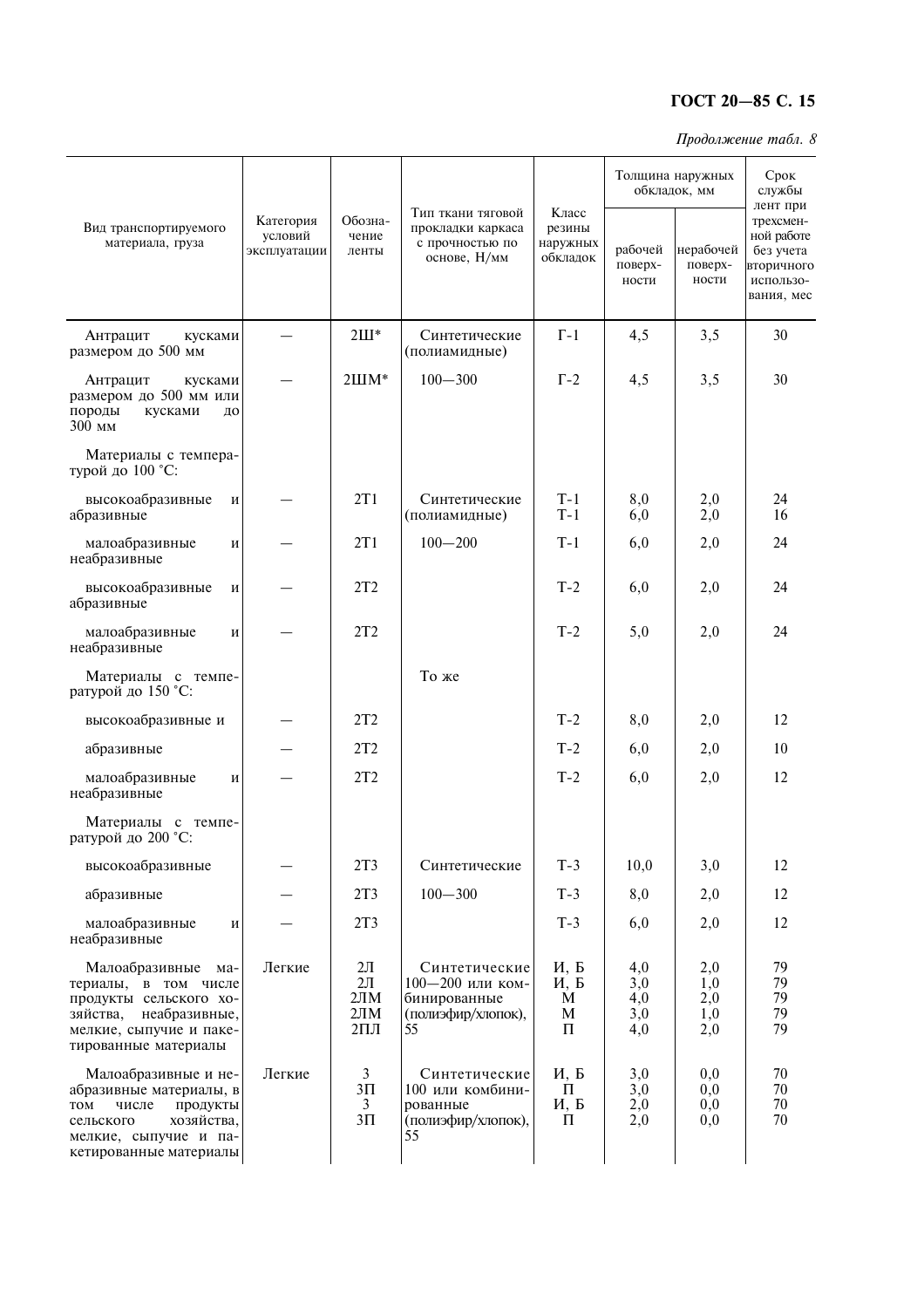# С. 16 ГОСТ 20-85

Продолжение табл. 8

|                                                               |                                      |                           |                                                                           |                                         | Толщина наружных<br>обкладок, мм | Срок<br>службы<br>лент при    |                                                                               |  |
|---------------------------------------------------------------|--------------------------------------|---------------------------|---------------------------------------------------------------------------|-----------------------------------------|----------------------------------|-------------------------------|-------------------------------------------------------------------------------|--|
| Вид транспортируемого<br>материала, груза                     | Категория<br>условий<br>эксплуатации | Обозна-<br>чение<br>ленты | Тип ткани тяговой<br>прокладки каркаса<br>с прочностью по<br>основе, Н/мм | Класс<br>резины<br>наружных<br>обкладок | рабочей<br>поверх-<br>ности      | нерабочей<br>поверх-<br>ности | трехсмен-<br>ной работе<br>без учета<br>вторичного<br>использо-<br>вания, мес |  |
| Малоабразивные и не-                                          | Легкие                               | 4                         | Синтетические                                                             | И, Б                                    | 2,0                              | 1,0                           | 70                                                                            |  |
| абразивные<br>материа-<br>лы**, в том числе про-              |                                      | 4<br>4                    | 100 или комбини-<br>рованные                                              | C<br>$C***$                             | 3,0<br>2,0                       | 1,0<br>1,0                    | 70<br>70                                                                      |  |
| дукты сельского хозяй-<br>ства, мелкие и сыпучие<br>материалы |                                      | 4Π                        | (полиэфир/хлопок),<br>55                                                  | П                                       | 3,0                              | 1,0                           | 70                                                                            |  |
| Пакетированные мате-<br>риалы                                 | Легкие                               | 4<br>$\overline{4}$<br>4Π | Синтетические<br>100 или комбини-<br>рованные                             | И, Б<br>C<br>П                          | 1,0<br>2,0<br>2,0                | 1,0<br>1,0<br>1,0             | 70<br>70<br>70                                                                |  |
| Мелкие<br>упакованные<br>пищевые продукты                     |                                      | 4Π                        | (полиэфир/хлопок),<br>55                                                  | $\Pi$                                   | 1,0                              | 1,0                           | 70                                                                            |  |

\* Высота падения груза не должна превышать 1,0 м.

\*\* На конвейерах со сплошным опорным настилом.

\*\*\* Для БПО «Беларусьрезинотехника».

# (Измененная редакция, Изм. № 2, 4).

2.23. Материалы для стыковки лент методами вулканизации изготовляют по согласованию изготовителя с потребителем в соответствии с нормативно-технической локументацией. Основные правила стыковки лент приведены в приложении 5.

# 3. ПРАВИЛА ПРИЕМКИ

3.1. Ленты принимают партиями. Партией считают ленты одного типа и вида из ткани одного наименования общей длиной не более 10 тыс. м, трудновоспламеняющиеся ленты для угольных и сланцевых шахт - общей длиной не более 5 тыс. м.

# (Измененная редакция, Изм. № 4).

3.2. Для проверки соответствия качества конвейерных лент требованиям настоящего стандарта их подвергают приемосдаточным и периодическим испытаниям в соответствии с табл. 9.

|  |  |  | Таблица 9 |  |
|--|--|--|-----------|--|
|  |  |  |           |  |

|                                                                                  | Объем выборки, периодичность                                                          | Вид испытаний        |                    |  |
|----------------------------------------------------------------------------------|---------------------------------------------------------------------------------------|----------------------|--------------------|--|
| Наименование показателя                                                          | испытаний                                                                             | приемо-<br>слаточные | периоди-<br>ческие |  |
| 1. Внешний вид, длина, маркировка                                                | 100 $%$                                                                               |                      |                    |  |
| 2. Ширина, колебания по фактической толщине<br>ленты                             | Не менее одной ленты от<br>партии                                                     |                      |                    |  |
| 3. Толщина наружных резиновых обкладок                                           | Не реже одного раза в месяц<br>на пяти любых партиях лент по<br>одной ленте от партии |                      |                    |  |
| 4. Физико-механические<br>показатели<br>ленты<br>(табл. 7, пп. 1.2а, б, в, г, д) | Не менее одной ленты от<br>партии                                                     |                      |                    |  |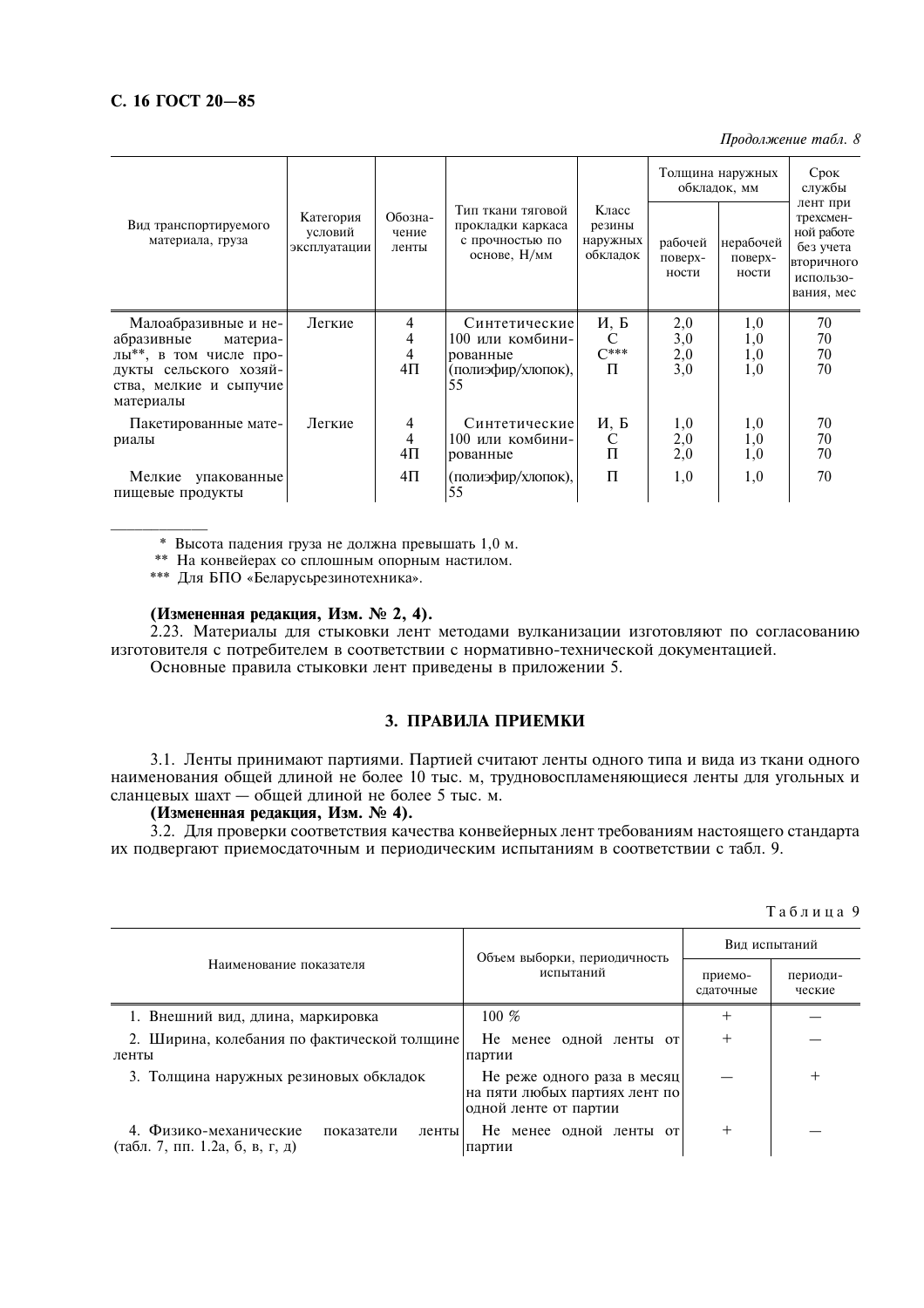# **FOCT 20-85 C. 17**

Продолжение табл. 9

|                                                                                                                                                                                                                                                                                                            | Объем выборки, периодичность                                                       | Вид испытаний        |                    |  |
|------------------------------------------------------------------------------------------------------------------------------------------------------------------------------------------------------------------------------------------------------------------------------------------------------------|------------------------------------------------------------------------------------|----------------------|--------------------|--|
| Наименование показателя                                                                                                                                                                                                                                                                                    | испытаний                                                                          | приемо-<br>сдаточные | периоди-<br>ческие |  |
| 5. Горючесть (время горения) трудновоспла-<br>меняющихся лент (табл. 7, п. 4)                                                                                                                                                                                                                              | На шести образцах от каждой<br>ленты в партии                                      | $^{+}$               |                    |  |
| 6. Поверхностное электрическое сопротивление<br>трудновоспламеняющихся лент (табл. 7, п. 5)                                                                                                                                                                                                                | Не менее одной ленты от<br>партии                                                  | $\pm$                |                    |  |
| 7. Физико-механические показатели тяговой<br>прокладки по основе (табл. 4)                                                                                                                                                                                                                                 | То же                                                                              | $\mathrm{+}$         |                    |  |
| 8. Физико-механические<br>показатели тяговой<br>прокладки по утку (табл. 4)                                                                                                                                                                                                                                | Не реже одного раза в год, не<br>менее одной ленты от партии                       |                      | $^+$               |  |
| 9. Физико-механические показатели резиновых<br>обкладок (табл. 6, пп. 1-6, 9, 10).                                                                                                                                                                                                                         | Не реже одного раза в месяц<br>трех<br>закладках<br>резины<br>на<br>каждого класса |                      | $^+$               |  |
| 10. Изменение нормы условной прочности при<br>растяжении,<br>относительного<br>удлинения<br>при на<br>разрыве обкладочных резин после старения при каждого класса<br>температуре 100 и 125 °С в течение 72 ч, при<br>температуре 125 °С в течение 168 ч (табл. 6, п. 7 и 8<br>для резин классов Т-1, Т-2). | Не реже одного раза в квартал<br>закладках<br>резины<br>Tpex                       |                      | $^+$               |  |
| 11. Изменение нормы относительного удлине-<br>ния при разрыве обкладочных резин после старения трех закладках резины каждого<br>при температуре 100 °С в течение 24 ч (табл. 6, п. 8а класса<br>для резин классов А, Б, И, С, М)                                                                           | Не реже одного раза в год на                                                       |                      | $^+$               |  |
| 12. Изменение нормы показателей прочности<br>связи между элементами конструкции после на трех лентах каждого вида<br>старения при температуре 125 °С (табл. 7, п. За для<br>лент видов 2Т1, 2Т2) и показатель прочности связи<br>для лент 2Т3 (табл. 7, п. 2е).                                            | Не реже одного раза в квартал                                                      |                      | $^+$               |  |
| 13. Изменение нормы показателей прочности<br>связи между элементами конструкции после менее одной ленты от партии<br>старения при температуре 100 °С в течение 24 ч<br>(табл. 7, п. 3в для лент типов 1, 2, 3 общего<br>назначения и морозостойких)                                                        | Не реже одного раза в год, не                                                      |                      | $\overline{+}$     |  |

 $\Pi$ римечания:

1. Знак «+» обозначает проведение испытаний, знак «- » отсутствие испытаний.

1. Знак «+» обозначает проведение испытаний, знак «—» отсутствие испытаний.<br>2. Предельное отклонение борта ленты от прямой линии при необходимости проверяет потребитель до навешивания ленты на конвейер.

3.3. При получении неудовлетворительных результатов при приемосдаточных испытаниях хотя бы по одному из показателей по пп. 2, 4, 6, 7 табл. 9 по нему проводят повторные испытания на удвоенной выборке лент, взятой от той же партии.

При получении неудовлетворительных результатов повторных испытаний изготовитель проводит испытания каждой ленты в партии.

3.2, 3.3. (Измененная редакция, Изм. № 2).

3.4. При получении неудовлетворительных результатов испытаний по п. 5 табл. 9 по нему проводят повторные испытания на удвоенном количестве образцов, взятых от той же ленты. Результаты повторных испытаний распространяют на данную ленту в партии.

3.5. При получении неудовлетворительных результатов периодических испытаний по пп. 9, 10, 11 табл. 9 по ним проводят повторные испытания на удвоенной выборке, взятой от резины того же класса.

При неудовлетворительных повторных испытаниях проводят испытания по этим показателям до получения положительных результатов не менее чем на трех выборках подряд.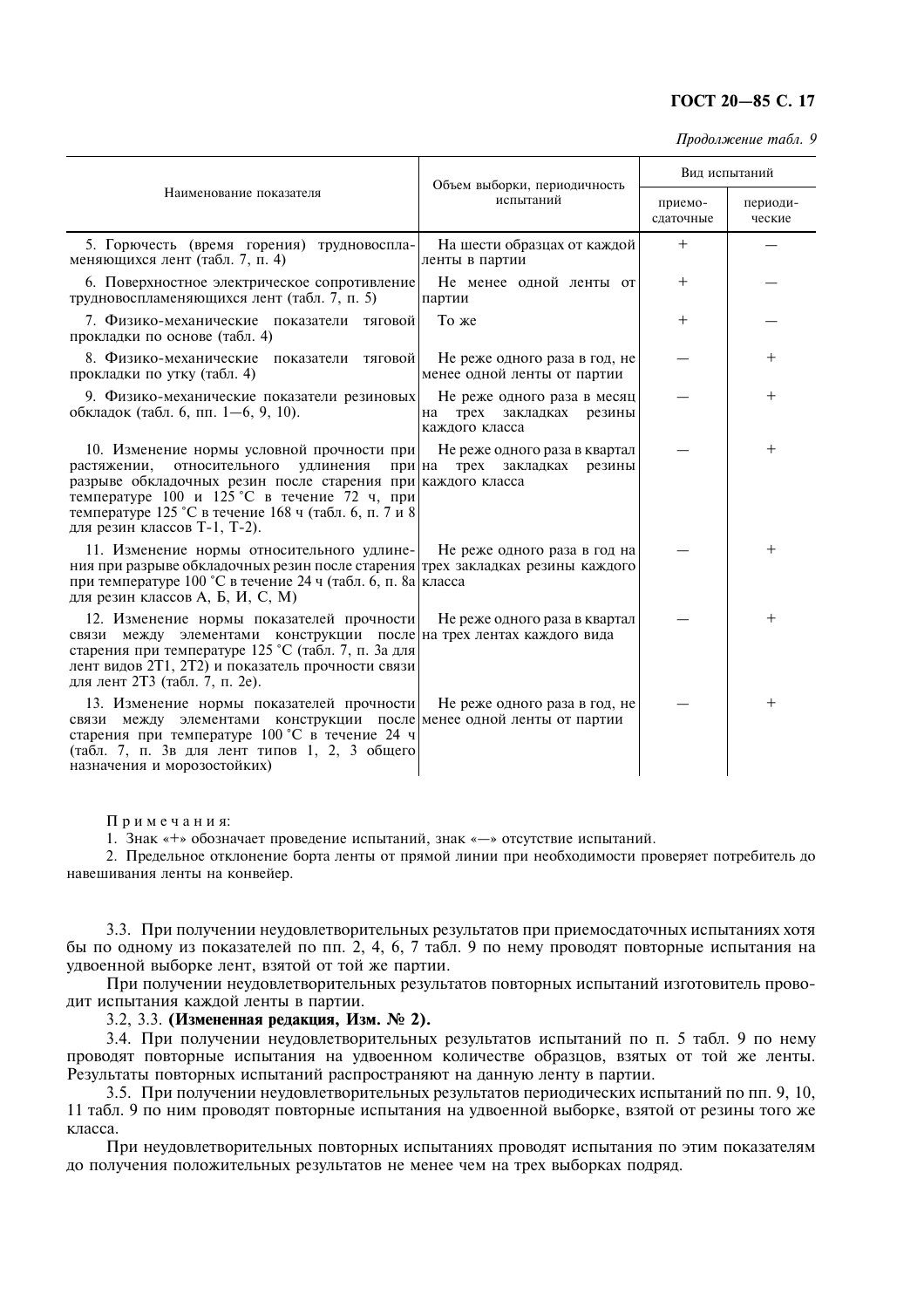# С. 18 ГОСТ 20-85

3.6. При получении неудовлетворительных результатов периодических испытаний по пп. 3, 8, 12, 13 табл. 9 по ним проводят повторные испытания на удвоенной выборке, взятой от той же партии.

При получении неудовлетворительных повторных испытаний переводят испытания лент этого типа и вида в приемосдаточные до получения положительных результатов испытаний не менее чем на двух партиях подряд, проверяя по две ленты от партии.

# (Измененная редакция, Изм. № 2).

3.7. Воспламеняемость трудновоспламеняющихся лент при трении на барабане (табл. 7, п. 6) изготовитель совместно с потребителем проверяют при разработке новых конструкций лент, применении новых материалов или изменении технологии.

# 4. МЕТОДЫ ИСПЫТАНИЙ

4.1. Внешний вид лент проверяют визуально.

4.2. Размеры лент проверяют не ранее чем через 8 ч после вулканизации.

4.2.1. Длину лент проверяют счетчиком метража в комплекте с УГН-1, аттестованным в установленном порядке, или другим прибором с погрешностью  $\pm$  0,1 %.

4.2.2. Ширину лент измеряют металлической измерительной рулеткой 1-го класса точности по ГОСТ 7502 с ценой деления 1 мм или другим измерительным инструментом, обеспечивающим измерение с погрешностью  $\pm$  1 мм.

Ширину ленты измеряют не менее чем на трех участках, отстоящих друг от друга на расстоянии не менее 10 м и от концов ленты не менее 5 м. За результат принимают среднеарифметическое значение трех измерений.

4.3. Для определения площади продольных и поперечных гофров резиновой обкладки участок с гофрами очерчивают прямоугольниками плошалью, охватывающей плошаль гофра.

Общую площадь гофров вычисляют по суммарной площади прямоугольников.

# (Измененная редакция, Изм. № 1).

4.4. Толщину ленты измеряют на готовой ленте толщиномером по ГОСТ 11358 с ценой деления  $0.1$  MM.

4.4.1. Для определения колебаний фактической толшины ленты измеряют толшину ленты не менее чем в трех точках, отстоящих друг от друга на расстоянии не менее 10 м и от концов ленты не менее 5 м. За толщину ленты принимают среднеарифметическое значение полученных при измерении показателей.

За колебание фактической толщины принимают максимальную разность полученного показателя и среднеарифметического значения.

4.4.2. Разнотолщинность на противоположных сторонах ленты определяют не менее чем на трех участках в точках, отстоящих от борта не более чем на 50 мм и от конца ленты не менее 5 м, расположенных на противоположных бортах, на линии, перпендикулярной продольной оси ленты. За результат принимают среднеарифметическое значение трех измерений.

4.5. Толщину наружных резиновых обкладок (рабочей и нерабочей) определяют методом А или Б.

По методу А толщину наружных резиновых обкладок определяют на образец ленты, не имеющем гофров, длиной (50,0<sup>+10,0</sup>) мм и шириной, равной ширине ленты (см. чертеж), по методу Б - с помощью измерительного микроскопа (приложение 10).



 $1 -$ прокладка: 2 — резиновая обкладка с рабочей стороны: 3 - резиновая обкладка с нерабочей стороны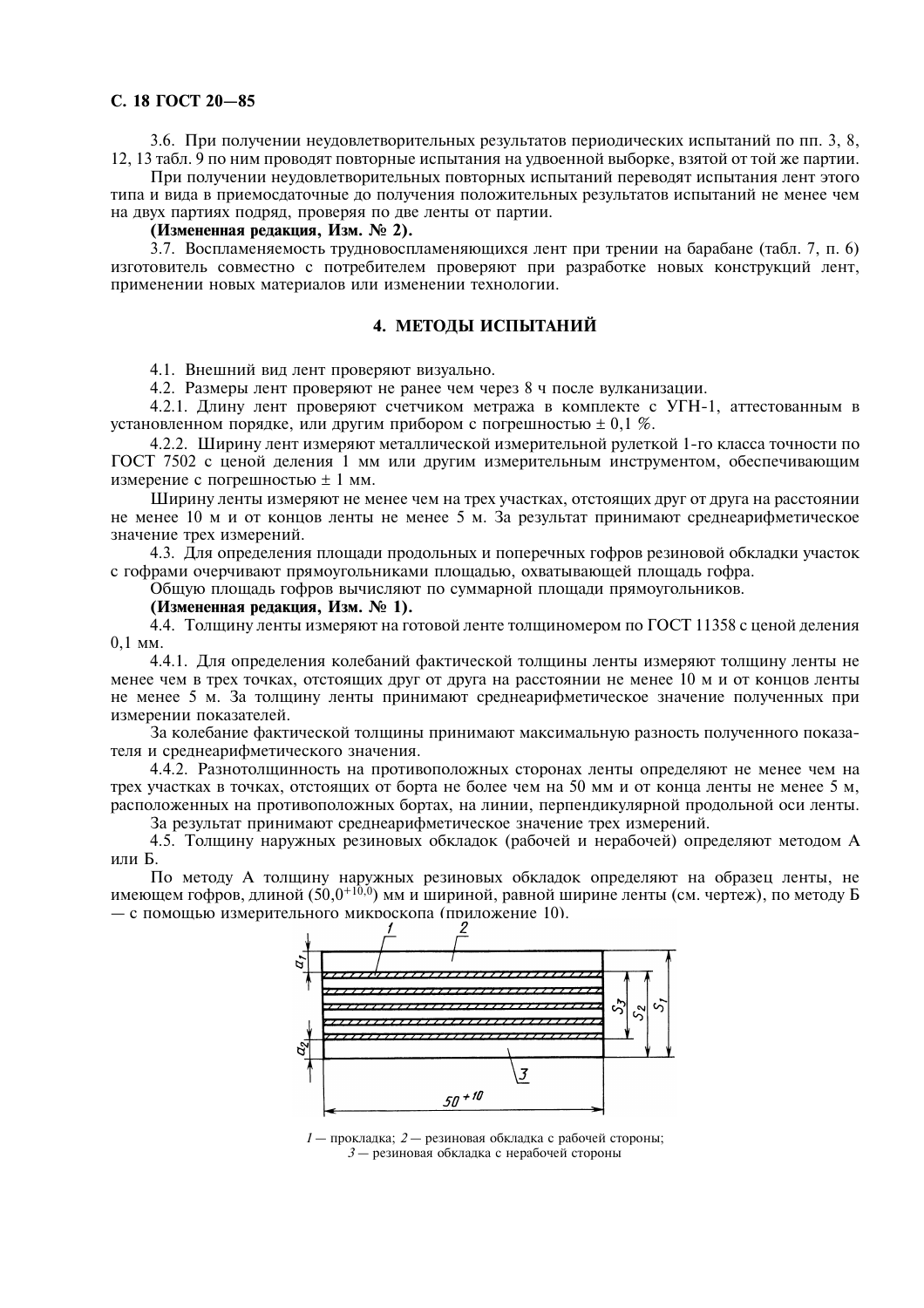Толщину измеряют в восьми точках, равномерно распределенных по ширине образца, толщиномером по ГОСТ 11358. Результаты округляют до 0,1 мм.

Толщину ленты s<sub>1</sub> измеряют по восьми точкам, затем снимают рабочую наружную обкладку и измеряют оставшуюся толщину ленты s, в тех же восьми точках. При наличии защитной или брекерной прокладок их снимают вместе с наружной резиновой обкладкой. Снимают нерабочую обкладку и измеряют оставшуюся толщину сердечника  $s_3$  в тех же восьми точках.

Толщину наружной рабочей резиновой обкладки  $a_1$  определяют как разность измерений в восьми точках толщины ленты s<sub>1</sub> и оставшейся части ленты после снятия рабочей резиновой обкладки  $s_2$ , т. е.  $a_1 = s_1 - s_2$ . Из полученных восьми результатов определяют среднее значение.

За толщину рабочей резиновой обкладки при наличии защитной или брекерной прокладки принимают разность полученной толщины рабочей обкладки и толщины (расчетной) защитной или брекерной прокладки.

Толщину нерабочей резиновой обкладки  $a_2$  определяют как разность измерений в восьми точках толщины ленты без рабочей резиновой обкладки s, и оставшейся части сердечника (без обкладок)  $s_3$ , т. е.  $a_2 = s_2 - s_3$ . Из полученных восьми результатов определяют среднее значение.

# (Измененная редакция, Изм. № 2).

4.6. Для проведения физико-механических испытаний лент отбирают не менее чем через 8 ч после вулканизации кусок ленты (пробу) длиной (500 ± 50) мм и шириной, равной ширине ленты. Пробу необходимо вырезать параллельно кромке ленты, отступая от нее не менее чем на 50 мм и от конца ленты не менее чем на 1 м.

4.7. Образцы или заготовки образцов лент, вырезанные или вырубленные из пробы, выдерживают перед испытанием при температуре (23 ± 5) °С не менее 12 ч.

4.8. Для определения прочности при разрыве одной прокладки по основе и по утку вырезают из проб заготовки образнов шириной не более 70 мм и длиной не менее 400 мм.

4.8.1. Для подготовки образцов к испытаниям вырезанную заготовку образца ленты с двумя или более прокладками расслаивают на отдельные прокладки. Крайние нити должны быть удалены или полрезаны.

4.8.2. На подготовленном образце шириной (25,0  $\pm$  1,0) мм отмечают рабочий участок длиной  $(200.0 \pm 1.0)$  мм двумя параллельными метками.

Для лент на основе синтетических тканей прочностью 300 и 400 Н/мм допускаются образцы шириной (25 ± 2) мм и длиной (200,0 ± 2,0) мм.

4.8.3. Образны испытывают на разрывной машине с лопускаемой погрешностью измерения усилия ± 1 %, которая должна обеспечивать скорость подвижного зажима (100 ± 10) мм/мин.

4.8.4. Прочность при разрыве прокладки по основе и утку определяют на шести образцах, испытывая по два образца любых прокладок от каждой из трех заготовок образцов ленты.

Прочность при разрыве (P),  $H/MM$ , ширины прокладки вычисляют по формуле

$$
P=\frac{P_1}{b}\,,
$$

где  $P_1$  — прочность при разрыве образца, Н;

 $\overrightarrow{b}$  — ширина образца, мм.

За результат испытаний принимают среднеарифметическое значение шести показателей.

4.9. Относительное удлинение определяют при нагрузке, составляющей 10 % номинальной прочности образца, на образцах, вырезанных или вырубленных из пробы.

4.9.1. Образцы должны быть длиной не менее 400 мм, шириной (50  $\pm$  1) мм. Рабочий участок образца должен быть (200  $\pm$  1) мм. Образцы испытывают, сохраняя полное число прокладок. Допускается испытывать образцы без резиновых обкладок. Испытание проводят на разрывной машине со скоростью подвижного зажима (100  $\pm$  10) мм/мин.

4.9.2. Удлинение рабочего участка образца измеряют с погрешностью не более 1 мм в момент достижения заданной нагрузки, соответствующей 10 % номинальной прочности испытуемого образца. Допускаемая погрешность заданной нагрузки при растяжении должна быть  $\pm$  1 % от предельного значения выбранной шкалы нагрузок

Номинальную прочность образца вычисляют, умножая номинальную прочность одной тяговой прокладки, указанной в табл. 4, на ширину образца в миллиметрах и число тяговых прокладок образца.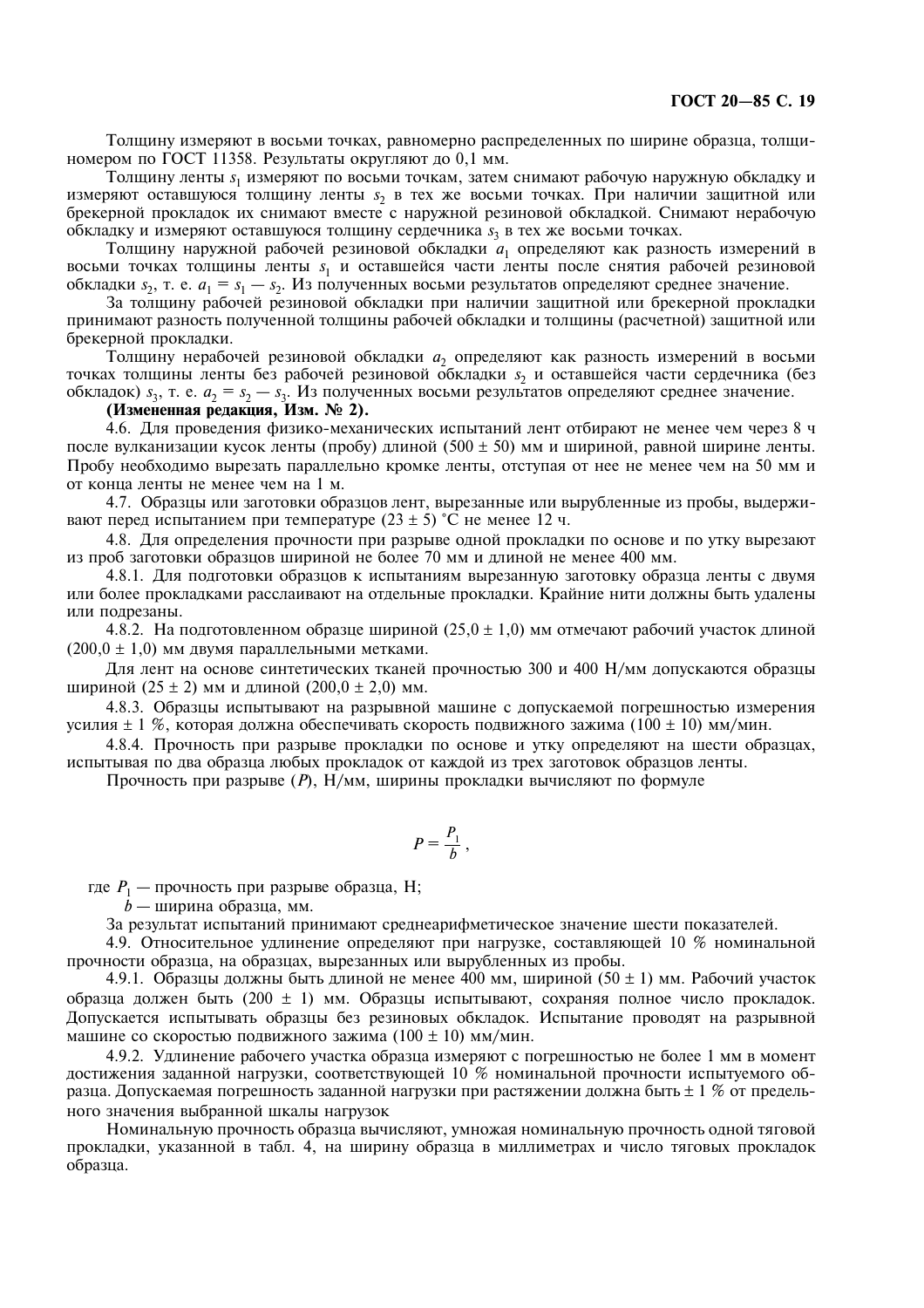4.9.3. Относительное удлинение образца ( $\varepsilon$ ) в процентах вычисляют по формуле

$$
\varepsilon = \frac{(l_1 - l_0) \cdot 100}{l_0},
$$

где  $l_0$  — начальная длина рабочего участка, мм;

 $l_1$  — длина рабочего участка в момент измерения, мм.

За результат испытания принимают среднеарифметическое значение трех показателей.

4.10. Прочность связи при расслоении между элементами конструкции определяют по ГОСТ 6768 на разрывной машине с самопишущим прибором на шести образцах. Среднюю силу расслоения ( $P_{\rm cn}$ ) по диаграмме расслоения определяют как среднеарифметическое значение 50 % наиболее низких максимумов для каждых двух соседних слоев в отдельности.

# (Измененная редакция, Изм. № 1).

4.10.1. Образцы должны быть длиной не менее 175 мм, шириной  $(25 \pm 1.0)$  мм. Образцы могут быть вырезаны любым способом, обеспечивающим указанный допуск по ширине образца. Испытания проводят на разрывной машине при скорости подвижного зажима (100  $\pm$  10) мм/мин.

4.10.2. Прочность связи при расслоении опрелеляют на шести образнах от кажлой ленты. У трех образцов отслаивают рабочую обкладку и последовательно каждую прокладку до средней прокладки образца. У остальных трех образцов отслаивают нерабочую обкладку и последовательно каждую прокладку до средней прокладки. При четном количестве прокладок отслаивают половину прокладок.

4.10.3. За результат испытания принимают среднеарифметическое значение показателей испытаний трех образцов, отличающихся от среднего не более чем на  $\pm$  10 %.

4.10.4. Допускается опрелелять прочность связи при расслоении по ГОСТ 6768 без самопишушего прибора с дополнениями, указанными ниже. Подготовка образцов — по пп. 4.10.1, 4.10.2.

При испытании регистрируют десять пар максимальных и минимальных значений прочности связи между каждыми двумя соседними элементами лент. Показатель прочности связи каждой пары элементов вычисляют как среднеарифметическое значение полученных десяти пар максимальных и минимальных значений.

Результаты вычисляют в соответствии с требованиями п. 4.10.3.

# (Измененная редакция, Изм. № 1, 4, 5).

4.10.5. Ленту считают выдержавшей испытания, если полученная прочность связи для каждых двух соседних слоев в отдельности будет не ниже нормы, установленной в п. 2.19.

# (Введен дополнительно, Изм. № 1).

4.11. Условную прочность при растяжении и относительное удлинение при разрыве обкладочных резин определяют по ГОСТ 270, на образце типа I, толщиной 2 мм для резин классов Т-1, Т-2, для остальных классов резин - на образце типа II, толщиной 2 мм.

4.12. Коэффициент морозостойкости при растяжении определяют по ГОСТ 408, метод А.

4.13. Потери объема при истирании обкладочных резин всех классов определяют по ГОСТ 23509.

4.14. Сопротивление истиранию определяют по ГОСТ 426.

4.15. Определение твердости по Шору А — по ГОСТ 263 на образцах, изготовленных из резин, применяемых лля наружных обклалок лент.

# (Измененная редакция, Изм. № 2).

4.16. Изменение норм по условной прочности при растяжении и относительному удлинению при разрыве резин, применяемых для изготовления наружных обкладок, определяют по ГОСТ 9.024 (метод 1) после старения в воздушном термостате при температурах и продолжительности выдерживания, указанных в табл. 6.

Условную прочность при растяжении и относительное удлинение при разрыве резины класса Т-3 после старения в возлушном термостате при температурах и продолжительности выдерживания, указанных в табл. 6, определяют по ГОСТ 9.024, при этом за результат принимают среднеарифметическое значение результатов полученных испытаний после старения по условной прочности при растяжении и относительному удлинению при разрыве.

# (Измененная редакция, Изм. № 1).

4.17. Изменение норм прочности связи между элементами конструкции лент от установленных в табл. 7, п. 2 определяют после выдерживания заготовок образцов размером  $[(400 \times 400) \pm 50]$  мм в воздушном термостате, отвечающем требованиям ГОСТ 9.024, метод 1.

(Измененная редакция, Изм. № 2).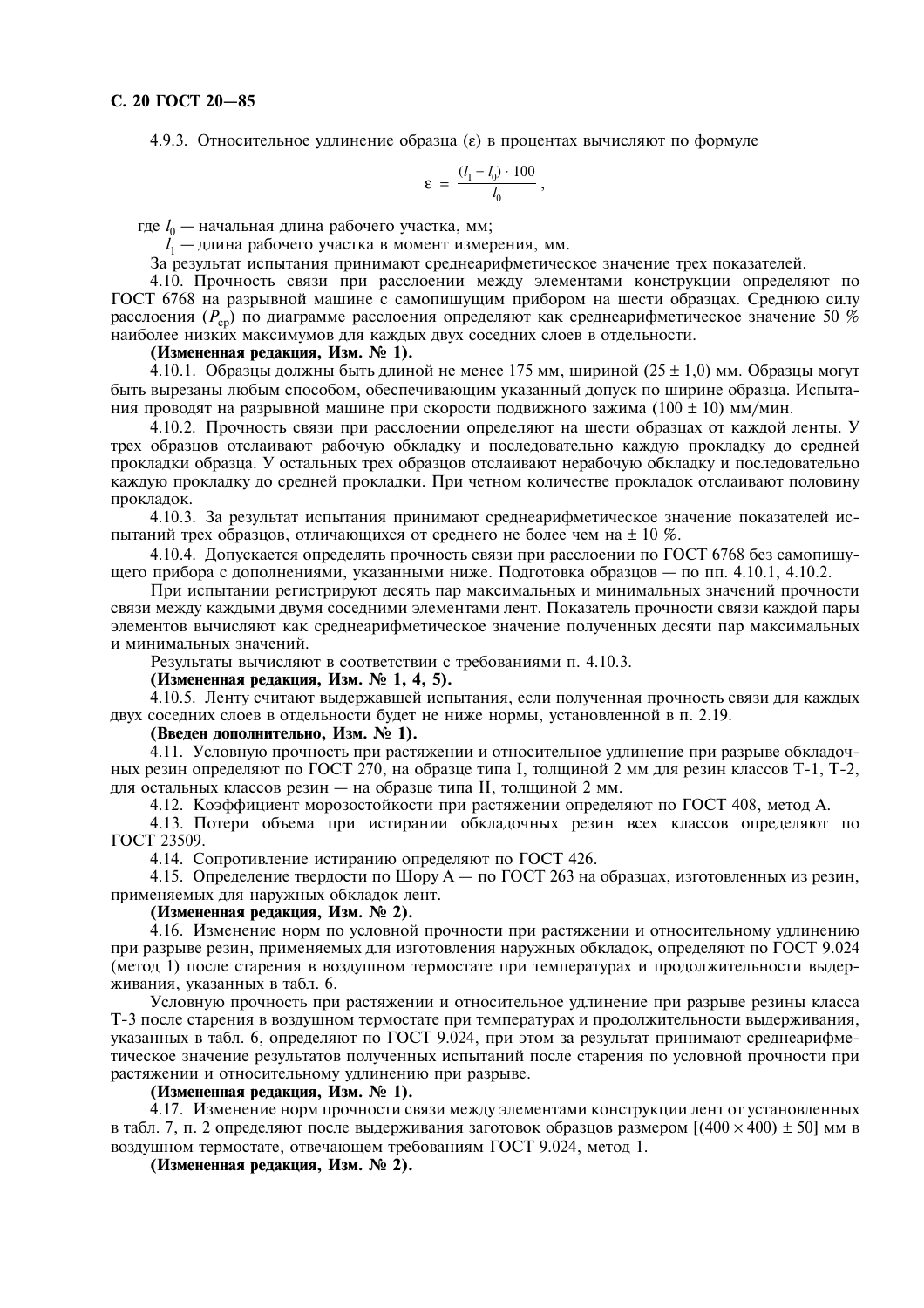4.17.1. В термостат помещают заготовки образцов, отобранные от тех же лент, что и для испытаний по п. 4.10, температура и продолжительность выдерживания приведены в табл. 7.

После термического старения заготовки выдерживают при температуре (23  $\pm$  2) °C не менее 16 ч и не более 6 сут и затем нарезают образцы в соответствии с п. 4.10.1, отступая от края заготовки не менее 50 мм. Испытания проводят в соответствии с п. 4.10.

Изменение нормы прочности связи между элементами конструкции лент после старения (S) в процентах для лент видов 2Т1 и 2Т2 и видов общего назначения и морозостойких типов 1, 2, 3 вычисляют по формуле

$$
S = \frac{A_1 - A_0}{A_0} 100,
$$

где  $A_0$  — норма прочности связи до старения по табл. 7, п. 2, Н/мм;

 $\overline{A_1}$  — прочность связи после старения, вычисленная в соответствии с пп. 4.10.3, 4.10.4, Н/мм. Для лент 2Т3 за результат испытаний принимают значения показателей прочности связи после старения  $(A_1)$ , вычисленные в соответствии с пп. 4.10.3, 4.10.4.

Ленту считают выдержавшей испытания, если изменение прочности связи для каждых двух соседних слоев в отдельности будет не ниже нормы, установленной в табл. 7, п. 3, и для лент 2Т3 не ниже нормы, установленной в табл. 7, п. 2е.

# (Измененная редакция, Изм. № 2, Поправка).

4.18. Горючесть (время горения) в пламени горелки трудновоспламеняющихся лент для угольных и сланцевых шахт, трудновоспламеняющихся морозостойких определяют по методике, утвержденной в установленном порядке.

4.19. Поверхностное электрическое сопротивление и воспламеняемость при трении на барабане трудновоспламеняющихся лент для угольных и сланцевых шахт, трудновоспламеняющихся морозостойких определяют по методам, изложенным в приложениях 6 и 7.

4.19, 4.20. (Измененная релакция, Изм. № 1).

4.20. Отсутствие вредных примесей в резинах, применяемых для изготовления обкладок пишевых лент, проверяют в соответствии с правилами, утвержденными Министерством здравоохранения СССР.

4.21. Предельное отклонение борта ленты от прямой линии определяют следующим образом: ленту раскатывают на ровной площадке, выдерживают не менее 12 ч (кроме трудновоспламеняющихся лент), натягивают тонкий трос (шнур), соединяющий две точки по борту ленты, отстоящие друг от друга на расстоянии (20,00  $\pm$  0,05) м, и измеряют расстояние между прямой линией, образованной натянутым тросом (шнуром) и линией борта ленты в пяти точках. Измерение проводят любым измерительным инструментом с ценой деления 1 мм.

Предельное отклонение борта ленты от прямой линии  $(X)$  в процентах от ширины ленты b мм вычисляют по формуле

$$
X = \frac{Z}{b} 100,
$$

где  $Z$  — максимальное значение пяти измерений, мм. (Измененная редакция, Изм. № 1).

# 5. МАРКИРОВКА, УПАКОВКА, ТРАНСПОРТИРОВАНИЕ И ХРАНЕНИЕ

5.1. Ленты должны иметь четкую маркировку. Ленты типов 1, 2 и 3 шириной более 500 мм должны иметь рельефную маркировку. Ленты типа 3 шириной до 500 мм и ленты типа 4 всех ширин лолжны иметь маркировку на ярлыке из любого материала, обеспечивающего сохранность маркировки при транспортировании и хранении. Ленты, имеющие рельефную маркировку, также должны иметь маркировку на ярлыке.

5.2. Рельефная маркировка должна находиться на расстоянии не менее 3000 мм от концов ленты, не более 200 мм от борта через каждые 10-20 м по длине ленты.

Для лент шириной до 650 мм допускается расположение маркировки через 20-30 м.

5.2.1. Рельефная маркировка должна содержать:

товарный знак или товарный знак и наименование предприятия-изготовителя; тип и вид ленты;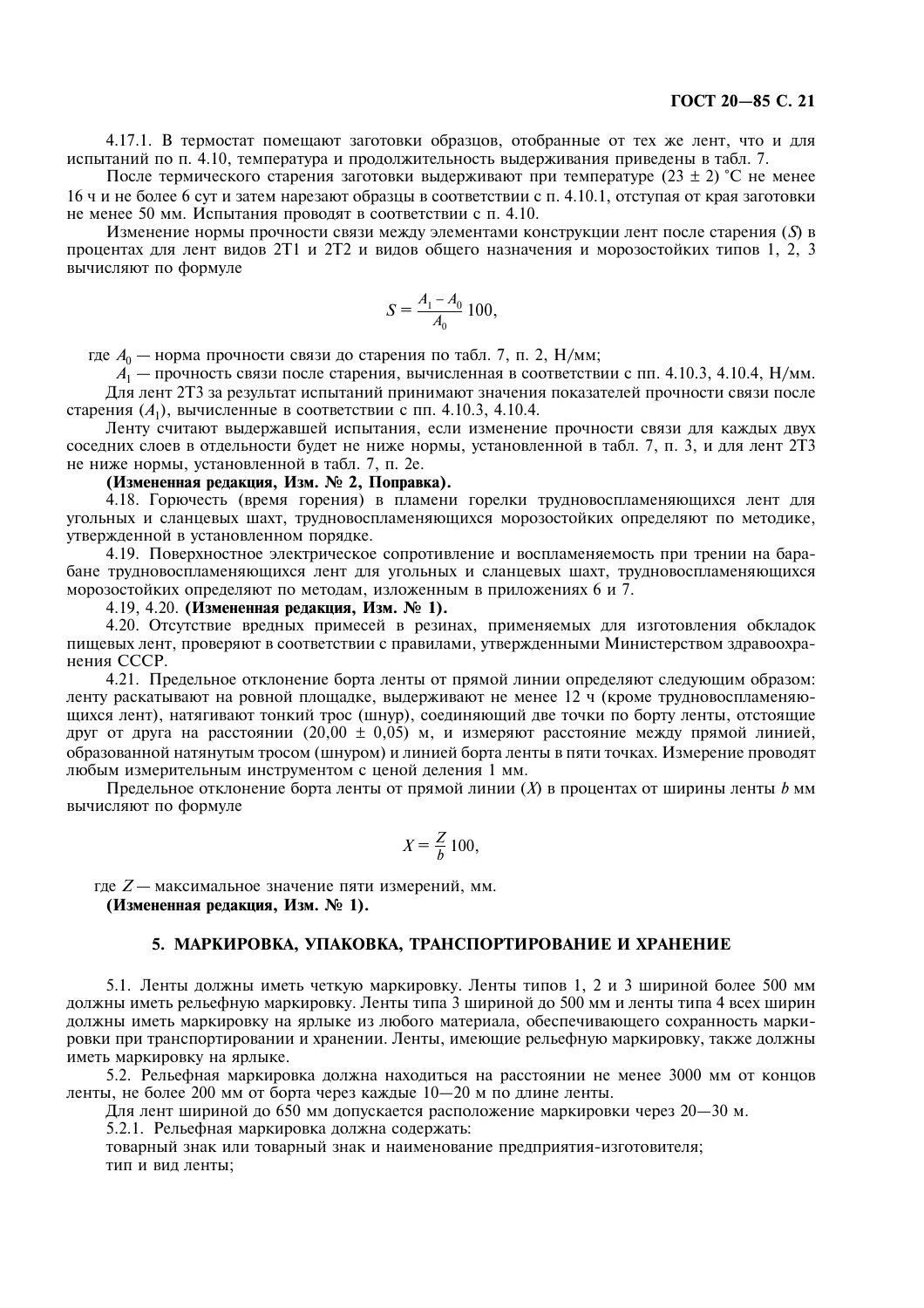тип ткани;

ширину и количество прокладок;

толщину резиновых обкладок и класс резины;

номер ленты;

год изготовления.

Пример маркировки приведен в приложении 8.

Для лент с нарезными бортами допускается не указывать в рельефной маркировке ширину ленты

# (Измененная редакция, Изм. № 4).

5.3. Ярлыки прикрепляют на обоих концах лент, один из ярлыков должен крепиться к внутренней поверхности последнего витка свернутой в рулон ленты. Для лент с рельефной маркировкой ярлык прикрепляют на одном конце ленты.

5.3.1. На ярлыке должны быть указаны:

товарный знак или товарный знак и наименование предприятия-изготовителя:

условное обозначение и длина ленты:

номер ленты:

год и месяц изготовления;

марка прослоечной и обкладочной резин, рекомендуемых для стыковки методом горячей вулканизации, марка клея;

марка клея, рекомендуемого для стыковки методом холодной вулканизации;

штамп технического контроля предприятия-изготовителя;

штамп постоянного представителя Минуглепрома СССР для трудновоспламеняющихся конвейерных лент для угольных и сланцевых шахт;

обозначение настоящего станларта.

Допускается для лент типа 4 на ярлыке вместо номера ленты указывать номер партии и площаль ленты в  $M^2$ .

# (Измененная редакция, Изм. № 1).

5.4. Ленты для районов с тропическим климатом должны маркироваться, сопровождаться ярлыком и упаковываться в соответствии с требованиями ГОСТ 15152.

5.5. Ленты типов 1.2, 2, 3 и 4 должны быть смотаны в рулон и перевязаны в поперечном направлении и по наружной поверхности рулона тканевой лентой из отходов производства конвейерных лент. Ленты шириной до 650 мм включительно перевязывают в поперечном направлении не менее чем в двух местах. Ленты шириной более 650 мм перевязывают в поперечном направлении не менее чем в трех местах.

Ленты шириной до 1000 мм включительно перевязывают по наружной поверхности рулона не менее чем в одном месте. Ленты шириной более 1000 мм перевязывают по наружной поверхности рулона не менее чем в двух местах.

# (Измененная редакция, Изм. № 1).

5.6. Конвейерные ленты типа 1.1 должны быть намотаны на бобину диаметром не менее 400 мм и перевязаны тканевой лентой по наружной поверхности рулона в соответствии с п. 5.5.

5.7. Транспортная маркировка — по ГОСТ 14192 с указанием манипуляционного знака «Крюками не брать».

5.8. Ленты транспортируют транспортом всех видов в крытых транспортных средствах и в контейнерах в соответствии с правилами перевозки грузов, действующими на транспорте данного вила

По железной дороге транспортирование проводят повагонными отправками.

При массе грузового места (рулона ленты) не более 500 кг допускается укрупнение грузовых мест. Масса (расчетная) лент приведена в приложении 9.

Масса брутто пакета не должна превышать 1 т.

Груз скрепляют в соответствии с ГОСТ 21650 синтетическими лентами или лентами на основе прорезиненных синтетических тканей из отходов производства.

5.9. Ленты хранят в закрытых помещениях при температуре от минус 5 до плюс 30 °С не ближе 1 м от отопительных приборов.

Ленты должны быть защищены от воздействия прямых солнечных и тепловых лучей, кислот, щелочей, масел, бензина, керосина, их паров и других веществ, разрушающих резину и ткань.

При хранении рулоны лент типов 1, 2 и 3 должны находиться в горизонтальном положении, уложенными не более чем в два ряда, рулоны лент типа 4 — не более чем в четыре ряда.

Не допускается хранение рулонов лент на боковой поверхности (торце).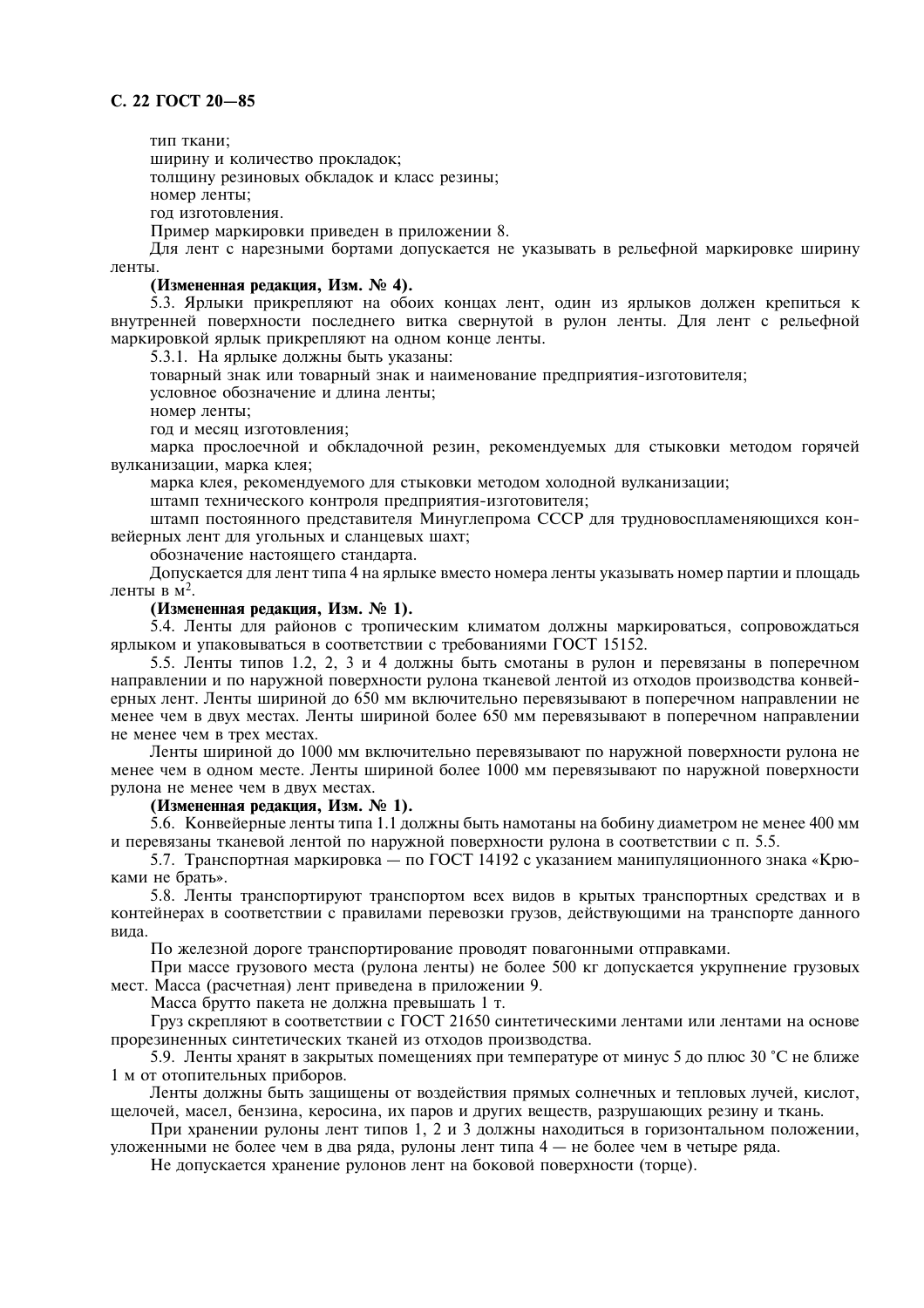Допускается кратковременное (не более 15 сут) хранение лент под навесом.

5.10. После транспортирования и хранения при отрицательной температуре ленты перед монтажом должны быть выдержаны при температуре (20 ± 5) °С не менее 24 ч.

5.9, 5.10 (Измененная редакция, Изм. № 2).

# 6. ГАРАНТИИ ИЗГОТОВИТЕЛЯ

6.1. Изготовитель гарантирует соответствие лент требованиям настоящего стандарта при соблюдении условий эксплуатации, хранения и транспортирования.

6.2. Гарантийный срок хранения лент - 12 мес со дня изготовления.

(Измененная редакция, Изм. № 2).

6.3. Гарантийный срок эксплуатации лент общего назначения, морозостойких и трудновоспламеняющихся для угольных и сланцевых шахт - 12 мес, теплостойких вида 2T1 и пищевых -6 мес, теплостойких вида 2T2 - 4 мес, теплостойких вида 2T3 - 3 мес со дня ввода лент в эксплуатацию.

> ПРИЛОЖЕНИЕ 1 Рекомендуемое

# НАИМЕНОВАНИЕ ТКАНЕЙ, ПРИМЕНЯЕМЫХ ДЛЯ ИЗГОТОВЛЕНИЯ КОНВЕЙЕРНЫХ ЛЕНТ

|                                    |                                                | Обозначение синтетических тканей                             | Обозначение                                      |  |  |
|------------------------------------|------------------------------------------------|--------------------------------------------------------------|--------------------------------------------------|--|--|
| Прочность ткани по основе,<br>H/MM | Основа и уток из<br>полиамидных нитей          | Основа из полиэфирных<br>нитей, уток из полиамидных<br>нитей | комбинированных тканей<br>(полиэфир/хлопок)      |  |  |
| 65                                 |                                                |                                                              | БКНЛ-65<br>ГОСТ 19700<br>БКНЛ-65-2<br>ГОСТ 19700 |  |  |
| 100                                | TA-100, TK-100<br>ГОСТ 18215                   |                                                              |                                                  |  |  |
| 200                                | $TK-200-2$<br>ГОСТ 18215                       | ТЛК-200<br><b>ГОСТ 22510</b>                                 |                                                  |  |  |
| 300                                | TA-300, TK-300<br><b>ГОСТ 18215</b>            | ТЛК-300                                                      |                                                  |  |  |
| 400                                | TA-400, TK-400<br>ГОСТ 18215<br>$MK-400/120-3$ |                                                              |                                                  |  |  |
| $200/200*$                         | Защитная прокладка                             |                                                              |                                                  |  |  |
| $300/300*$                         | Защитная прокладка                             |                                                              |                                                  |  |  |
| $40/100*$                          | Брекерная прокладка<br>ТКБ                     |                                                              |                                                  |  |  |
|                                    | ГОСТ 18215                                     |                                                              |                                                  |  |  |

\* Прочность по основе и утку.

ПРИЛОЖЕНИЕ 1. (Измененная редакция, Изм. № 1).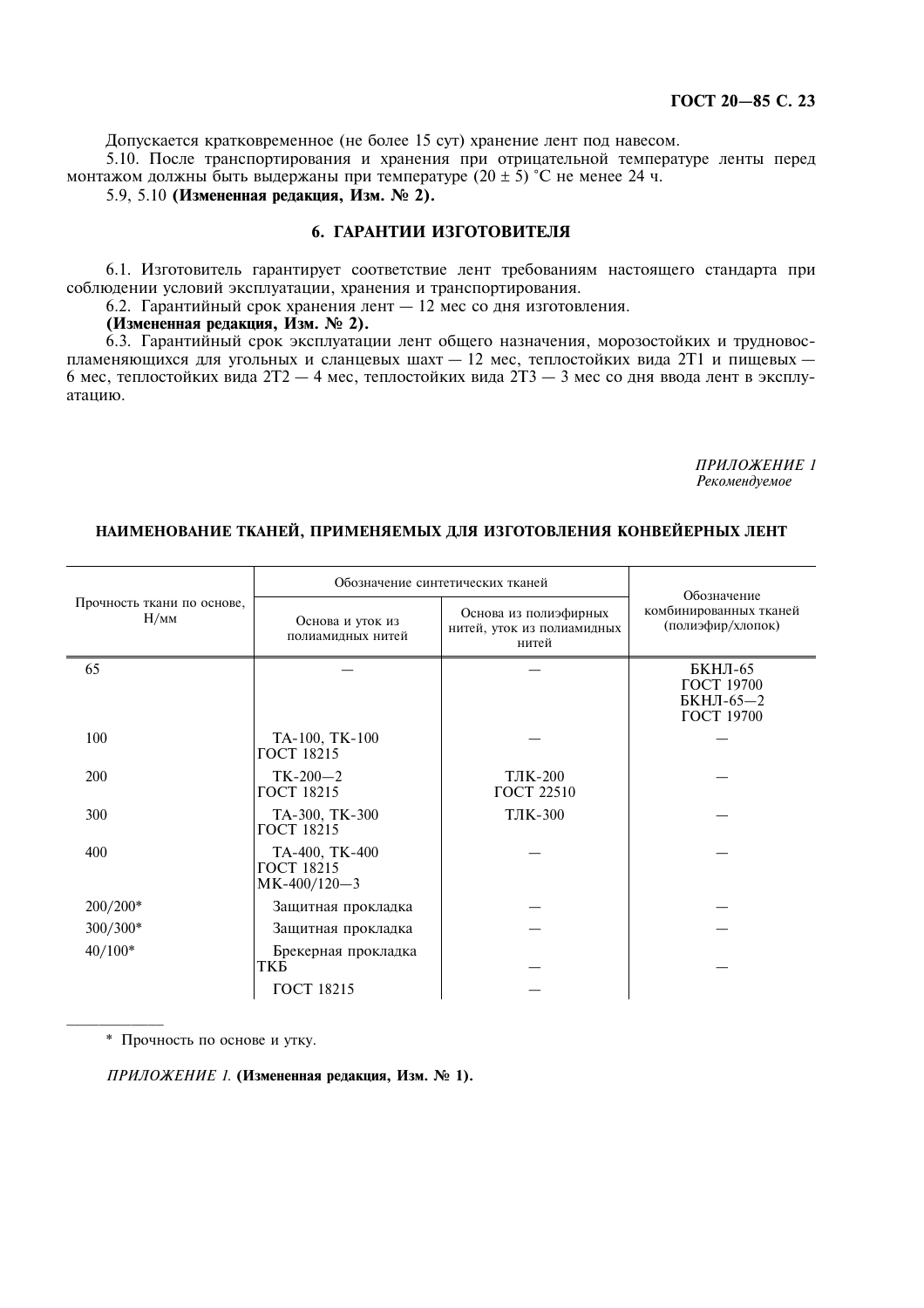|                                               |                                               | Толщина (расчетная), мм, резинотканевого каркаса из тканей |                                                                  |               |              |              |      |      |  |  |
|-----------------------------------------------|-----------------------------------------------|------------------------------------------------------------|------------------------------------------------------------------|---------------|--------------|--------------|------|------|--|--|
| Количество<br>тяговых<br>прокладок<br>каркаса | комбини-<br>рованных<br>(полиэфир/<br>хлопок) |                                                            | синтетических<br>синтетических (полиамид)<br>(полиэфир/полиамид) |               |              |              |      |      |  |  |
|                                               |                                               | Номинальная прочность тяговой прокладки по основе, Н/мм    |                                                                  |               |              |              |      |      |  |  |
|                                               | 55                                            | 400/100**                                                  | $400/75**$                                                       | 300           | 200          | 100          | 300  | 200  |  |  |
|                                               | 1,2                                           |                                                            |                                                                  |               |              | 1,1          |      |      |  |  |
| 2                                             | 2,4                                           |                                                            |                                                                  |               | 3,2          | 2,2          |      | 3,2  |  |  |
| 3                                             | 3,6                                           | 9,0                                                        | $6,0; 6,9*$                                                      | $5,7;6,6*$    | $4,8; 5,7*$  | $3,3; 4,2^*$ | 6,3  | 5,1  |  |  |
| 4                                             | 4,8                                           | 12,0                                                       | $8,0; 9,2^*$                                                     | $7,6; 8,8*$   | $6,4;7,6*$   | $4,4; 5,6*$  | 8,4  | 6,8  |  |  |
|                                               | 6,0                                           | 15,0                                                       | $10,0; 11,5*$                                                    | $9,5; 11,0*$  | $8,0; 9,5*$  | $5,5; 7,0*$  | 10,5 | 8,5  |  |  |
| 6                                             | 7,2                                           | 18,0                                                       | $12,0; 13,8*$                                                    | $11,4; 13,2*$ | $9,6; 11,4*$ | $6,6; 8,4*$  | 12,6 | 10,2 |  |  |

# Толщина (расчетная) резинотканевого каркаса

\* Толщина (расчетная) каркаса для теплостойких, трудновоспламеняющихся для угольных и сланцевых шахт, трудновоспламеняющихся морозостойких и лент типа 2.2 из резин классов Г-1 и Г-2.

\*\* Прочность по основе (400) и утку (100 и 75).

Примечание. При вычислении толщины каркаса для лент типа 1 дополнительно учитывают толщину защитной и брекерной прокладки с резиновой прослойкой:

для защитной прокладки с прочностью ткани 200/200  $H/MM - (3.2 \pm 0.4)$  мм; для защитной прокладки с прочностью ткани 300/300  $H/MM - (4.5 \pm 0.4)$  мм; для брекерной прокладки ТКБ -  $(1,5 \pm 0,2)$  мм.

ПРИЛОЖЕНИЕ 2. (Измененная редакция, Изм. № 1, 2).

ПРИЛОЖЕНИЕ З **Обязательное** 

#### ОСНОВНЫЕ ПРАВИЛА ЭКСПЛУАТАЦИИ И ПРИМЕНЕНИЯ КОНВЕЙЕРНЫХ ЛЕНТ

1. Для правильного выбора типа конвейерной ленты и ее технических характеристик для вновь разрабатываемых машин и оборудования применение ее должно согласовываться между изготовителем и потребителем.

2. Основные правила эксплуатации лент на предприятиях потребителя должны быть регламентированы технической документацией, согласованной с изготовителем.

3. Тип и вид ленты должны соответствовать условиям ее применения, указанным в табл. 1 настоящего стандарта. Ленты типа 4 применяют на конвейерах со сплошным опорным настилом.

4. Конвейеры, работающие в тяжелых и очень тяжелых условиях эксплуатации, должны быть оборудованы устройствами, снижающими ударные нагрузки на ленты и предотвращающими продольный порыв ленты.

5. Надзор за правильной эксплуатацией ленты должен осуществляться ответственным должностным лицом предприятия-потребителя.

6. Учет работы лент проводится в журнале учета работы конвейера, форма которого устанавливается отраслевой научно-технической документацией. При установке и замене ленты в журнале фиксируется техническая характеристика ленты в соответствии с п. 5.2.1 настоящего стандарта, срок службы и причина снятия ленты.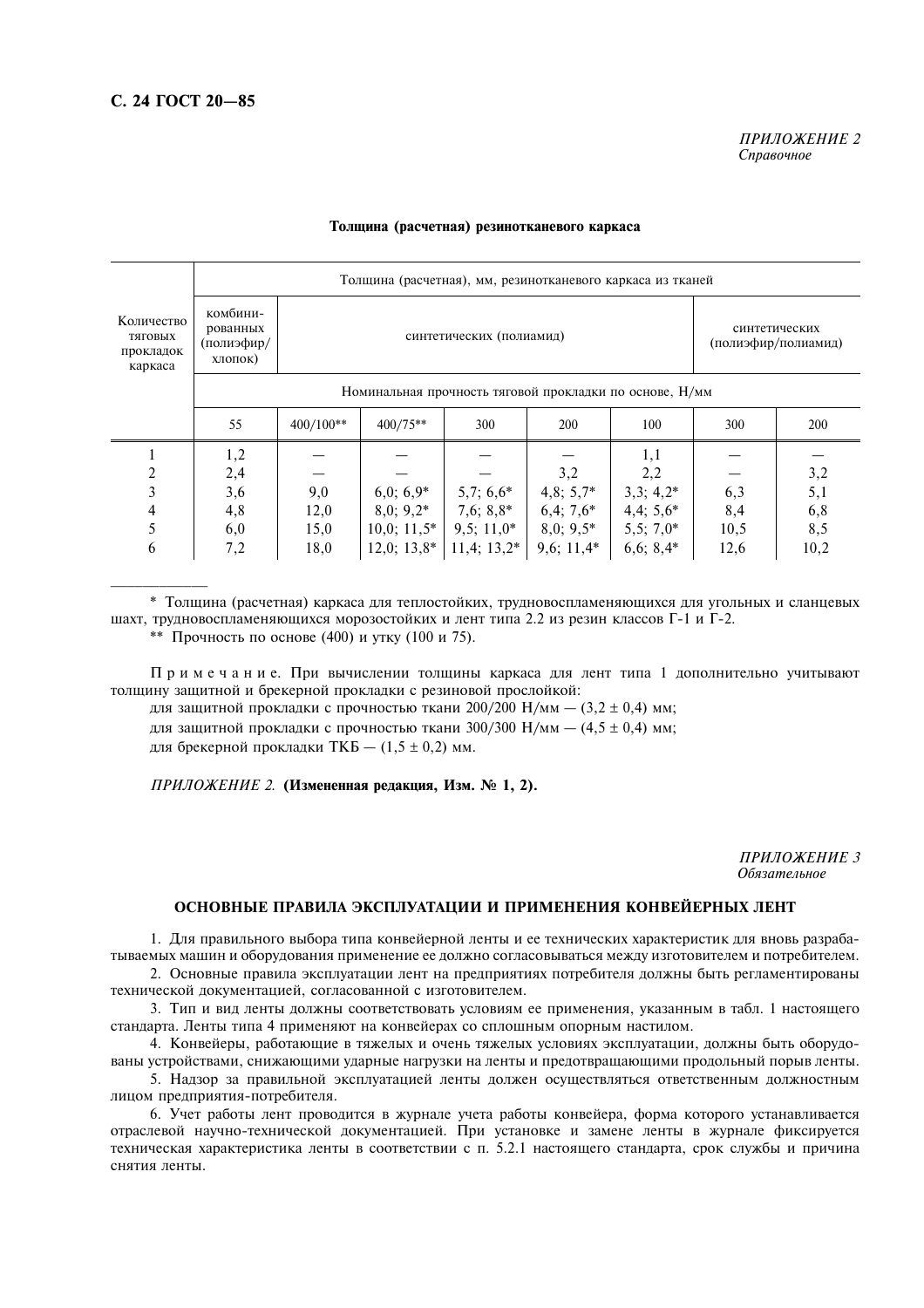.<br>7. Резинотканевые ленты стыкуют методом горячей или холодной вулканизации по инструкциям 7. Резинотканевые ленты стыкуют методом горячей или холодной вулканизации по инструкциям?<br>12 разработчиков и изготовителей лент, выпущенным не ранее 1971 г. Стыковку и монтаж лент 2Т2 производят при температуре окружающего воздуха не ниже 0 °С. при температуре окружающего воздуха не ниже 0 °C.<br>8. Ленты стыкуют, используя прослоечные, обкладочные резины и клеи, указанные в ярлыке в соответ-

ствии с п. 5.3.1 настоящего стандарта. ствии с п. 5.3.1 настоящего стандарта.<br>9. Ленты всех видов из тканей прочностью не более 100 Н/мм шириной до 1200 мм и трудновоспламе-

няющиеся шириной до 1200 мм на основе тканей прочностью 200 Н/мм допускается стыковать механическими няющиеся шириной до 1200 мм на основе тканей прочностью 200 Н/мм допускается стыковать механическими<br>способами по технической документации соответствующих министерств и ведомств, согласованной с разработчиком лент. ком лент.<br>10. Температуру поверхности рабочей обкладки теплостойких лент в местах разгрузки транспортируемых

10. Температуру поверхности рабочей обкладки теплостойких лент в местах разгрузки транспортируемых<br>- грузов измеряют фотоэлектронным пирометром типа ФЭП-8 или любым другим измерительным прибором обеспечивающим точность измерения  $\pm$  5 °C.

> ПРИЛОЖЕНИЕ 4 Рекомендуемое

## методика установления категории условии эксплуатации конвеиерных лент НА КОНКРЕТНЫХ КОНВЕЙЕРАХ

.<br>1. Категории условий эксплуатации конвейерных лент общего назначения на конкретных конвейерах следует оценивать суммой балльных оценок факторов эксплуатации, приведенных в табл. 1.

Таблина 1

| Наименование основных факторов<br>эксплуатации                            | Уровень факторов или их<br>характеристика                                                                                       | Оценка фактора, баллы                                                            |
|---------------------------------------------------------------------------|---------------------------------------------------------------------------------------------------------------------------------|----------------------------------------------------------------------------------|
| Размер кусков груза, мм                                                   | 0-80 (мелкокусковый груз)<br>0-150 (среднекусковый груз)<br>0-350 (среднекусковый груз)<br>0-500 (крупнокусковый груз)          | 0<br>8<br>18<br>25                                                               |
| Абразивность груза                                                        | Неабразивный<br>Малоабразивный<br>Абразивный<br>Высокоабразивный                                                                | $\theta$<br>5<br>15<br>25                                                        |
| Насыпная плотность груза, т/м <sup>3</sup>                                | $\Box$ o 1,0<br>Св. 1,0 до 1,7<br>$1.7 \times$<br>2,3<br>$\rightarrow$<br>$2,3 \rightarrow$<br>2,7<br>$\rightarrow$<br>2,7<br>≫ | $\overline{0}$<br>0,2<br>оценка<br>$0.4 \times$ размеров<br>0,5<br>кусков<br>0,7 |
| Высота свободного падения груза<br>на лету, мм                            | $\pi$ 300<br>Св. 300 до<br>800<br>1500<br>800<br>$\rightarrow$<br>≫<br>$* 1500$<br>2000<br>$\rightarrow$                        | 0,2<br>0,5<br>оценка<br>$0,7 \times$ размеров<br>1,0<br>кусков                   |
| Скорость и направление движе-<br>ния груза и ленты в месте загрузки       | Близки<br>Значительно различаются                                                                                               | $\theta$<br>$0.4 \times$ оценка абразивности                                     |
| Метод разгрузки                                                           | Через головной барабан<br>Разгрузочной тележкой<br>Плужковым сбрасывателем                                                      | $\Omega$<br>10<br>$1,0 \times$ оценка абразивности                               |
| Минимальная температура окру-<br>жающего воздуха, °С                      | $C_{B}$ . 0<br>$H$ иже 0                                                                                                        | $\theta$<br>10                                                                   |
| Воздействие атмосферных осад-<br>ков или грузов с высокой влаж-<br>ностью | Her<br>Есть                                                                                                                     | $\theta$<br>10                                                                   |
| Условия технического обслужи-<br>вания                                    | Хорошие<br>Затрудненные                                                                                                         | $\boldsymbol{0}$<br>20                                                           |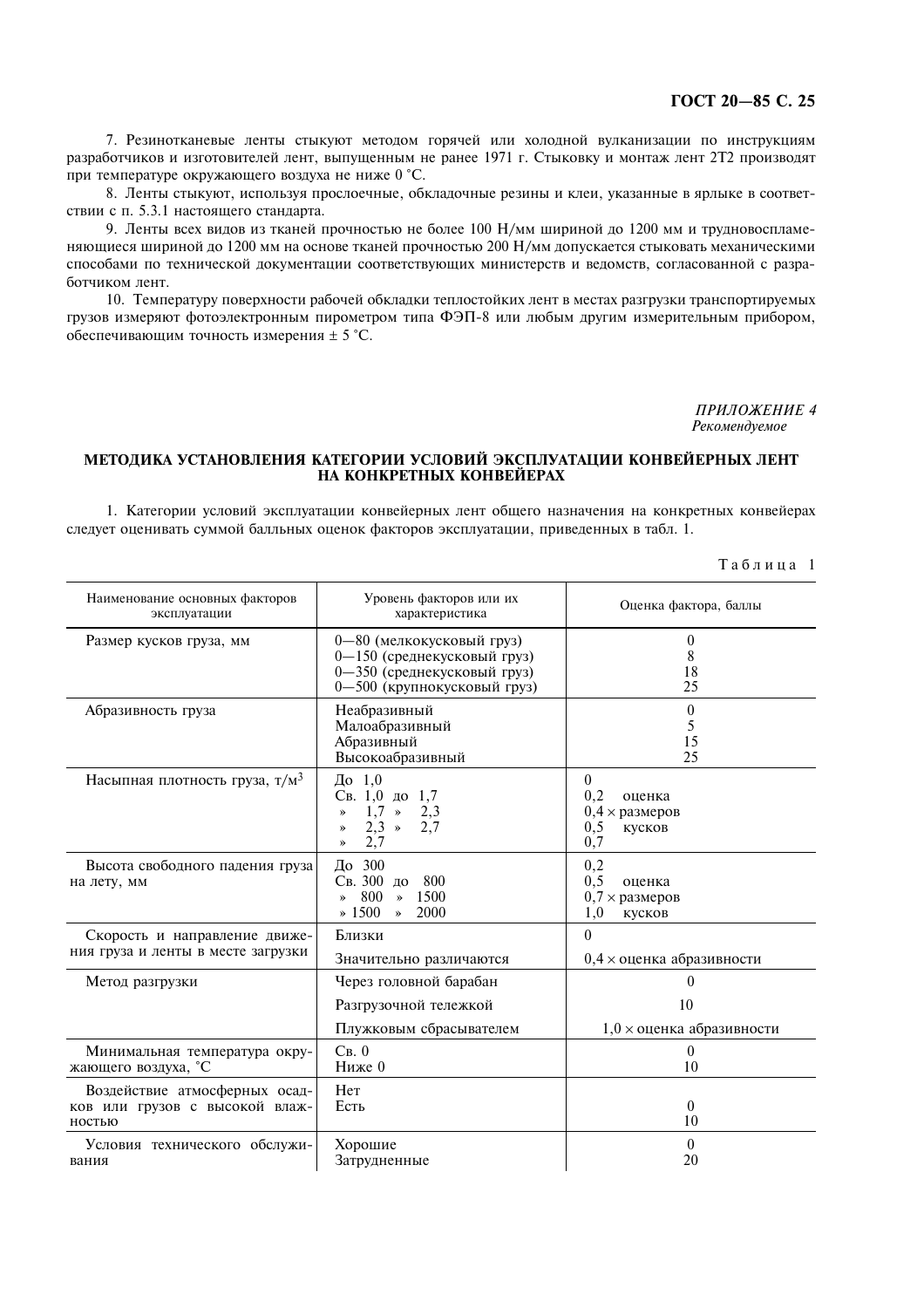# С. 26 ГОСТ 20-85

Если сумма баллов составляет:

 $\begin{array}{lll}\n\text{CEM} & \text{Cylima} & \text{CGLRO} & \text{CCLLIMET} \\
\text{CFL} & \text{CFL} & \text{CFL} & \text{CFL} \\
\text{CFL} & \text{CFL} & \text{CFL} & \text{CFL} \\
\text{CFL} & \text{CFL} & \text{CFL} & \text{CFL} \\
\text{CFL} & \text{CFL} & \text{CFL} & \text{CFL} \\
\text{CFL} & \text{CFL} & \text{CFL} & \text{CFL} \\
\text{CFL} & \text{CFL} & \text{CFL} & \text{CFL} \\
\text{CFL} & \text$ 

Если сумма баллов превышает 100, применение конвейерных лент не допускается.

2. Категории абразивности некоторых грузов приведены в табл. 2.

Таблица 2

| Категория абразивности груза | Вид груза                                                                                                                                                                                      |  |  |  |  |  |
|------------------------------|------------------------------------------------------------------------------------------------------------------------------------------------------------------------------------------------|--|--|--|--|--|
| Неабразивный                 | Продукты сельского хозяйства, зерно, опилки, щепа, штучные<br>пакетированные грузы и другие                                                                                                    |  |  |  |  |  |
| Малоабразивный               | Бурый уголь, каменный уголь, формовочная земля,<br>мягкие<br>вскрышные породы, комковая сера, глины, шамот, динас, песок,<br>гравий, цемент и другие                                           |  |  |  |  |  |
| Абразивный                   | Железная руда, антрацит, горные породы средней крепости (крепость<br>до 10 по шкале Протодьяконова), кокс, шихта, концентрат рудный,<br>известняк, магнезит, агломерат рудный, щебень и другие |  |  |  |  |  |
| Высокоабразивный             | Полиметаллические руды, руды цветных металлов, крепкие горные<br>породы (крепость свыше 10 по шкале Протодьяконова), железные руды<br>с включениями кварцита и другие                          |  |  |  |  |  |

3. Пример установления категории условий эксплуатации конкретного конвейера.

3.1. Ленты эксплуатируются на конвейере, установленном на дробильной фабрике металлургического комбината.

Основные факторы эксплуатации:

| груз — железная руда крупностью 0-150 мм и насыпной плотностью 2,6 т/м <sup>3</sup>                                         |          |
|-----------------------------------------------------------------------------------------------------------------------------|----------|
|                                                                                                                             |          |
| направление движения груза и ленты в месте загрузки  не совпадает                                                           |          |
|                                                                                                                             | барабан  |
| минимальная температура воздуха $\ldots \ldots \ldots \ldots \ldots \ldots \ldots \ldots \ldots \ldots \ldots \ldots 10$ °С |          |
|                                                                                                                             |          |
| 3.2. В соответствии с табл. 1 и 2 настоящего приложения оценка факторов эксплуатации следующая                              |          |
| (баллы):                                                                                                                    |          |
|                                                                                                                             |          |
|                                                                                                                             |          |
|                                                                                                                             |          |
|                                                                                                                             |          |
| скорость и направление движения груза и ленты не совпадают  0,4 $\times$ 15 = 6                                             |          |
|                                                                                                                             |          |
|                                                                                                                             |          |
| воздействие атмосферных осадков или грузов с высокой влажностью 0                                                           |          |
|                                                                                                                             |          |
|                                                                                                                             | Итого 37 |

3.3. В соответствии с п. 1.1 условия эксплуатации указанного конвейера оцениваются как средние.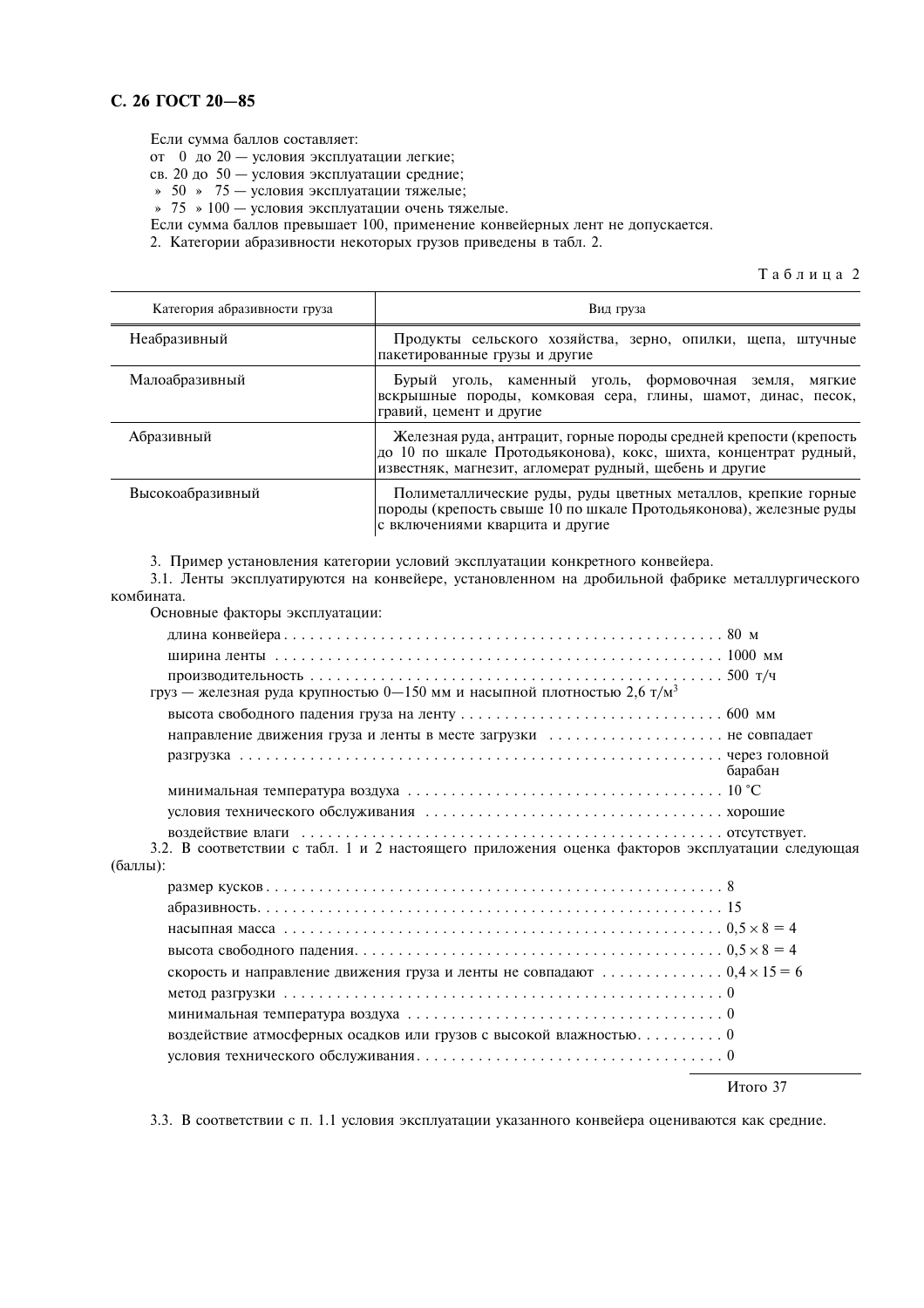# ГОСТ 20-85 С. 27

ПРИЛОЖЕНИЕ 5 Рекомендуемое

# ОСНОВНЫЕ ПРАВИЛА СТЫКОВКИ РЕЗИНОТКАНЕВЫХ КОНВЕЙЕРНЫХ ЛЕНТ

1. Стыковка резинотканевых конвейерных лент проводится способами горячей и холодной вулканизации и механическим способом.

2. При горячем способе вулканизации стыков резинотканевых лент используют переносные вулканизационные прессы, обеспечивающие давление на ленту не менее 1 МПа (10 кгс/см<sup>2</sup>) и температуру 150 °С, клей для промазки поверхностей стыка и прослоечных резин, обкладочная и прослоечная резины, растворители (бензин этилацетат) для разбавления клея в случае его загустевания.

Разделка концов ленты проводится ступеньками, длина которых указана в табл. 1.

Таблина 1

| Длина ступенек стыка для резинотканевых лент при холодном и горячем способах вулканизации |  |
|-------------------------------------------------------------------------------------------|--|
|-------------------------------------------------------------------------------------------|--|

| Прочность тканевой прокладки, Н/мм |     | 100  | 200 | 300 | 400 |
|------------------------------------|-----|------|-----|-----|-----|
| Длина средних ступенек, мм         | 100 | l 50 | 250 | 300 | 350 |
| Длина крайних ступенек, мм         | 130 | 200  | 330 | 400 | 470 |

Длину стыка  $(L_{cr})$  определяют по формуле

$$
L_{\rm cr} = l_{\rm cr} \left( i - \frac{1}{3} \right) + 2 l_3 + \frac{1}{3} b,
$$

где l<sub>cт</sub> — длина средней ступеньки, мм (табл. 1);

 $i$  — число прокладок;

 $l_3$  — ширина заделки стыка, мм (табл. 2);

 $b$  — ширина ленты, мм.

Таблица 2

## Ширина заделки стыка резинотканевых лент при горячем способе вулканизации

| Ширина ленты <i>b</i>      | До 650 | Св. 650 | До 800 | Св. 800 | До 1400 | 1400<br>Cв. |     |
|----------------------------|--------|---------|--------|---------|---------|-------------|-----|
| Ширина заделки стыка $l_3$ | 30     | 50      |        |         |         |             | 120 |

2.1. Средний расход материалов при стыковке лент приведен в табл. 3.

Таблица 3

| Наименование материала                              | Средний расход на 1 м <sup>2</sup> стыка, кг |  |  |  |  |
|-----------------------------------------------------|----------------------------------------------|--|--|--|--|
| Горячая вулканизация                                |                                              |  |  |  |  |
| 1. Клей резиновый*                                  | 1,5                                          |  |  |  |  |
| 2. Клей «Лейконат»                                  | 0,15                                         |  |  |  |  |
| 3. Резина прослоечная толщиной $0.5 + 1.0$ мм*      | 1,0                                          |  |  |  |  |
| 4. Резина обкладочная каландрованная толщиной 2 мм* | 1,0                                          |  |  |  |  |
| 5. Бензин БР-1 (БР-2)                               | 0,5                                          |  |  |  |  |
| 6. Этилацетат                                       | 0,1                                          |  |  |  |  |
| Холодная вулканизация                               |                                              |  |  |  |  |
| 7. Клей резиновый*                                  | 1,0                                          |  |  |  |  |
| 8. Клей «Лейконат»                                  | 0,15                                         |  |  |  |  |
| 9. Бензин БР-1 (БР-2)                               | 0,5                                          |  |  |  |  |
| 10. Этилацетат                                      | 0,1                                          |  |  |  |  |

\* Марки клеев и резин указываются в сопроводительных документах на ленту и в отраслевых инструкциях по стыковке лент.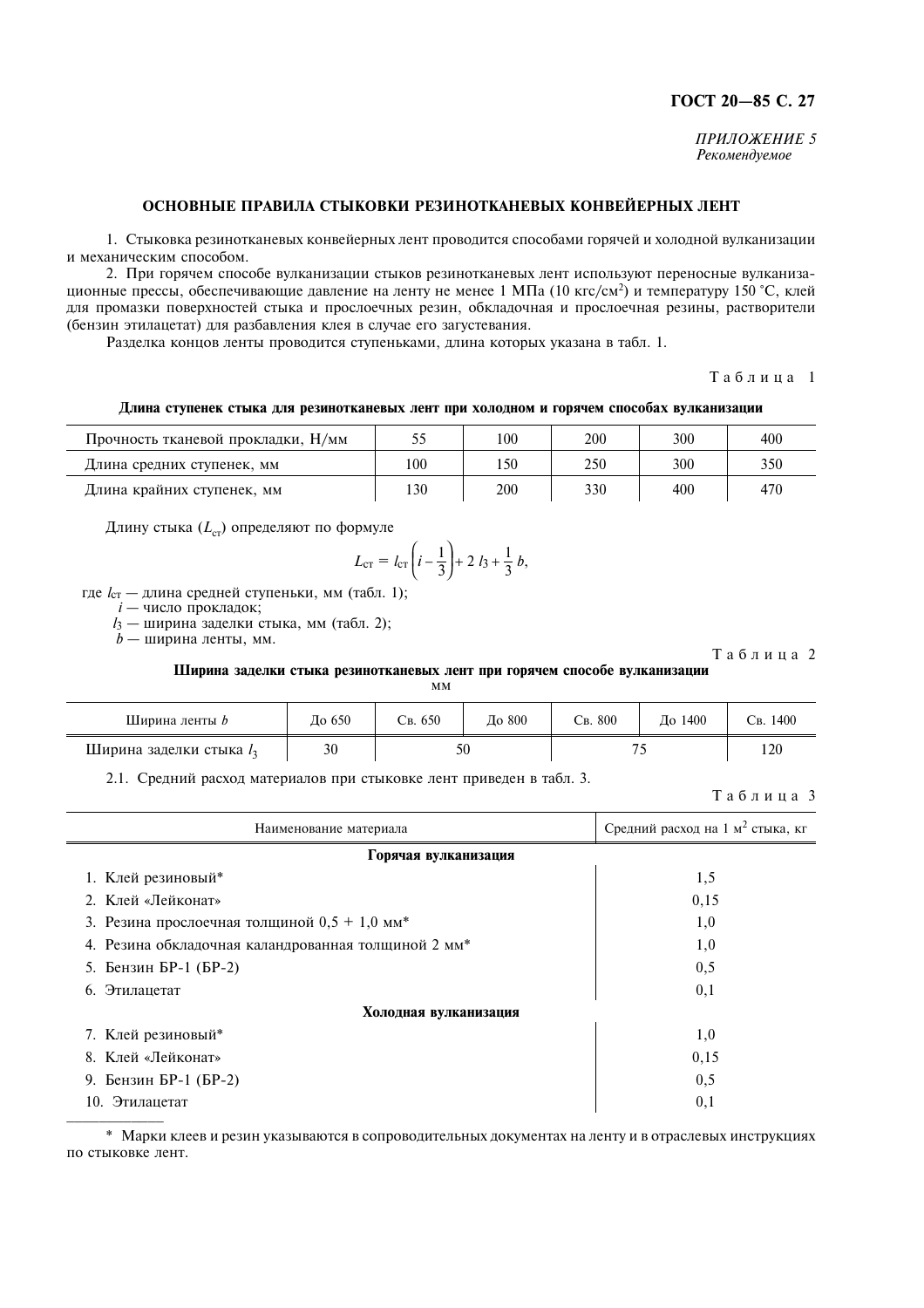# С. 28 ГОСТ 20-85

Режим вулканизации стыков резинотканевых лент приведен на чертеже. Плиты вулканизационного пресса снимают с ленты после их охлаждения до температуры 70 °С.



3. При холодном способе стыковки резинотканевых лент, длина ступенек определяется по табл. 1, длина стыка — по формуле

$$
L_{\text{CT}} = l_{\text{CT}} \left( i - \frac{1}{3} \right) + \frac{1}{3} b
$$

где  $l_{cr}$  — длина средней ступеньки, мм (табл. 1);<br> $i$  — число прокладок;

 $b$  — ширина ленты, мм.

5.

Средний расход материалов приведен в табл. 3. Стык для набора полной прочности должен быть выдержан в течение 24 ч без пуска конвейера под нагрузкой.

Гарантийный срок хранения резин и клеев должен соответствовать срокам, указанным в НТД на эти материалы.

> ПРИЛОЖЕНИЕ 6 Обязательное

# ИСПЫТАНИЕ ТРУДНОВОСПЛАМЕНЯЮЩИХСЯ КОНВЕЙЕРНЫХ ЛЕНТ НА ВОСПЛАМЕНЯЕМОСТЬ ПРИ ТРЕНИИ НА БАРАБАНЕ

1. Испытание при трении на барабане проводят на стенде с вращающимся барабаном в режиме полной пробуксовки образца ленты относительно поверхности барабана.

2. Сущность метода заключается в визуальном наблюдении невоспламеняемости (воспламеняемости) ленты в результате трения поверхности барабана относительно образца и в установлении максимальной температуры барабана в процессе испытания.

3. Испытания проводят на трех образцах длиной (1600  $\pm$  50) мм и шириной (150  $\pm$  5) мм, вырезанных из готовой ленты по основе.

Образцы вырезают, отступая от борта ленты не менее чем на 100 мм и не менее чем на 1 м от конца ленты.

4. Схема и основные размеры стенда должны соответствовать чертежу.

| Основные параметры стенда: |  |
|----------------------------|--|
|                            |  |
|                            |  |
|                            |  |
|                            |  |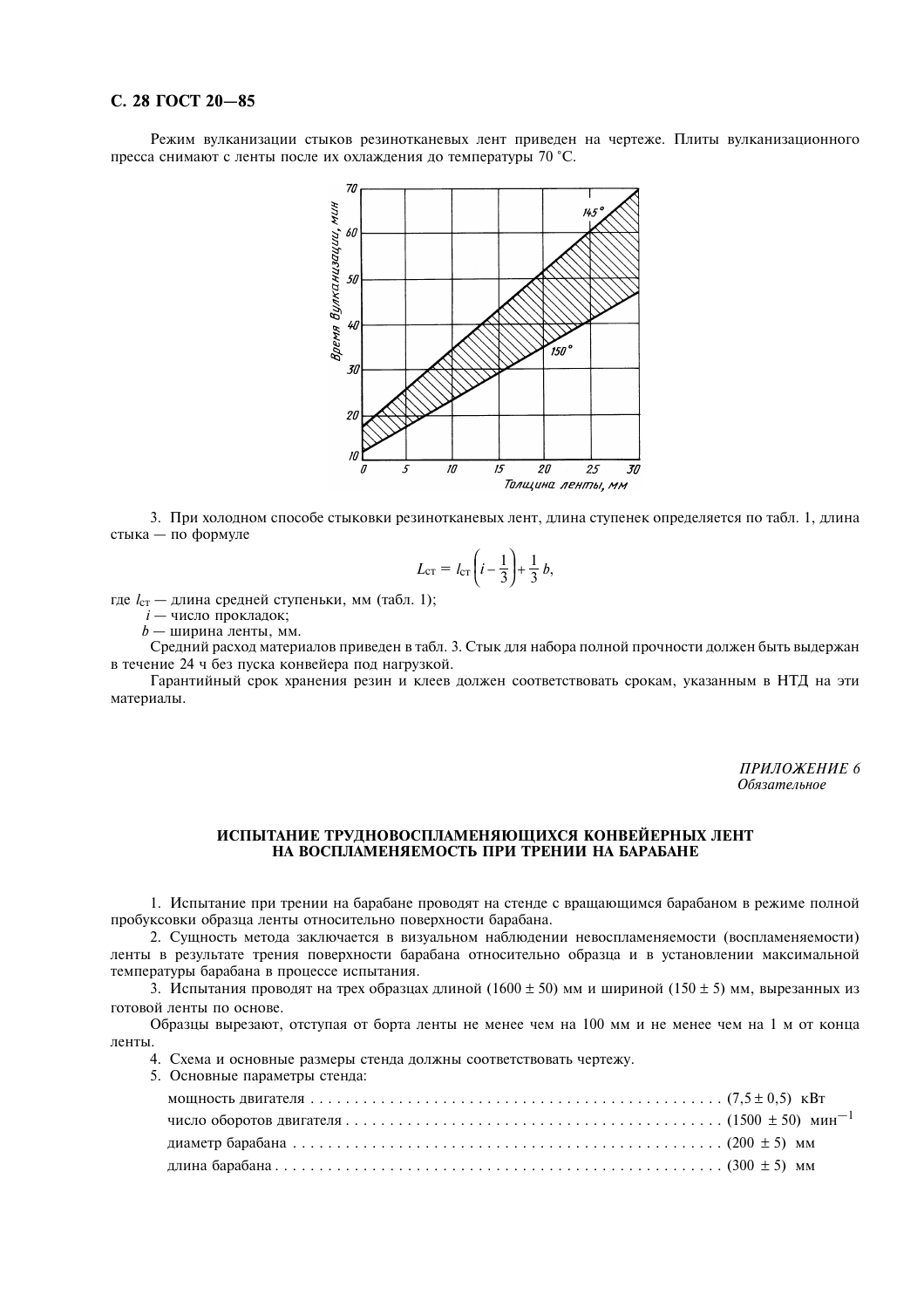

1— станина; 2— груз; 3— рычаг; 4— штурвал; 5— нижний зажим; 6— верхний зажим; 7— образец ленты (сбегающая ветвь);  $8-$  образец ленты (набегающая ветвь);  $9-$  барабан;  $10-$  привод

| длина плеча рычага до точки приложения нагрузки на образец ленты  (75 ± 1) мм                     |  |
|---------------------------------------------------------------------------------------------------|--|
|                                                                                                   |  |
|                                                                                                   |  |
| 6. Для создания натяжения в сбегающей ветви стенд должен быть укомплектован набором грузов массой |  |

(3,0  $\pm$  0,5), (15,0  $\pm$  0,5) и (25,0  $\pm$  1,0) кг, поверенными в установленном порядке.  $(3,0\pm 0,5)$ ,  $(15,0\pm 0,5)$  и  $(25,0\pm 1,0)$  кг, поверенными в установленном порядке.<br>7. Для измерения температуры барабана применяют термометр термоэлектрический хромель-копелевый

хностный типа ТХКП-541 с пределом измерения  $(0-600)$  °C.

Термометр должен быть вмонтирован в тело обечайки барабана.

Термометр должен быть вмонтирован в тело обечайки барабана.<br>8. Перед испытанием один конец образца ленты (набегающая ветвь) закрепляется в верхний зажим стенда, другой конец образца (сбегающая ветвь) закрепляется в нижний зажим. стенда, другой конец образца (сбегающая ветвь) закрепляется в нижний зажим.<br>9. В сбегающей ветви образца ленты посредством рычага и грузов создается натяжение, достаточное для

плотного прилегания ленты (визуальный контроль — по отсутствию зазора между барабаном и образцом ленті в точках пересечения окружности барабана с его вертикальной осью).

. в точках пересечения окружности барабана с его вертикальной осью).<br>10. При нагружении сбегающей ветви образца при неподвижном состоянии барабана и в дальнейшем в<br>процессе всего цикла испытания рычаг должен занимать гори процессе всего цикла испытания рычаг должен занимать горизонтальное положение, которое создается за счет перемещения образца ленты с помощью штурвала. перемещения образца ленты с помощью штурвала.<br>11. Включением двигателя стенда осуществляется вращение барабана и создается плотное прижатие

поверхности ленты на участке контакта ленты с барабаном. хности ленты на участке контакта ленты с барабаном.<br>12. При испытании на первой минуте после включения двигателя к концу рычага подвешивается груз

массой  $(3,0\pm 0.5)$  кг, на третьей минуте  $- (15,0\pm 0.5)$  кг, на десятой минуте  $- (25,0\pm 1,0)$  кг, что обеспечивает массой (3,0 ± 0,5) кг, на третьей минуте — (15,0 ± 0,5) кг, на десятой минуте — (25,0 ± 1,0) кг, что обеспечивает<br>натяжение в образце ленты соответственно (150, 750 и 1250) H (15, 75 и 125) кгс. Время измеряют секундомер второго класса точности. второго класса точности.<br>13. Испытания продолжают до воспламенения или разрушения образцов ленты, после чего двигатель

эчают.<br>14. При разрушении образца ленты до истечения десятой минуты испытания проводят при грузах массой

 $(3.0 \pm 0.5)$  и  $(15.0 \pm 0.5)$  кг (соответственно установленных на первой и третьей минутах).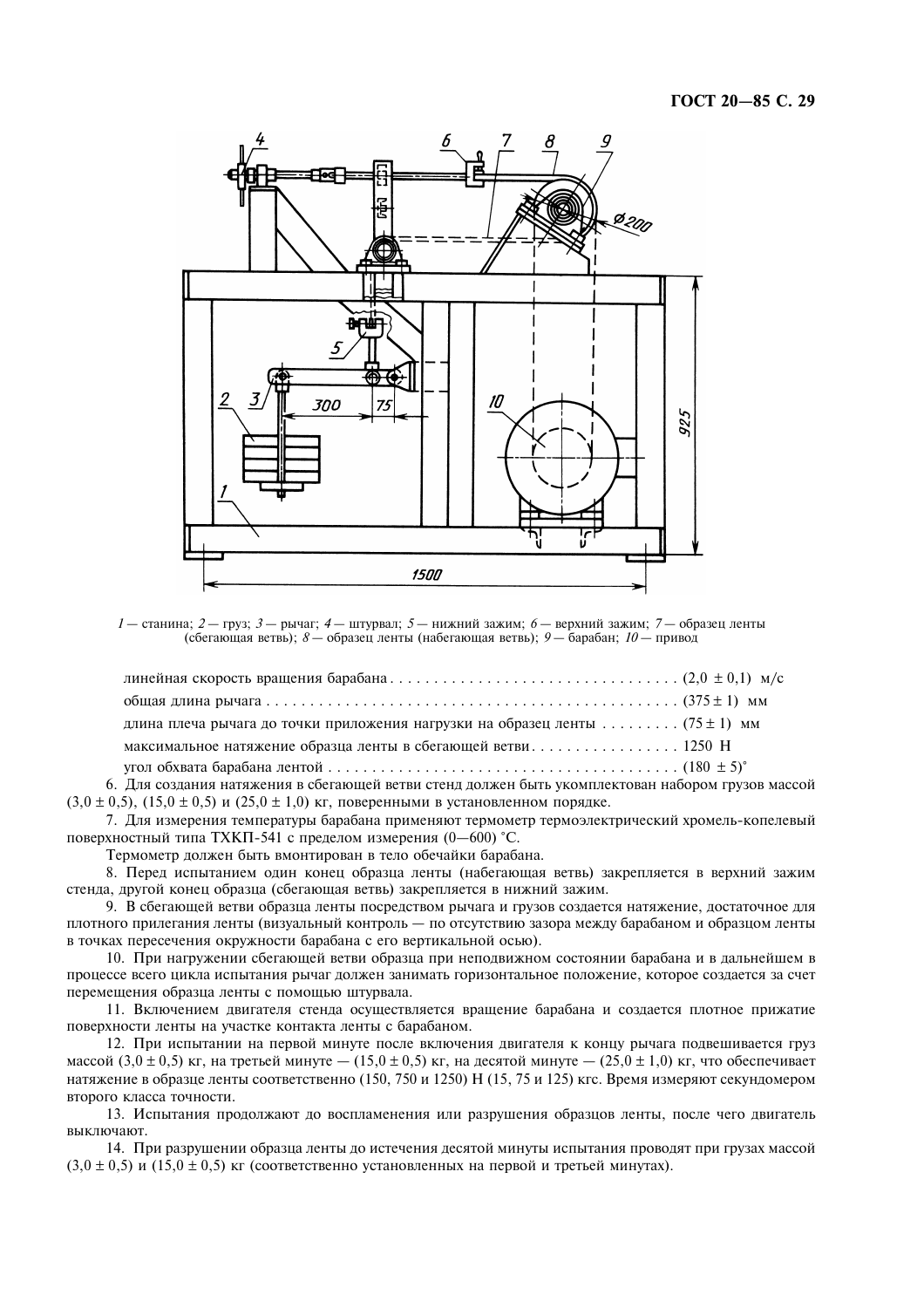# С. 30 ГОСТ 20-85

15. При испытании проволят визуальное наблюдение за воспламеняемостью (невоспламеняемостью) образца ленты, а также с помощью термометра определяют максимальную температуру поверхности барабана, развившуюся в результате трения барабана относительно образца ленты, которая не должна превышать 300 °С.

16. Лента считается выдержавшей испытание, если ни один из трех образцов не воспламенился до разрушения образца.

# 17. Требования безопасности

17.1. Помещение для испытаний должно быть оборудовано приточно-вытяжной вентиляцией и средствами пожаротушения (асбестовое одеяло, песок, углекислотный огнетушитель). Пользоваться водой запреща $ercs$ 

17.2. Стенд должен быть оборудован местной вытяжной вентиляцией, которая должна быть включена в работу в процессе всего цикла испытания.

17.3. Электрооборудование стенда должно быть заземлено.

17.4. Предельно допустимая концентрация вредных веществ в воздухе в процессе испытания не должна превышать:

20 мг/м<sup>3</sup> — для окиси углерода;

5 мг/м<sup>3</sup> — для хлористого водорода.

17.5. Определение содержания в воздухе HCl и CO проводят методами, изложенными в книге «Методы определения вредных веществ в воздухе», авторы М.С. Быховская, С.Л. Гинзбург, О.Д. Хализова, М., «Медицина», 1966, с. 69, 240-250.

17.6. При повышении концентрации хлористого водорода и окиси углерода в воздухе выше допустимых, а также в аварийных ситуациях пользуются противогазом марки СО (белая коробка) или марки М (красная коробка).

17.7. При проведении испытаний не допускается приближать руки к вращающемуся барабану на расстояние менее 200 мм.

17.8. Категорически запрещается измерять температуру барабана при его вращении до полной остановки барабана.

17.9. Во время проведения испытаний в помещении должно быть не менее двух человек.

18. На рабочем участке должна быть инструкция по технике безопасности и промышленной санитарии.

ПРИЛОЖЕНИЕ 7 Обязательное

# ИСПЫТАНИЕ ТРУДНОВОСПЛАМЕНЯЮЩИХСЯ КОНВЕЙЕРНЫХ ЛЕНТ НА ПОВЕРХНОСТНОЕ ЭЛЕКТРИЧЕСКОЕ СОПРОТИВЛЕНИЕ

1. Испытания проводят на трех образцах ленты с двух сторон при температуре окружающего воздуха  $(20 \pm 5)$  °С и относительной влажности (55 ± 5) %. Отобранные образцы лент перед испытаниями должны быть выдержаны в указанных условиях не менее 2 ч.

Образцы для испытания должны быть размером не менее  $300 \times 300$  мм.

Образцы вырезают, отступая от конца ленты не менее чем на 1 м.

2. Для удаления с поверхности ленты талька, следов масла и других загрязнений образцы тщательно протирают бензином марки БР-1 и БР-2 по нормативному документу или этиловым спиртом по ГОСТ 18300, ГОСТ 17299. Под образец подкладывают лист полиэтилена высокой или низкой плотности (ГОСТ 16337 или ГОСТ 16338) или другого твердого электроизоляционного материала с удельным поверхностным электрическим сопротивлением не менее 10<sup>12</sup> Ом, измеренным по ГОСТ 6433.2. Лист полиэтилена должен быть размером не менее  $350 \times 350$  мм и толщиной не менее 1 мм.

3. Жидкий проводник (10 %-ный раствор кальцинированной соды по ГОСТ 5100) наносят на металлическую поверхность электродов, которая соприкасается с образцом.

4. Два латунных электрода устанавливают следующим образом: внутри кольцевого заземленного электрода с наружным диаметром (150  $\pm$  1) мм, внутренним (125,0  $\pm$  0,1) мм, массой (900  $\pm$  10) г помещают цилиндрический высоковольтный электрод диаметром  $(25,0 \pm 0,1)$  мм и массой  $(115 \pm 5)$  г.

Взаимное расположение электродов устанавливают шаблоном (чертеж) с допускаемым смещением от центра  $\pm 2,0$  мм.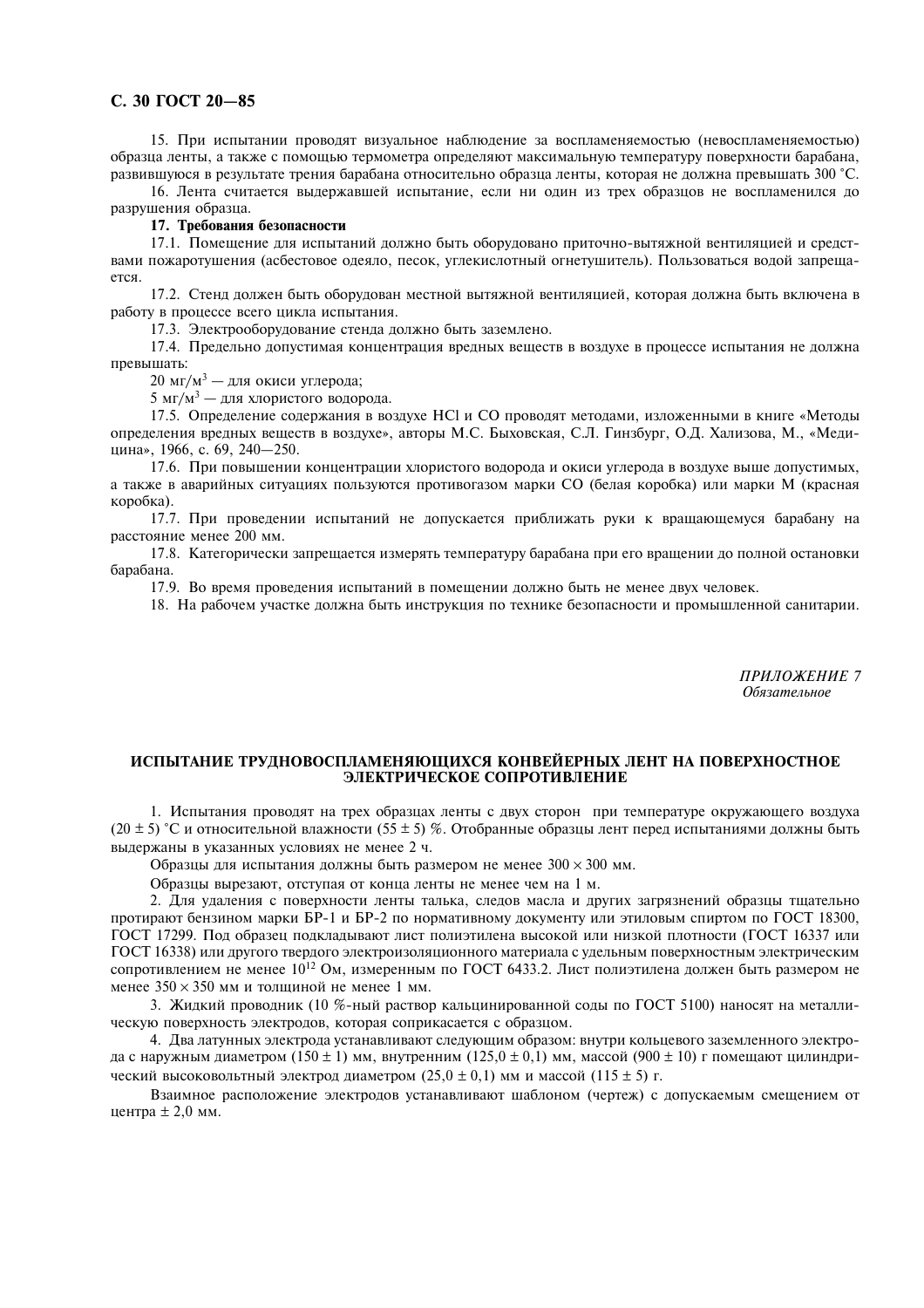

V ["=/0.7@\$3?B.">:9

5. К электродам присоединяют прибор (термаомметр типа E6—3, E6—13, E6—10, MOM-4). Измерительное напряжение постоянного тока должно быть не менее 100 В. Электрическое сопротивление испытуемог образца фиксируется в течение 2-3 мин по показаниям прибора.

образца фиксируется в течение 2—3 мин по показаниям прибора.<br>6. Выдержавшими испытание считают ленты, электрическое сопротивление которых ни в одном из образцов не превышает нормируемое значение.

> ПРИЛОЖЕНИЕ 8 Рекомендуемое

# МАРКИРОВКА РЕЗИНОТКАНЕВЫХ КОНВЕИЕРНЫХ ЛЕНТ

На чертеже приведены пример и основные размеры маркировки резинотканевых конвейерных лент.

Буквенные и цифровые индексы обозначают ленту № 0006, типа 2, теплостойкую 2T1 шириной 1000 мм Буквенные и цифровые индексы обозначают ленту № 0006, типа 2, теплостойкую 2Т1 шириной 1000 мм<br>1900 из пяти прокладок ткани ТК-200-2, с обкладками из резины Т-1 толщиной 6 и 2 мм, изготовленную ганским заводом РТИ в 1978 г.

Размеры маркировки должны быть не менее приведенных на чертеже.

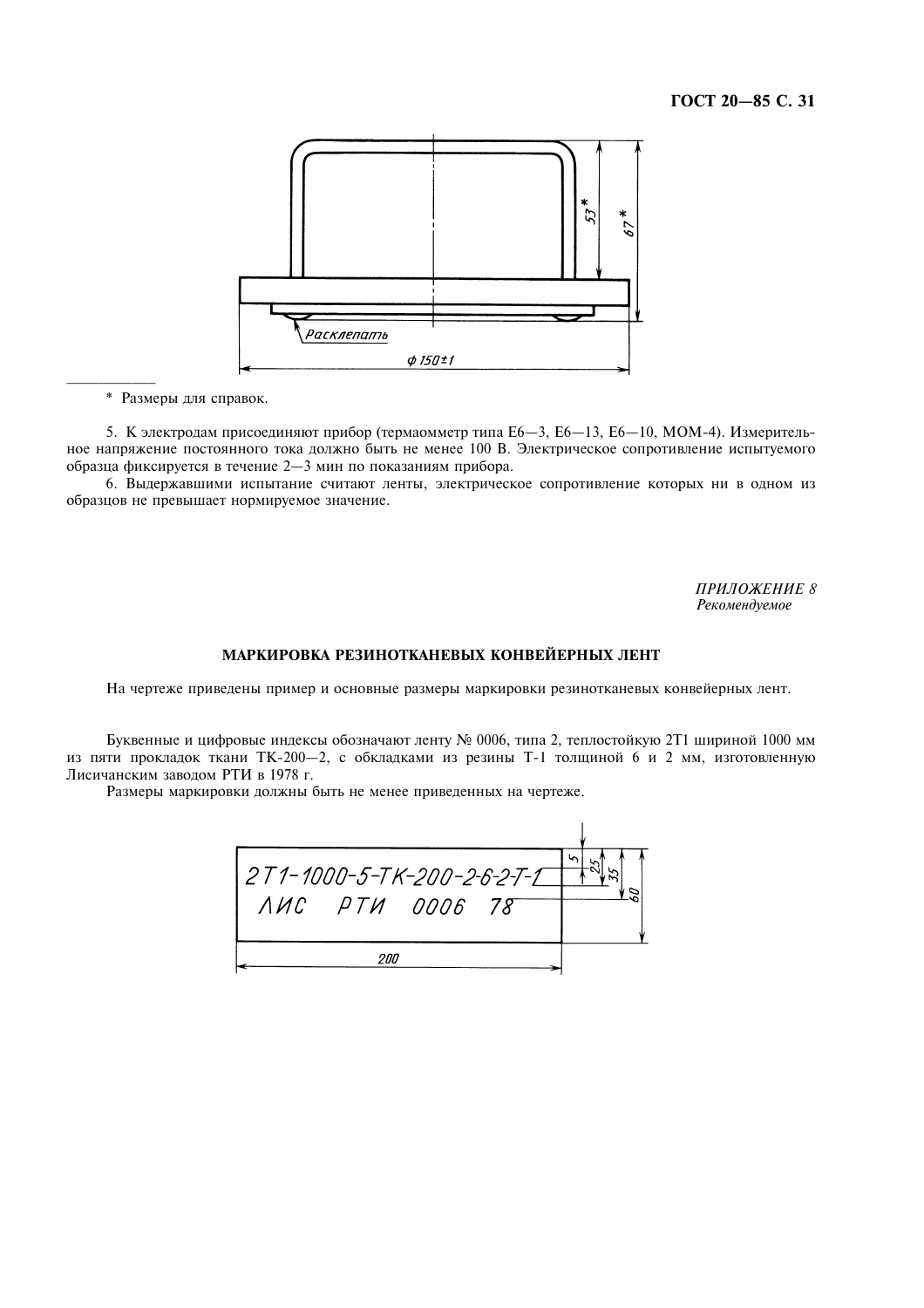ПРИЛОЖЕНИЕ 9 Справочное

# МАССА (РАСЧЕТНАЯ) КОНВЕЙЕРНЫХ ЛЕНТ

Масса (расчетная) 1 м<sup>2</sup> конвейерных лент в килограммах с наружными обкладками разной толщины и каркасом из тканей различных типов приведена в таблице.

|                                                 | Толшина                                             | Число тканевых прокладок           |                                     |                                     |                                      |
|-------------------------------------------------|-----------------------------------------------------|------------------------------------|-------------------------------------|-------------------------------------|--------------------------------------|
| Тип ткани тягового каркаса                      | наружных<br>обкладок, мм                            | 3                                  | $\overline{4}$                      | 5                                   | 6                                    |
| БКНЛ-65<br>БКНЛ-65-2<br><b>TA-100</b><br>TK-100 | 3,0/1,0<br>4,0/2,0<br>5,0/2,0<br>6,0/2,0<br>8,0/2,0 | 7,3<br>9,7<br>11,6<br>12,8<br>15,2 | 8,2<br>10,6<br>12,8<br>14,0<br>16,4 | 9,1<br>11,5<br>14,0<br>15,2<br>17,6 | 10,0<br>12,4<br>15,2<br>16,4<br>18,8 |
| $TK-200-2$                                      | 4,5/3,5                                             | 14,6                               | 16,0                                | 17,2                                | 18,8                                 |
|                                                 | 6,0/2,0                                             | 13,4                               | 14,8                                | 16,2                                | 17,6                                 |
|                                                 | 6,0/3,5                                             | 15,8                               | 17,2                                | 18,6                                | 20,0                                 |
|                                                 | 8,0/2,0                                             | 15,8                               | 17,2                                | 18,6                                | 20,0                                 |
| ТЛК-200                                         | 6,0/2,0                                             | 14,0                               | 15,6                                | 17,2                                | 18,8                                 |
|                                                 | 8,0/2,0                                             | 16,4                               | 18,0                                | 19,6                                | 21,2                                 |
| TA-300                                          | 6,0/2,0                                             | 13,7                               | 15,2                                | 16,7                                | 18,2                                 |
|                                                 | 6,0/3,5                                             | 16,1                               | 17,6                                | 19,1                                | 20,6                                 |
|                                                 | 8,0/2,0                                             | 16,1                               | 17,6                                | 19,1                                | 20,6                                 |
| ТЛК-300                                         | 6,0/2,0                                             | 14,3                               | 16,0                                | 17,7                                | 19,4                                 |
|                                                 | 8,0/2,0                                             | 16,7                               | 18,4                                | 20,1                                | 21,8                                 |
| <b>TK-400</b>                                   | 6,0/2,0                                             | 14,0                               | 15,6                                | 17,2                                | 18,8                                 |
|                                                 | 6,0/3,5                                             | 15,8                               | 17,4                                | 19,0                                | 20,6                                 |
|                                                 | 8,0/2,0                                             | 16,4                               | 18,0                                | 19,6                                | 21,2                                 |
|                                                 | 10,0/3,0                                            | 20,0                               | 21,6                                | 23,2                                | 24,8                                 |
| $MK-400-120-3$                                  | 6,0/2,0                                             | 18,8                               | 21,0                                | 23,2                                | 25,4                                 |
|                                                 | 8,0/2,0                                             | 21,2                               | 23,4                                | 25,6                                | 27,8                                 |
|                                                 | 10,0/3,0                                            | 24,8                               | 27,0                                | 29,2                                | 31,4                                 |

П р и м е ч а н и е. В графе «Толщина наружных обкладок» в числителе приведена номинальная толщина резиновой обкладки рабочей поверхности, а в знаменателе - нерабочей поверхности ленты.

Указанные расчетные данные предназначены для определения массы свернутой в бухту ленты и выбора подъемно-транспортных механизмов соответствующей грузоподъемности, применяемых при хранении или транспортировании ленты.

Максимальная масса 1 м<sup>2</sup> одно-, двухпрокладочных лент типа 4 и двухпрокладочных лент типов 2 и 3 из тканей любого типа с наружными обкладками рабочей поверхности толщиной 1,0 мм и нерабочей поверхности ленты толщиной 1,0 мм составляет 3,0 кг.

При изменении толщины резиновых обкладок лент всех типов и видов на 1 мм масса (расчетная) лент изменяется на 1,2 кг.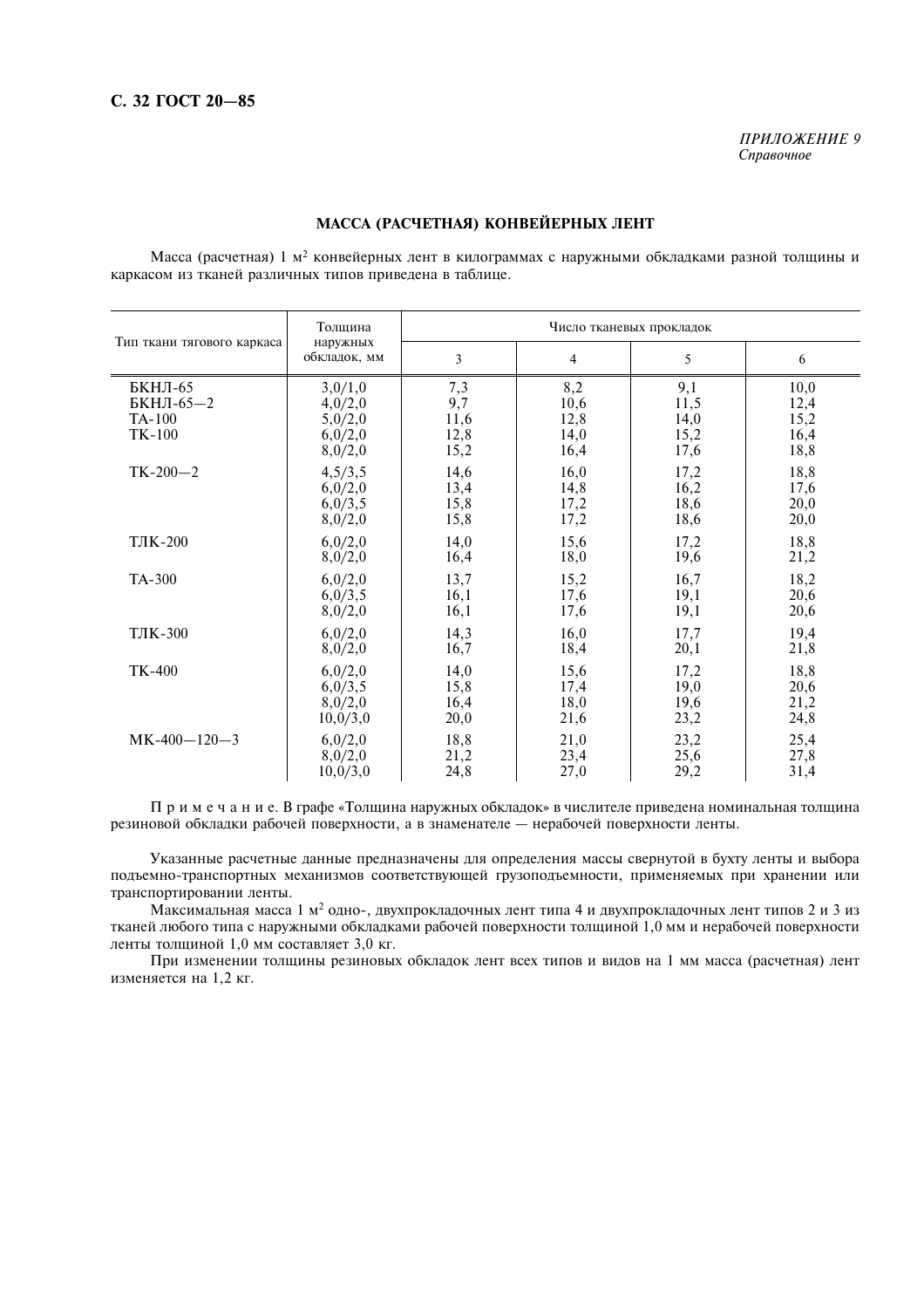# ГОСТ 20-85 С. 33

ПРИЛОЖЕНИЕ 10 Обязательное

# ОПРЕЛЕЛЕНИЕ ТОЛШИНЫ НАРУЖНЫХ РЕЗИНОВЫХ ОБКЛАЛОК С ПОМОШЬЮ ИЗМЕРИТЕЛЬНОГО МИКРОСКОПА (МЕТОД Б)

Сущность метода состоит в измерении толщины наружных резиновых обкладок готовых лент с помощью микроскопа с малым увеличением.

# 1. Метод отбора образцов

1.1. Из готовой ленты отбирают не менее чем через 8 ч вулканизации кусок ленты (пробу) длиной 10—25 мм и шириной, равной ширине ленты. Пробу необходимо вырезать, отступая от конца ленты не менее 1 м, от участков ленты, не имеющих гофров.

1.2. Поверхность пробы должна соответствовать требованиям, указанным в п. 2.13 настоящего стандарта. 1.3. Из пробы равномерно по всей ширине вырезают восемь образцов (прямоугольных пластинок) длиной не более 100 мм (чертеж).

## 2. Аппаратура

2.1. Микроскоп измерительный любого типа, обеспечивающий диапазон измерений от 0 до 10 мм. Рулетка металлическая измерительная по ГОСТ 7502 с ценой деления 1 мм или любой измерительный инструмент, обеспечивающий измерение с погрешностью  $\pm 2$  мм.

#### 3. Подготовка к испытанию

3.1. Микроскоп устанавливают на массивном основании (плита, стол) в помещении, где вибрация не превышает нормы, установленной для принятого типа микроскопа.

3.2. Образец устанавливают на предметном столе микроскопа таким образом, чтобы поверхность среза была обращена к тубусу.

# 4. Измерение толщины обкладки

4.1. Толщину обкладки измеряют при температуре помещения  $(23 \pm 5)$  °С.

4.2. Для измерения толщины обкладки сначала добиваются резкого изображения образца.

4.2.1. Проводят грубую фокусировку, перемещая от руки тубус микроскопа по стойке и закрепляют его в нужном положении.

4.2.2. При помощи реечного механизма устанавливают тубус до четкого изображения поверхности образца.

4.2.3. С помощью диоптрийной наводки окуляра фиксируют его на вертикальную оптическую ось так, чтобы в поле зрения был четко виден срез образца.

4.2.4. Поворачивая столик микроскопа, устанавливают вертикальную ось параллельно наружной границе рабочей обкладки ленты.

4.3. Вращая микрометрический винт, совмещают вертикальную ось с наружной границей рабочей обкладки (положение 1) и делают отсчет показаний на микрометрической головке.

4.4. При помощи микрометрического механизма подводят вертикальную ось к наружным выступам верхней тканевой прокладки (положение 2) и делают отсчет показаний.

4.5. По разности между отсчетами в первом и втором положении определяют значение толщины рабочей обкладки а1.

4.6. Толщину нерабочей резиновой обкладки а, измеряют таким же образом с противоположной стороны образца.

4.7. Измерения проводят на восьми образцах, на каждом образце делают по одному изменению толщины рабочей и нерабочей обкладок.

# 5. Обработка результатов

5.1. За результат испытаний принимают среднеарифметическое значение результатов полученных восьми измерений. При подсчете среднего значения результат округляют до первого десятичного знака.